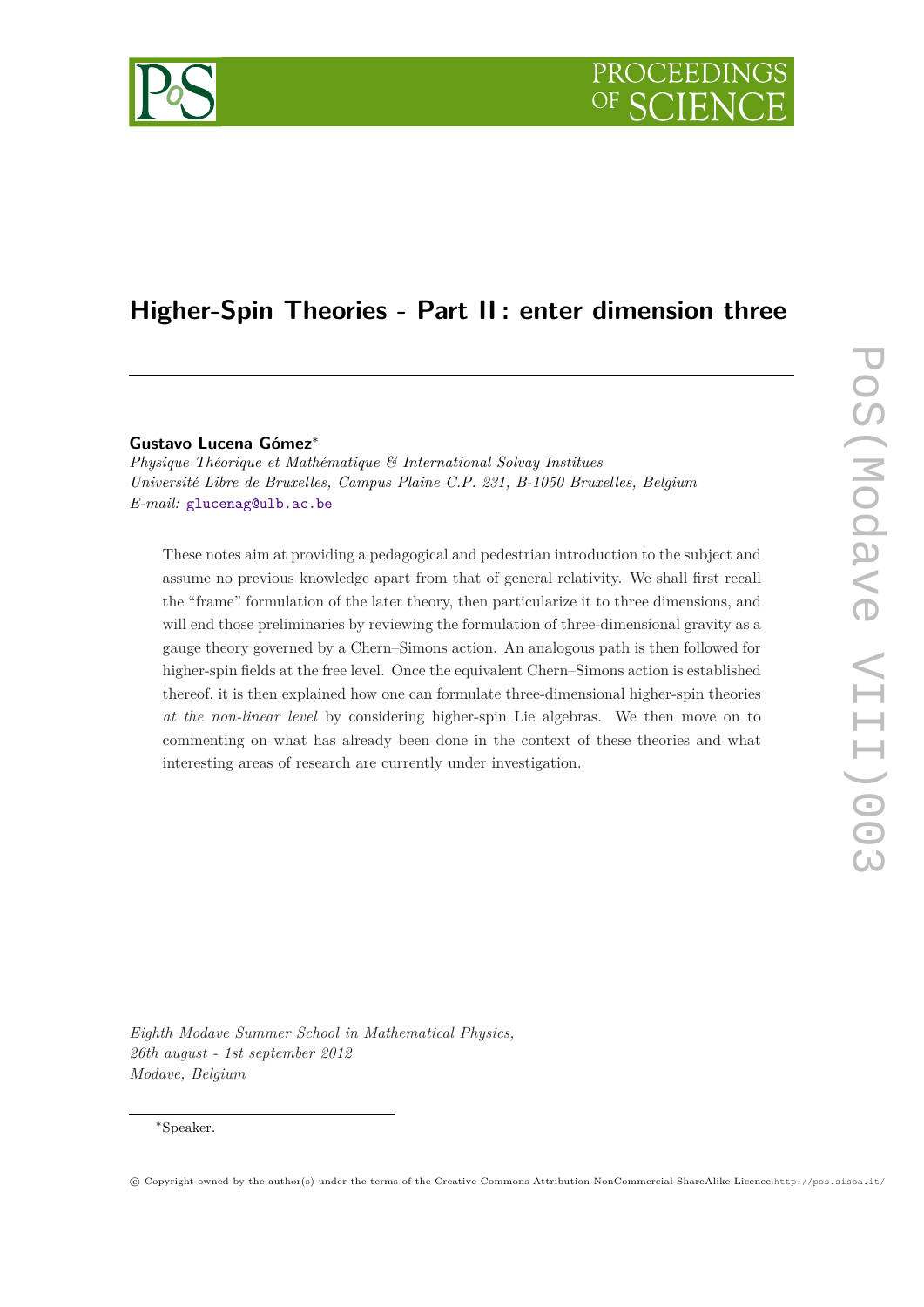# **Introduction**

**Disclaimer:** these notes are meant to be pedagogical and self-contained. However, as the goal is to lead the reader in a rather straight course to an interacting picture for higher-spins in three-dimensions, some computations shall be left as exercises, and comments as well as references may not be made or given in an exhaustive fashion. This being said, the only required knowledge to read the present notes is that of standard general relativity, with the exception of some generic knowledge about free higher-spin fields in the metric-like formulation — the latter being part of R. Rahman's lectures on higher-spin theories in dimension four and greater [[1](#page-33-0)]. Similarly, the rest of this introduction has been freed of the standard contextualization of the field of higher-spins in general — also found  $\text{in } [1]$  $\text{in } [1]$  — and mostly focuses on the three-dimensional peculiarities.

Any kind of comment regarding these notes would be highly appreciated.

$$
\mathbb{Z}^2\cap \mathbb{Z}^2\cap \mathbb{Z}
$$

Over the years, the study of three-dimensional gravity has proved most fruitful (see [\[2\]](#page-33-0) for a review). Briefly put, the 1986 discovery of the Brown–Henneaux central charge for pure gravity with negative cosmological constant [[3](#page-33-0)] and subsequent investigations proved the field to be an incredibly rich laboratory for quantum gravity. Moreover, the reformulation of it as a Chern–Simons gauge theory [[4](#page-33-0), [5](#page-33-0)] has made its study easier and even more appealing. Let us recall that three-dimensional gravity is topological, which can be seen as the key feature making it less complicated than its higher-dimensional cousins. This is also one of the primary reasons for the study of three-dimensional higher spins; the theory is still topological and hence simpler than the corresponding higher-dimensional setups. However, as our theory including higher spins now presumably has a much richer CFT dual (for we are adding boundary degrees of freedom to it), its study has an interest of its own. Furthermore, the study of higher-spin black holes, which is notoriously intricate in any dimension higher than three, also contributes to making the field an exciting one to investigate. Finally, let us note that a key result in the field is that of Blencowe in 1989 [[6\]](#page-33-0), which is essentially the analogue of  $[4, 5]$  $[4, 5]$  $[4, 5]$  for pure gravity; namely, three-dimensional higherspins, much like pure gravity in that dimension, admit a Chern–Simons gauge formulation. However, in the case of higher spins the result is doubly important: first, analogously to the spin-2 case, it makes the handling of the subject quite easier and is more suited to the study of some of its aspects (as for example asymptotic symmetries), but, more importantly and this has no analogue in general relativity, it allows one to introduce couplings in a rather straightforward way — which in the case of higher-spins is intricate even in dimension three, not to mention torturing in higher dimensions. Such a formulation of three-dimensional higher-spins is actually much used in the related literature nowadays, and we take it as the point to be reached by these lectures.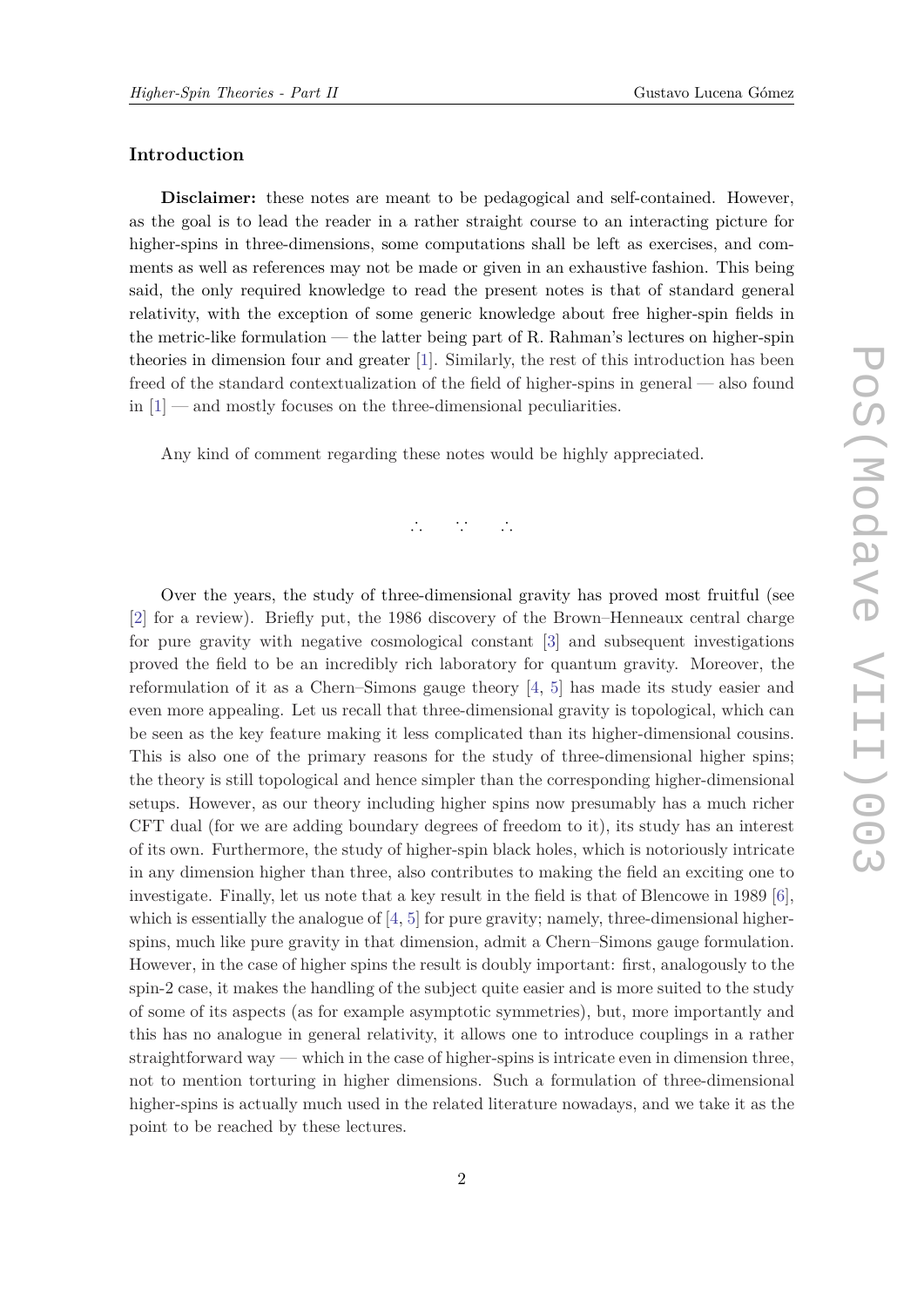<span id="page-2-0"></span>Section 1 hereafter shall be concerned with recalling first the frame (or vielbein) formulation of gravity and second the Chern–Simons (or gauge) formulation thereof, in three dimensions. Higher-spins are therefore only introduced in Section [2,](#page-17-0) where the same logic is followed; the generalized frame formulation is first exposed, at the free level, and we then move on to the Chern–Simons formulation of the theory, where interactions are rather easy to introduce by means of finite- or infinite-dimensional higher-spin algebras. In Section [3](#page-29-0) we end these lectures by briefly commenting on some recent developments in the field.

Let us emphasize once again that these notes contain nothing new, except maybe the ambition of being pedestrian as well as somewhat pedagogical in spirit.

#### **1. Gravity as a gauge theory in 3D**

What shall be done in the next section for higher-spin fields is here reviewed in the context of pure gravity. We shall first recall, in any dimension, the formulation of gravity in terms of the vielbein and the spin-connection [[7\]](#page-33-0) and will then specialize to threedimensions, where this formalism helps making contact with the gauge formulation of gravity as a Chern–Simons gauge theory.

Let us stress already that, in the case of gravity, all of the above reformulations can be carried out at the non-linear (interacting) level, whereas for higher-spins we will only introduce interactions once the Chern–Simons formulation is at hand (see next section). Note, however, that it is in principle possible to introduce interactions at the level of the metric-like formulation for higher-spins, but it is far from being as clean as doing it in the gauge picture.

# **1.1 The frame formulation of gravity**

This subsection relies, among others, on [\[7\]](#page-33-0), which we recommend to the reader unfamiliar with the subject, for only a quick review is provided in the present notes. Many other references on this subject are available, among which we shall highlight the mathematically oriented one [[8\]](#page-33-0) as well as the earlier one [[9](#page-33-0)]. Note that only the three-dimensional version of the present subsection is useful for us but, as it is not much effort to do so, for the sake of completeness we shall start in general dimension  $D$  and will only particularize to  $D = 3$ at the end of the subsection.

#### **1.1.1 The vielbein**

Pure gravity is described by the Einstein–Hilbert action in *D* spacetime dimensions with cosmological constant  $\Lambda$  (here for  $c = 1$ , that is assumed through these notes unless otherwise specified):

$$
S_{\text{EH}} \equiv S_{\text{EH}}[g] \equiv \frac{1}{16\pi \text{G}} \int_{\mathcal{M}_D} (R - 2\Lambda) \sqrt{-g} \, \text{d}^D x,\tag{1.1}
$$

where G is the *D*-dimensional Newton constant, *g* is the determinant of the metric  $g_{\mu\nu}$ , *R* is the Ricci scalar and  $M_D$  is the spacetime manifold. The equations of motion one derives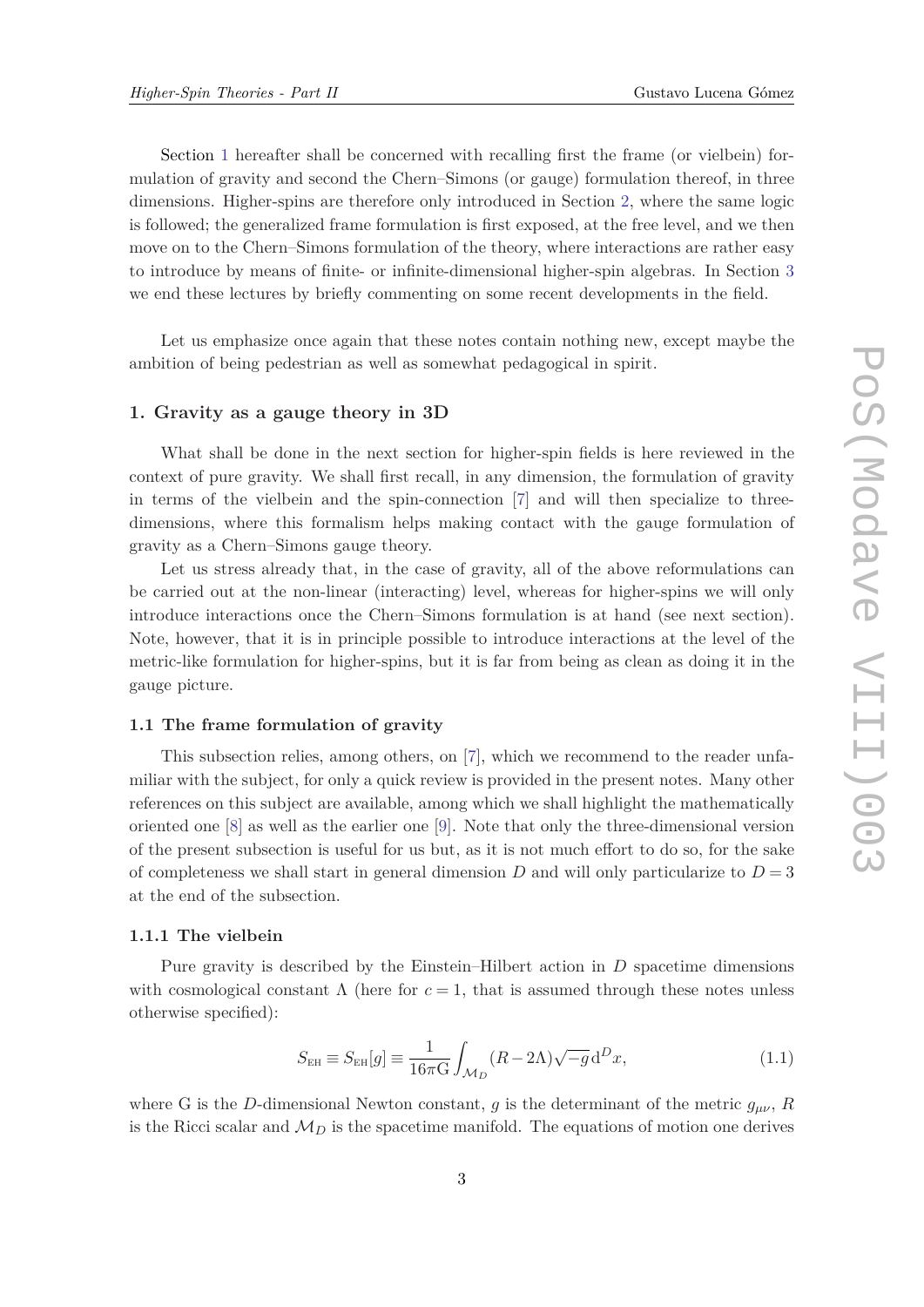<span id="page-3-0"></span>from the above action read

$$
G_{\mu\nu} + \Lambda g_{\mu\nu} = 0,\tag{1.2}
$$

where  $G_{\mu\nu} \equiv R_{\mu\nu} - \frac{1}{2}$  $\frac{1}{2}g_{\mu\nu}R$  is the Einstein tensor and  $R \equiv g^{\mu\nu}R_{\mu\nu}$  is the Ricci scalar, the contraction of the Ricci tensor with the inverse metric  $g^{\mu\nu}$ . The usual rewriting of the above equations without involving the Ricci scalar is then

$$
R_{\mu\nu} = g_{\mu\nu} \Lambda \frac{2}{D - 2}.
$$
\n(1.3)

Let us now introduce the so-called vielbein by the relation

$$
g_{\mu\nu} \equiv e^a_\mu e^b_\nu \eta_{ab},\tag{1.4}
$$

with our conventions for the signature of the Minkowski metric  $\eta_{ab}$  being ( $-\cdots$ +). The Latin indices are usually referred to as "frame" indices. The relation is, however, invariant under the so-called local Lorentz transformations (LLTs) of the vielbein

$$
e_{\mu}^{a}(x) \rightarrow \Lambda^{a}_{b}(x)e_{\mu}^{b}(x), \qquad (1.5)
$$

with the matrix  $\Lambda(x) \in SO(D-1,1)$  (the Lorentz group). Now the vielbein is a  $D \times D$ matrix at each spacetime point, of which we can eliminate as many components as the dimension of the Lie algebra so( $D-1,1$ ) (at each spacetime point), that is,  $D(D-1)/2$ , which leaves us with  $D(D+1)/2$  independent components: the number of independent components of the *D*-dimensional metric. Thinking of (1.4) as a mere change of variables for gravity, the transformation law (1.5) simply originates in that the change of variables is not one-to-one and some redundancy is introduced (which we just saw can be "gauged away" using LLTs).

**Remark** : albeit dubbed "local Lorentz transformations", let us point out that those are quite different from the usual Lorentz transformations. Indeed, the later act on spacetime indices and are rigid (or global) transformations, that is, the Lorentz matrices do not depend on spacetime coordinates. The local Lorentz transformations are quite different in that respect, as they do not act on spacetime indices but on frame indices and, furthermore, the Lorentz matrices thereof do depend on spacetime coordinates. The situation can be understood as having a Lorentz invariance freedom at every spacetime point for our frame indices. This symmetry is thus to be thought of as a gauge symmetry of the formulation to come.

Our vielbein is a hybrid object; it has both a spacetime and a frame index. We already displayed its transformation rules with respect to its frame index (LLTs), which resulted from a redundancy in our change of variables. With respect to its spacetime index, the tensor nature of the metric forces it to transform as a covector under the diffeomorphism group.

The spacetime indices are always raised and lowered using the metric  $g_{\mu\nu}$  and its inverse, but, the metric governing the frame indices is always the Minkowski one *ηab*. This is actually related to a conceptually important fact: the so-called tangent frame defined by the vielbein is orthogonal at any spacetime point, as the following relations illustrate

$$
e^a_\mu e^\mu_b = \delta^a_b, \quad e^a_\mu e^\nu_a = \delta^\nu_\mu,\tag{1.6}
$$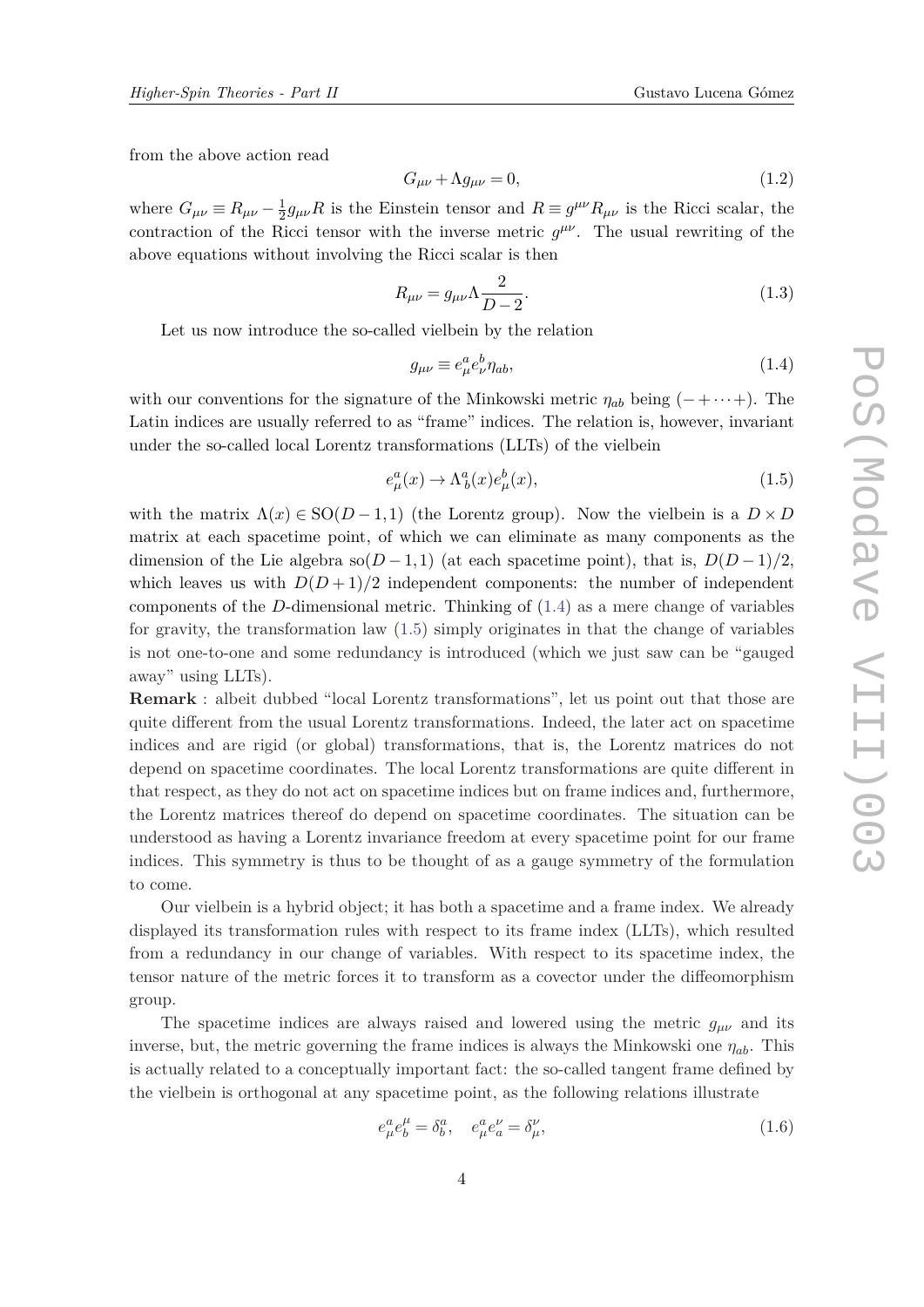<span id="page-4-0"></span>where the Latin indices have been raised and lowered with  $\eta_{ab}$ . The vielbein  $e_a^{\mu}$ , with both indices swaped, is called the inverse vielbein (and it is indeed so if we think of it as a matrix). Also note the useful relations

$$
\eta_{ab} = g_{\mu\nu} e_a^{\mu} e_b^{\nu}, \quad \sqrt{-g} = e \equiv \det(e_{\mu}^a). \tag{1.7}
$$

We thus see that, at every spacetime point, the vielbein is providing us with some flat frame in which the metric looks flat — the tangent frame. For a more in-depth understanding of the geometrical interpretation of this object we refer to [[8](#page-33-0)].

**Remark** : note that the coordinate system itself is also some tangent frame, but it is not orthogonal at every spacetime point. Indeed, the principle of equivalence only states that at any spacetime point one can find a *locally* inertial rest frame, but, with respect to that frame, the rest of the spacetime does not generally look flat (unless the geometry is flat of course). That is, in the metric formalism, when moving away from the spacetime point where we made the geometry look locally flat, we keep the same frame but the metric changes and is no longer trivial. It is the precise opposite that happens in the vielbein formulation: all the changes in the geometry are encoded in the vielbein, which changes when we move away from some spacetime point so to remain an orthogonal frame, in which the metric looks trivial (*ηab*) at every spacetime point.

#### **1.1.2 The spin-connection**

Working in the tangent frame will force us to consider various objects having frame indices, such as the vielbein, that we already encountered, and we want to be able to derive such objects. For simplicity, let us first focus on a frame vector, that is, an object having only one frame index (upstairs),  $V^a$ . Let us recall how we proceed in gravity when we want to derive objects having spacetime indices: we start with  $\partial_\mu V^\nu$  (for, say, a spacetime vector), and imposing that it is again a tensor under the diffeomorphism group we are uniquely<sup>1</sup> led to introducing a spacetime connection  $\Gamma^{\mu}_{\nu\rho}$  with specific transformation rules (not those of a tensor) such that  $\nabla_{\mu}V^{\nu} \equiv \partial_{\mu}V^{\nu} + \Gamma^{\rho}_{\mu\nu}V^{\nu}$  is a covariant object (transforms as a tensor). Recall the transformation rules for the spacetime connection:

$$
\Gamma^{\prime \rho}_{\mu \nu}(x') \equiv \partial_{\sigma} x^{\prime \rho} \left( \partial^{\prime 2}_{\mu \nu} x^{\sigma} + \partial^{\prime}_{\mu} x^{\alpha} \partial^{\prime}_{\nu} x^{\beta} \Gamma^{\sigma}_{\alpha \beta} \right). \tag{1.8}
$$

Now, proceeding in an analogous way and requiring the derivative of our tangent frame vector to be a *tangent frame* tensor, we are again uniquely led to introducing the so-called spin-connection  $\omega_{\mu}^{ab}$ ; a hybrid object having the following transformation rules under local Lorentz transformations (avoiding to spell out the spacetime indices, which remain unaffected by such transformations):

$$
\omega_{b}^{\prime a}(x) = (\Lambda^{-1})^{a}_{c}(x) d\Lambda^{c}_{b}(x) + (\Lambda^{-1})^{a}_{c}(x) \omega_{d}^{c}(x) \Lambda^{d}_{b}(x), \qquad (1.9)
$$

which ensure that the tangent frame covariant derivative,

$$
D_{\mu}V^{a} = \partial_{\mu}V^{a} + \omega^{a}{}_{\mu}{}_{b}V^{b},
$$

<sup>&</sup>lt;sup>1</sup>We mean unique in the sense that the transformation rules  $(1.8)$  are uniquely dictated by requiring  $\nabla_{\mu}V^{\nu}$  to be covariant.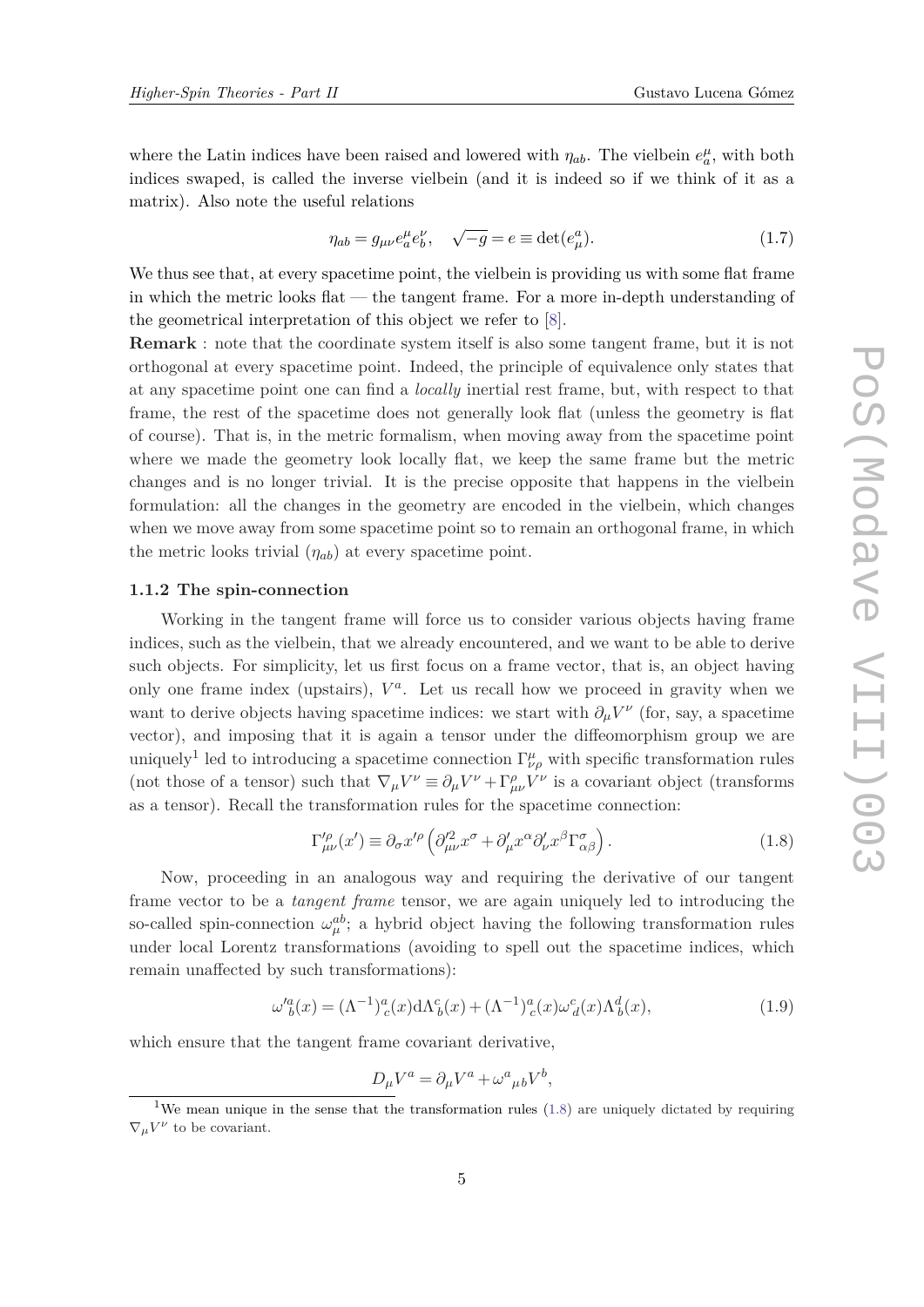<span id="page-5-0"></span>is an "LLT tensor" (transforms covariantly under LLTs). The resemblance between the above expression and the law ([1.8\)](#page-4-0) for the spacetime connection is worth noticing. Let us again insist on that, in the above transformation rule, spacetime indices are not affected, and hence nor are the coordinates.

Some comments are now in order. First, the above derivation rules — for both spacetime and tangent frame indices — are of course more complicated when one derives higherorder tensors (see [[7](#page-33-0)]). Second, both rules are to be combined when deriving hybrid objects (such as the vielbein or the spin-connection). That "full" derivation will be noted  $\hat{\nabla}$ . This will help us distinguish all three types of derivation rules one could use to derive a hybrid object: one could derive it with respect to its spacetime indices  $(\nabla)$ , with respect to its tangent frame indices  $(D)$ , or with respect to both  $(\hat{\nabla})$ . As an example, we give

$$
\hat{\nabla}_{\mu}e_{\nu}^{a} = \partial_{\mu}e_{\nu}^{a} + \omega_{\mu}^{a}{}_{b}e_{\nu}^{b} - \Gamma_{\mu\nu}^{\rho}e_{\rho}^{a}.
$$
\n(1.10)

We now want to solve for the spin-connection, that is, to impose conditions such that we can uniquely find some  $\omega = \omega[e]$ . In the metric formalism, one imposes metriccompatibility as well as zero-torsion for the spacetime connection, which uniquely leads to the well-known Christoffel expression for  $\Gamma^{\mu}_{\nu\rho}$  in terms of the metric and its derivatives. A similar thing happens in the tangent frame. Indeed, imposing metric-compatibility as well as zero-torsion one uniquely finds

$$
\omega_{\mu}^{ab}[e] = 2e^{\nu[a}\partial_{[\mu}e_{\nu]}^{b]} - e^{\nu[a}e^{b]\sigma}e_{\mu c}\partial_{\nu}e_{\sigma}^{c}.
$$
\n(1.11)

At this point the reader might complain about the fact that we did not display the tangent frame torsion. The later definition is actually very simple. First recall that, in the standard approach, torsion can be expressed as  $T^{\mu} = \nabla \mathrm{d} x^{\mu}$  (with some indices left out for conciseness). We are thus tempted to try  $T^a \equiv De^a$  (with again two spacetime indices left out), which can indeed be seen to yield the correct notion of torsion (the tangent frame analogue of what we know in spacetime). An analogous intuition is also valid for the notion of metric-compatibility, which in spacetime means  $\nabla_{\mu} g_{\nu\rho} = 0$  and translates to the tangent frame as  $D\eta = 0$ . Note, however, that the latter is simply equivalent to  $\omega_{\mu}^{ab} = -\omega_{\mu}^{ba}$ . It is interesting to notice that, in spacetime, it is the zero-torsion condition which is equivalent to the symmetry of the connection (in its two lower indices), whereas in the frame it is the metric-compatibility condition which implies antisymmetry in the two Latin indices. Although we are not giving all the details of how to arrive at  $(1.11)$  (see [\[7\]](#page-33-0)), the key point here is that one *can* solve for  $\omega = \omega[e]$  and, furthermore, the conditions uniquely leading to the solution are precisely the "tangent-frame translation" of the conditions one usually imposes in standard gravity. This analogy between the frame picture and the usual metric formulation can actually be pushed further, which we do in the sequel.

#### **1.1.3 The curvature**

Being aware of the aforementioned analogies between the spacetime and the spinconnection, and recalling the known expression for the Riemann tensor *R*[Γ], one is naturally led to consider the following object, also commonly called the curvature:

$$
R^{ab}[\omega] \equiv d\omega^{ab} + \omega_c^a \wedge \omega^{cb}.
$$
\n(1.12)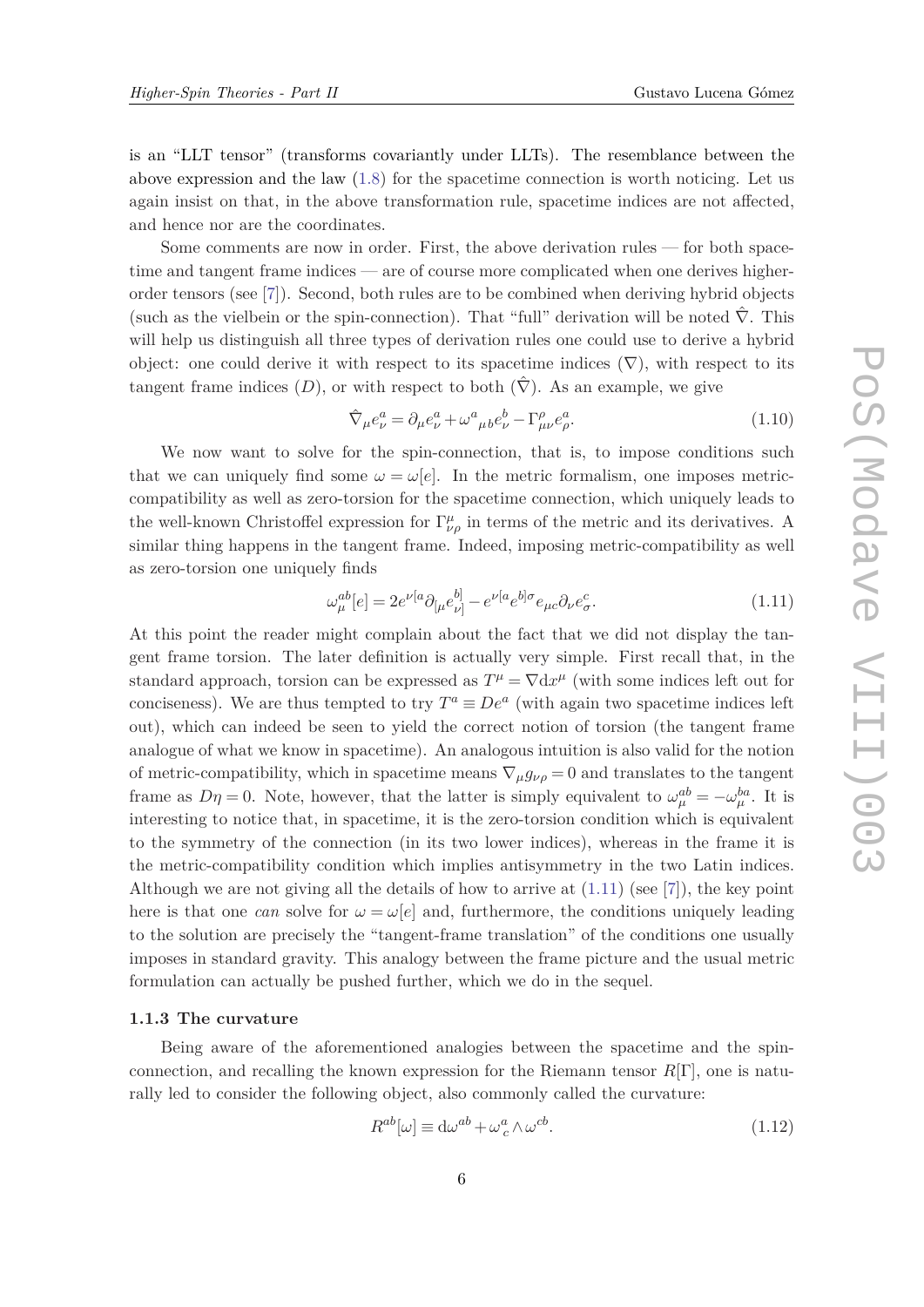<span id="page-6-0"></span>It is a conceptually important point that we are also led to such an expression if we simply notice that the spin-connection transforms under LLTs just like a standard Yang–Mills gauge potential, and indeed, the above expression is precisely the standard Yang–Mills field strength for  $\omega$ . It is therefore a hybrid object we are dealing with, and we further note that it has two spacetime indices and two tangent frame ones, and that it is a tensor with respect to both types of indices (under diffeomorphisms and LLTs respectively). This "dual nature" goes even further, for the above tensor is blessed with two Bianchi-like identities:

$$
R[\omega]^{ab} \wedge e_b = R_{\mu\nu\rho}^{\quad a} + R_{\nu\rho\mu}^{\quad a} + R_{\rho\mu\nu}^{\quad a} = 0,
$$
  

$$
dR[\omega]^{ab} + \omega_c^a \wedge R[\omega]^{cb} - R[\omega]^{ac} \wedge \omega_c^{\, b} = D_{\mu}R_{\nu\rho}^{\quad ab} + D_{\nu}R_{\rho\mu}^{\quad ab} + D_{\rho}R_{\mu\nu}^{\quad ab} = 0,
$$
\n(1.13)

the first one being "purely gravitational" (with no analogue in Yang–Mills theory), and the second one being the standard gauge-theory identity simply stemming from the definition of the field strength. These Bianchi identities are heavily reminiscent of the ones endowing the Riemann curvature tensor. Actually, it is one of the most important basic results of the frame formulation of gravity that the following relation holds:

$$
R[\Gamma]^{\rho}_{\mu\nu\sigma} = R[\omega]_{\mu\nu ab} e^{a\rho} e^b_{\sigma}.
$$
\n(1.14)

Note that, knowing the relations linking the spacetime and spin-connection to the metric and vielbein respectively, a direct check of such a relation seems doable but incredibly tedious. However, there exists a trick, which is the mere evaluation of  $[\nabla_{\mu}, \nabla_{\nu}]e^{\rho}_a = 0$  and which leads to the result more easily (it is left as an exercise for the reader).

Another analogy between both formulations of the curvature is their transformation under a variation of the spacetime and spin-connection respectively. Those read

$$
\delta R[\Gamma]^{\rho}_{\mu\nu\sigma} = \nabla_{\mu} (\delta \Gamma^{\rho}_{\nu\sigma}) - \nabla_{\nu} (\delta \Gamma^{\rho}_{\mu\sigma}),
$$
  
\n
$$
\delta R[\omega]_{\mu\nu ab} = D_{\mu} (\delta \omega_{\nu ab}) - D_{\nu} (\delta \omega_{\mu ab}),
$$
\n(1.15)

the latter of which will be useful when going back from the so-called first-order formalism to the 1*.*5-order formalism, that we have been dealing with so far without giving it that name (see next subsection).

Last but not least we point out maybe the most compelling reason to think of both the above curvatures as being the analogue of one another, that is, they both appear when one considers the commutator of two covariant derivatives ( $D$  and  $\nabla$  respectively), which is really the object characterizing the curvature of spacetime, that is, how much it fails to be flat — and we again refer to  $[7]$  $[7]$  $[7]$ .

### **1.1.4 The action**

We are finally ready to rewrite the Einstein–Hilbert action  $(1.1)$  $(1.1)$  $(1.1)$  in terms of the vielbein. Indeed, the relation (1.14) leaves us only with the problem of rewriting the infinitesimal spacetime volume element, but, fortunately, the following relations are easily derived:

$$
ed^D x = e^0 \wedge \dots \wedge e^{D-1} = \frac{1}{D!} \epsilon_{a_1 \dots a_D} e^{a_1} \wedge \dots \wedge e^{a_D} = \frac{e}{D!} \epsilon_{\mu_1 \dots \mu_D} dx^{\mu_1} \wedge \dots \wedge dx^{\mu_D}, \quad (1.16)
$$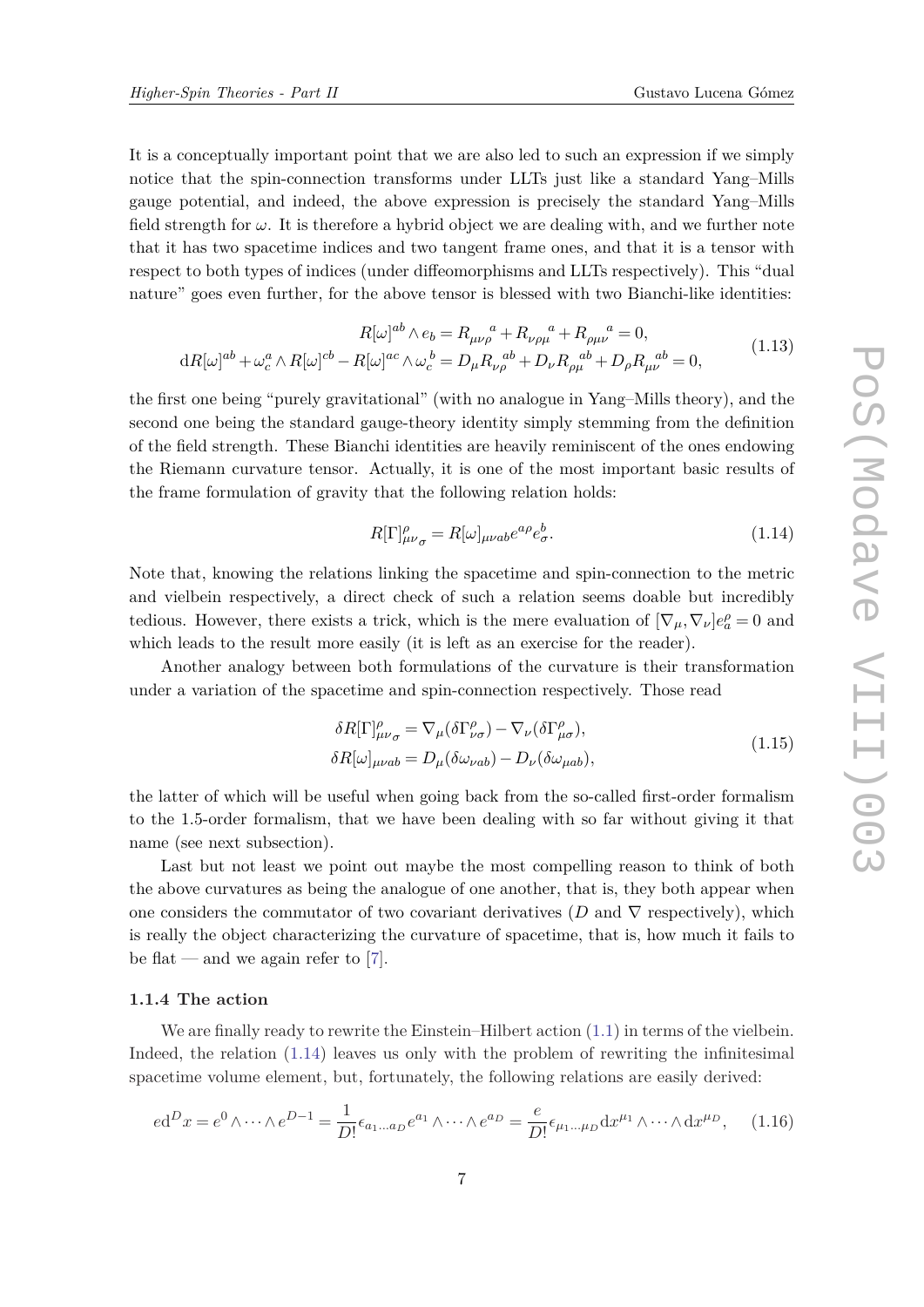<span id="page-7-0"></span>our conventions being  $\epsilon_{0...D-1} \equiv 1$ . Indeed, plugging the above rewriting of the infinitesimal volume element  $dV$  as well as relation  $(1.14)$  $(1.14)$  $(1.14)$  in the action  $(1.1)$  $(1.1)$  and further using

$$
e^{a_1} \wedge \cdots \wedge e^{a_p} \wedge e^{b_1} \wedge \cdots \wedge e^{b_q} = -\epsilon^{a_1 \ldots a_p b_1 \ldots b_q} dV,
$$
\n(1.17)

we finally find, for the  $\Lambda = 0$  case,

$$
S_{\text{EH}}[g[e]] = \frac{1}{(D-2)!16\pi G} \int_{\mathcal{M}_D} \epsilon_{abc_1...c_{D-2}} e^{c_1} \wedge \cdots \wedge e^{c_{D-2}} \wedge R[\omega[e]]^{ab}
$$
  
\n
$$
\equiv S_{1.5}[e, \omega[e]] \equiv S_{1.5}[e],
$$
\n(1.18)

which in three-dimensions reads (now including the obvious contribution from the cosmological constant)

$$
S_{1.5}[e] = \frac{1}{16\pi G} \int_{\mathcal{M}_3} \epsilon_{abc} e^a \wedge (R^{bc}[\omega] + \frac{\Lambda}{3} e^b \wedge e^c), \tag{1.19}
$$

and where "1.5" stands for "1.5-order" formalism, meaning that the spin-connection is thought of as depending on the vielbein, so that the latter obeys a second order differential equation, and thus we are indeed somewhat in between the second-order formalism (Einstein–Hilbert) and the first-order one, to be introduced hereafter.<sup>2</sup> For the threedimensional epsilon symbol we also use the convention  $\epsilon_{123} \equiv 1$ . Note that the dependence of the spin-connection on the vielbein is usually dropped when writing the action, just as we did for the last expression above. It is rather clear that, because the actions are equivalent, finding the equations of motion for the vielbein that the above action yields and going back to the metric formulation one should find the Einstein equations. This is a nice exercise that we shall not comment on more.

A natural thing to do now is to consider the same action, but forgetting about the relation between the spin-connection and the vielbein, that is, both objects are treated independently. Then, the variational principle yields equations for  $\omega$  as well, in addition to those for the vielbein. As it turns out, these "equations of motion" for  $\omega$  are precisely the zero-torsion condition. Therefore, if we further demand that  $\omega$  be antisymmetric in its two frame indices (which we might very well do and still consider it independent of the vielbein), its equation of motion allows us to solve for it, obtaining the expression ([1.11\)](#page-5-0). This way of thinking about the frame formulation of the action is called "firstorder" formalism, because now the spin-connection is to be thought of as an auxiliary field (for which we can solve), and before integrating it out the vielbein thus obeys a first-order differential equation (which gives back Einstein equations if we plug in it the functional dependence of the spin-connection on the vielbein). To stress that it depends on *e* and *ω* independently and to distinguish it from the 1.5-order action (1.19), the first order action will be noted  $S_{\text{FQ}}[e,\omega]$  (but looks exactly like (1.19) except for the fact that  $\omega$  is no longer to be understood *off-shell* as a functional of the vielbein and its derivatives).

<sup>&</sup>lt;sup>2</sup>For the 1.5-order formalism, which is now standard material found for example in  $[7]$  $[7]$ , we point out that previous to the standard references [\[10,](#page-33-0) [11\]](#page-33-0) there was usage of it in [[12\]](#page-33-0).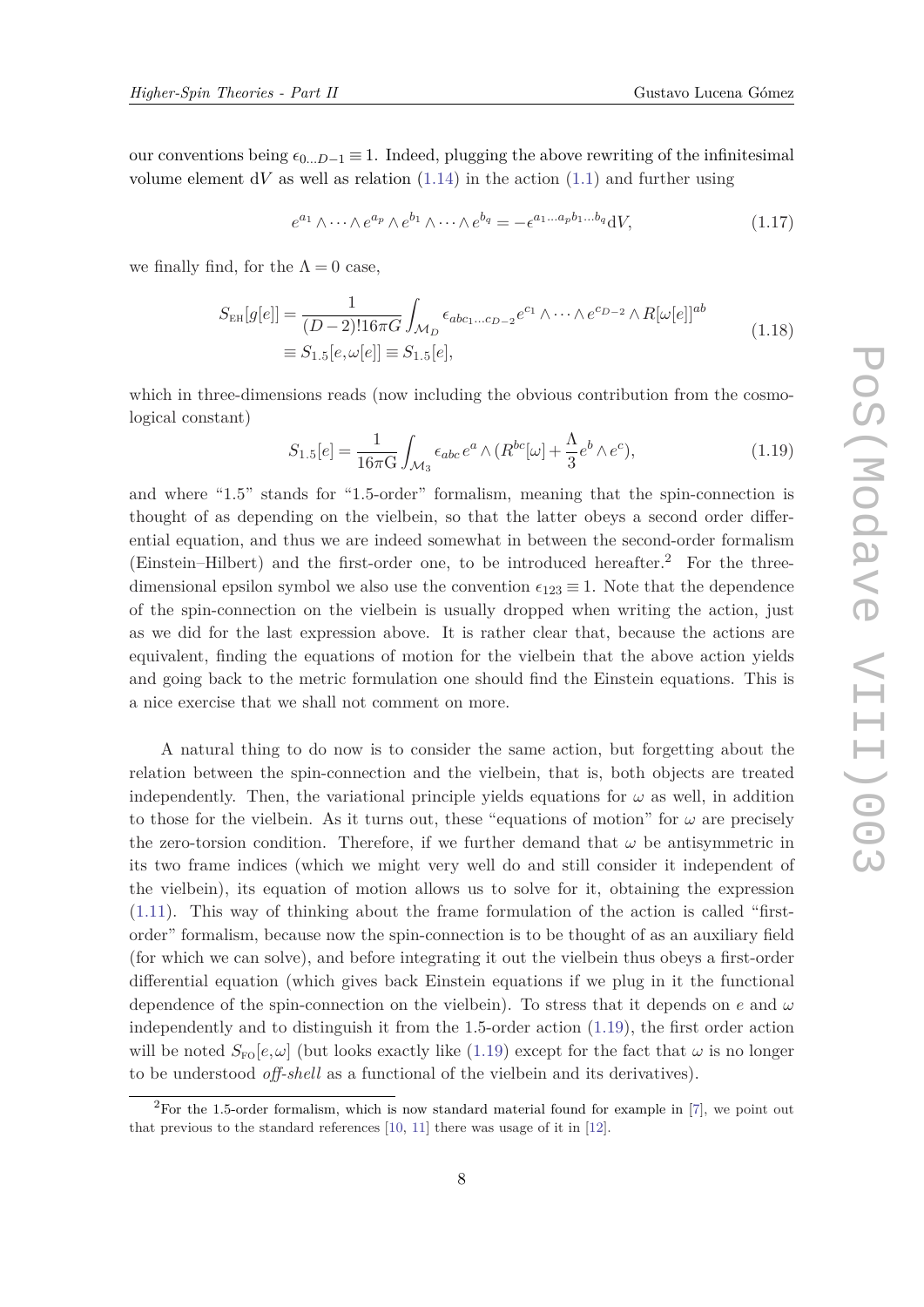<span id="page-8-0"></span>Note that, in order to find the equations of motion for the spin-connection, one first uses the aforegiven formula  $(1.15)$  $(1.15)$  $(1.15)$ . Then, combining the vielbein postulate [[7](#page-33-0)] with the integration formula

$$
\int d^D x \sqrt{-g} \nabla_\mu V^\mu = \int d^D x \partial_\mu (\sqrt{-g} V^\mu) + \int d^D x \sqrt{-g} T^\nu_{\nu\mu} V^\mu, \tag{1.20}
$$

one obtains that some combination of the torsion is equal to zero; an equation that one has to hit with some vielbein in order to finally get the zero-torsion condition. Such a derivation of the zero-torsion condition is recommended for the inexperienced reader.

From now on and until we reach Section [2](#page-17-0) we shall work in three dimensions, where we can perform the standard "dual" rewriting

$$
R[\omega]_a \equiv \frac{1}{2} \epsilon_{abc} R[\omega]^{bc} \quad \Leftrightarrow \quad R[\omega]^{ab} = -\epsilon^{abc} R[\omega]_c,\tag{1.21}
$$

and do the same for  $\omega^a$  itself, thus obtaining:

$$
R[\omega]_a = d\omega_a - \frac{1}{2} \epsilon_{abc} \omega^b \wedge \omega^c.
$$
 (1.22)

The action ([1.19](#page-7-0)) at  $\Lambda = 0$  can thus be rewritten as

$$
S_{\rm FO}[e,\omega] = \frac{2}{16\pi \text{G}} \int_{\mathcal{M}_3} e^a \wedge R[\omega]_a,\tag{1.23}
$$

which we recall can only be written in three dimensions. Note that we have moved to the first-order formalism, for it is the one we shall start from in order to pass to the Chern– Simons formulation.

Before moving to the next subsection, let us display the linearized equations of motion corresponding to the first-order formalism. The reason why we only need display the linearized equations of motion is that, in the next section, we shall start from a linearized higher-spin theory in order to try to build its non-linear completion. The linearized higherspin equations of motion will thus be expressed in the frame formalism and, in order to have something to compare them to, we give hereafter the linearized equations of motion in the frame formalism for the  $s = 2$  case. In linearizing the vielbein, we have adopted the notation  $e \rightarrow \bar{e} + v$ , where  $\bar{e}$  is the background dreibein associated with the background metric (here that of three-dimensional anti-de Sitter spacetime) via the usual formula ([1.4\)](#page-3-0). As for the spin-connection, we have used  $\omega \to \bar{\omega} + \omega$ , where  $\bar{\omega}$  is some background fixed value, that on-shell would be related to  $\bar{e}$  via the usual zero-torsion condition — that is, via equation  $(1.11)$  $(1.11)$  $(1.11)$ . We find these excitations to satisfy

$$
d\omega^{a} + \epsilon^{abc}\bar{\omega}_{b}\wedge\omega_{c} - \Lambda\epsilon^{abc}\bar{e}_{b}\wedge v_{c} = 0,
$$
  
\n
$$
dv^{a} + \epsilon^{abc}\bar{\omega}_{b}\wedge v_{c} + \epsilon^{abc}\bar{e}_{b}\wedge\omega_{c} = 0,
$$
\n(1.24)

which can be rewritten as

$$
D\omega^{a} - \Lambda \epsilon^{abc} \bar{e}_b \wedge v_c = 0,
$$
  
\n
$$
Dv^{a} + \epsilon^{abc} \bar{e}_b \wedge \omega_c = 0,
$$
\n(1.25)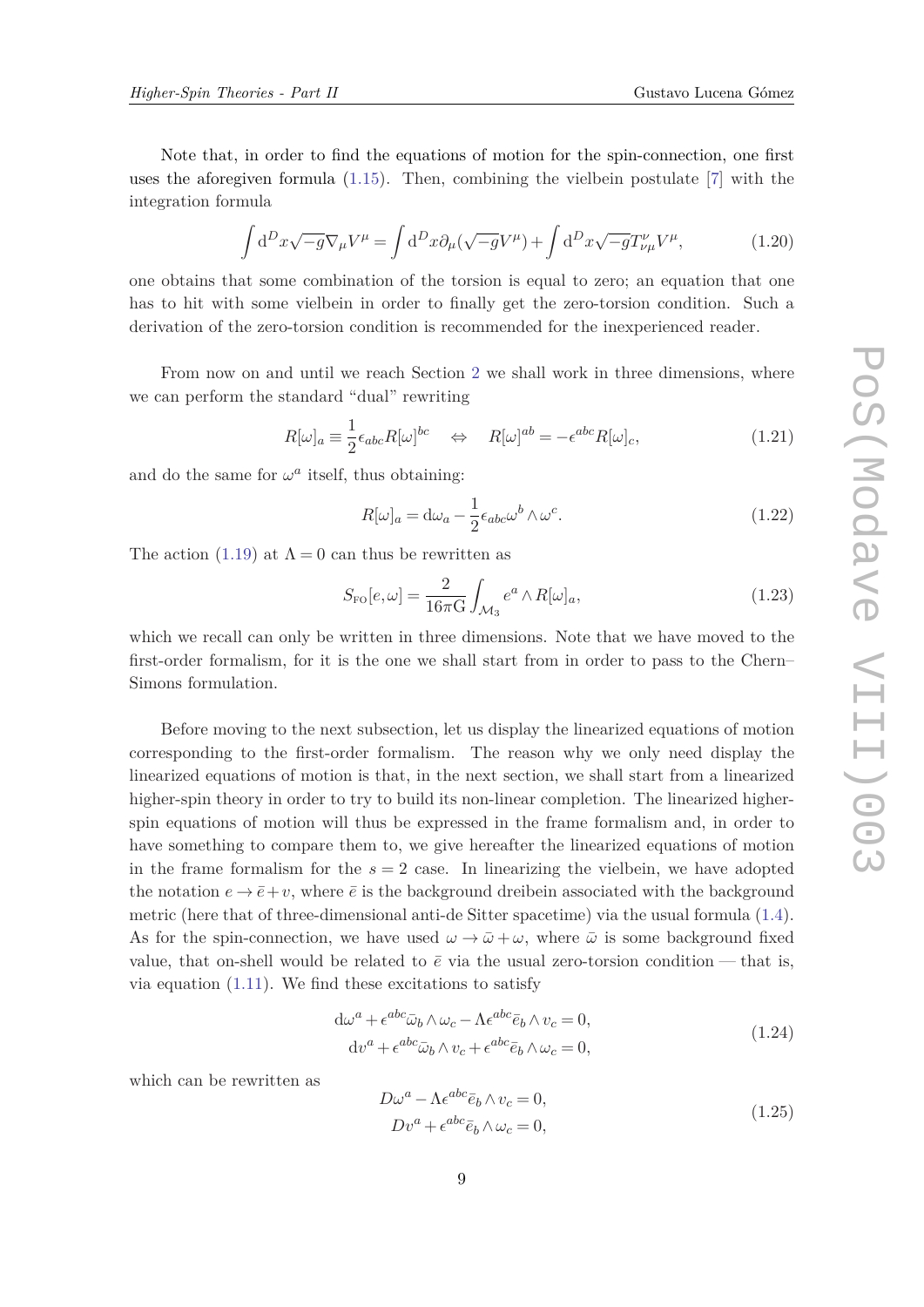where the first one above is the linearized zero-torsion condition for the metric-compatible spin-connection  $\omega^a$  and the second one is simply the linearized equation of motion for the dreibein.

One may check that the above equations are invariant under linearized diffeomorphisms as well as infinitesimal local Lorentz transformations, as they should be.

### **1.2 3D gravity as a Chern–Simons theory**

As has been argued in the previous subsection, three-dimensional pure gravity is equivalent to the first-order formalism, with the vielbein and the spin-connection being independent variables (the latter being an auxiliary field). Starting from the latter formulation, we shall now discuss the result of Achúcarro–Townsend–Witten [[4](#page-33-0), [5\]](#page-33-0) in which yet another formulation of gravity is found (in three-dimensions), namely that of a gauge theory described by a Chern–Simons action with a connection one-form  $A_\mu$  taking values in the Lie algebra of isometries of the vacuum solution. The said algebra being either Minkowski, anti-de Sitter or de Sitter, the relevant Lie algebras underlying our yet-to-be-formulated gauge description of 3D gravity will be respectively iso $(2,1)$ , so $(2,2)$  or so $(3,1)$ .

The way in which we shall proceed is backwards, that is, we will start from the gauge theory we claim to be equivalent to three-dimensional gravity and will then show it to be so. Even though this is not completely standard material, we shall be rather pragmatic in spirit and refer to [[5](#page-33-0)] for a more detailed discussion.

# **1.2.1 Intuitive and handwaving "bla bla"**

The frame formulation of gravity has made many physicists try to combine the vielbein and the spin-connection into some iso $(D-1,1)$ -valued one-form gauge field. Indeed, the vielbein (resp. the spin-connection) looks like an appealing candidate for the role of the coefficient of the gauge connection *A* corresponding to the translation generators (resp. Lorentz generators) of iso $(D-1,1)$ . This is so firstly because the dimensions match and, furthermore because, as mentioned in the previous subsection, when formulated in terms of the vielbein and spin-connection gravity already has some of the taste of a Yang–Mills-like gauge theory. However, there is an easy intuitive reason why this is probably doomed to fail in dimension four (or at the very least somewhat unnatural). Indeed, looking back at ([1.18\)](#page-7-0) for  $D = 4$  we see that it is of the schematic form (for  $\Lambda = 0$ ):

$$
S \sim \int_{\mathcal{M}_4} e \wedge e \wedge (d\omega + \omega \wedge \omega), \tag{1.26}
$$

so that the corresponding Yang–Mills-like action should look somewhat like

$$
S \sim \int_{\mathcal{M}_4} \text{Tr}(A \wedge A \wedge (dA + A \wedge A)), \tag{1.27}
$$

which does not exist in gauge theory (because the trace of the wedge product of two algebra-valued one-forms is identically zero). However, in  $D=3$ , we have the well-known Chern–Simons action, which roughly looks like

$$
S \sim \int_{\mathcal{M}_4} \text{Tr}(A \wedge (dA + A \wedge A)); \tag{1.28}
$$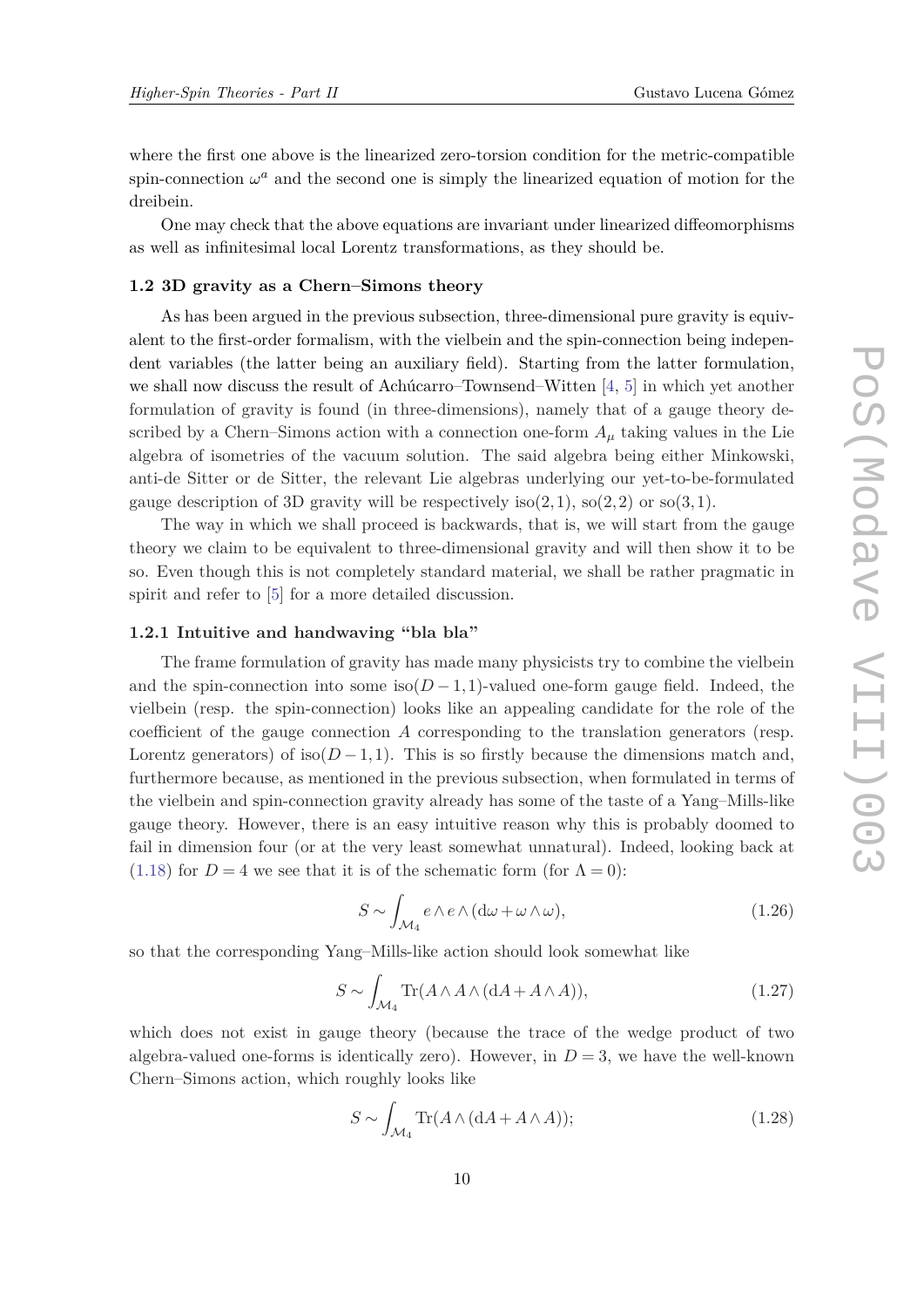<span id="page-10-0"></span>precisely what one feels like trying when looking at  $(1.19)$  $(1.19)$  $(1.19)$  for  $\Lambda = 0$  in dimension three!

The other indication that the three-dimensional scenario is specially suited for establishing such a correspondence has to do with bilinear forms on the relevant Lie algebras. Indeed, if one is to build a Chern–Simons action (or any Yang–Mills-like action for that matter) for some Lie algebra  $\mathcal{G}$ , one should first make sure that there exists some invariant, non-degenerate, symmetric and bilinear form on it. In the  $\Lambda = 0$  case, it turns out that iso( $D-1,1$ ) admits such a form only for  $D=3$ ...!

#### **1.2.2 The gauge algebras**

Let us start by considering the gauge algebras that we will have to work with in the sequel, which will also allow us to fix the conventions thereof. From now on we stick to  $D=3$ , for which the commutation relations of our three different gauge algebras can be packaged into

$$
[J_a, J_b] = \epsilon_{abc} J^c, \qquad [J_a, P_b] = \epsilon_{abc} P^c, \qquad [P_a, P_b] = \lambda \epsilon_{abc} J^c,
$$
\n
$$
(1.29)
$$

where the Latin indices  $a, b, c = 1, 2, 3$  are raised and lowered with the three-dimensional Minkowski metric<sup>3</sup>  $\eta_{ab}$  and its inverse  $\eta^{ab}$ , which are also chosen to have signature (-++). Note that we have used the "three-dimensional rewriting"

$$
J_a \equiv \frac{1}{2} \epsilon_{abc} J^{bc} \quad \Leftrightarrow \quad J^{ab} \equiv -\epsilon^{abc} J_c,\tag{1.30}
$$

where  $J_{ab}$  are the usual Lorentz generators ( $P_a$  are of course the translation ones). For  $\lambda = 0, \lambda < 0$  and  $\lambda > 0$ , the above relations describe respectively iso(2,1), so(2,2) and so(3*,*1).

As aforementioned, iso $(D-1,1)$  admits a non-degenerate and invariant (symmetric and real) bilinear form<sup>4</sup> only for  $D=3$ , which is unique in the space of such forms.<sup>5</sup> It reads

$$
(J_a, P_b) = \eta_{ab}, \qquad (J_a, J_b) = (P_a, P_b) = 0.
$$
\n(1.31)

As for  $\text{so}(D-1,2)$  and  $\text{so}(D,1)$ , they admit a non-degenerate, invariant bilinear form for any *D*, the particularization of which to  $D = 3$  reads

$$
(J_a, J_b) = \eta_{ab}, \qquad (J_a, P_b) = 0, \qquad (P_a, P_b) = \lambda \eta_{ab}.
$$
 (1.32)

For  $D \neq 3$  they are both simple and the higher-dimensional equivalent of the above form is therefore unique (up to normalization) and proportional to the Killing form. For  $D = 3$ , however, these two Lie algebras become semi-simple and undergo the splittings<sup>6</sup>

$$
so(2,2) \simeq sl(2|\mathbb{R}) \oplus sl(2|\mathbb{R}), \qquad so(3,1) \simeq su(2) \oplus su(2), \tag{1.33}
$$

<sup>3</sup>This is important since if one takes the indices to be euclidean the commutation relations would describe, e.g. for  $\lambda = 0$ , iso(3) instead of iso(2,1).

<sup>4</sup>For a general treatment of Lie algebras we recommend for example [[13](#page-33-0)].

<sup>&</sup>lt;sup>5</sup>Note that it is not the Killing form, the latter being degenerate because iso(2,1) is not semi-simple.

<sup>&</sup>lt;sup>6</sup>Note that by the isomorphism so(3,1)  $\simeq$  sl(2|C) we mean taking the complexified version of so(3,1), splitting it into two complex-conjugated copies of  $su(2)$ , and then reconsidering the whole thing as a real algebra.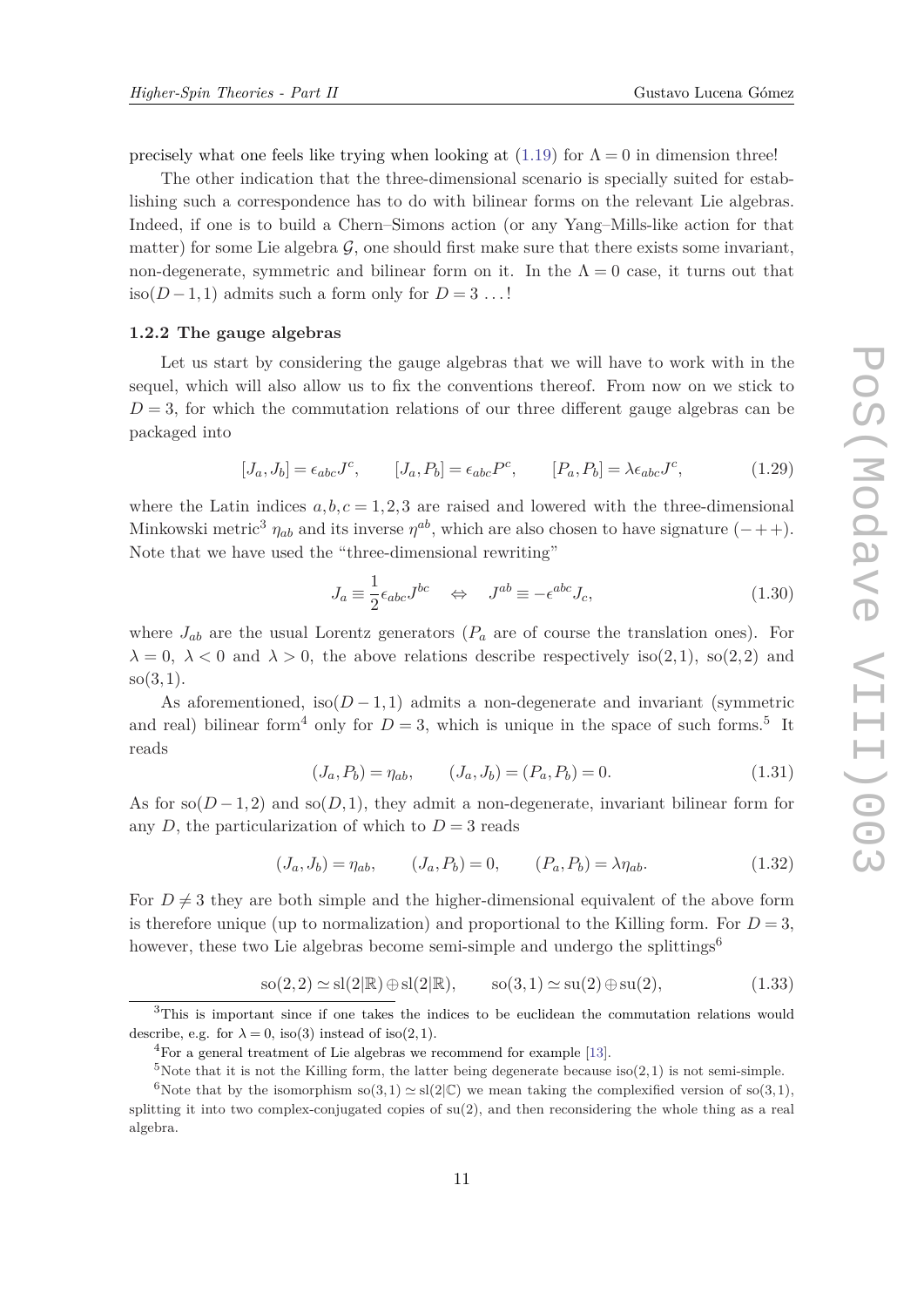<span id="page-11-0"></span>so that, in addition to the above form they also admit ([1.31\)](#page-10-0).

**Remark** : note that [\(1.32\)](#page-10-0) is degenerate for  $\lambda = 0$ , which is the reason iso( $D - 1,1$ ) only admits a non-degenerate form for  $D = 3$ , [\(1.31\)](#page-10-0), which is a specificity of the threedimensional case, as can be seen by noting that it corresponds to the invariant  $\epsilon_{abc}J^{ab}P^c$ , which can only be constructed in three-dimensions. It is thus the "epsilon magic" which is really at work here.

In the  $\Lambda = 0$  case we do not have any choice for the bilinear form to use, but, as for the  $\Lambda \neq 0$  case we have the freedom of choosing our bilinear form among the two above ones. However, it seems somewhat more natural to use also in that case the one which also endows the isometry algebra of three-dimensional Minkowski spacetime. This choice will not be further justified in the present work (except by the fact that it will lead to some Chern–Simons action which will indeed reproduce the Einstein–Hilbert one), and we refer the interested reader to [[5](#page-33-0)] for more discussions on the subject.

As we shall be most interested in the AdS case, let us already point out that the splitting  $(1.33)$  $(1.33)$  $(1.33)$  of so $(2,2)$  explicitly reads

$$
[J_a^+, J_b^+] = \epsilon_{abc} J^{+c}, \qquad [J_a^-, J_b^-] = \epsilon_{abc} J^{-c}, \qquad [J_a^+, J_b^-] = 0,\tag{1.34}
$$

where

$$
J_a^{\pm} \equiv \frac{1}{2} \left( J_a \pm \frac{1}{\sqrt{\lambda}} P_a \right). \tag{1.35}
$$

Before moving to the next subsection, we also note that, when expressed in terms of the  $J^{\pm}$  generators of so(2,2), the above form (1.35) reads

$$
(J_a^+, J_b^+) = \frac{1}{2} \eta_{ab}, \qquad (J_a^-, J_b^-) = -\frac{1}{2} \eta_{ab}, \qquad (J_a^+, J_b^-) = 0,\tag{1.36}
$$

which we recall corresponds to the  $\Lambda < 0$  case.

# **1.2.3 The action**

Now that the algebraic aspects have been dealt with, let us work out the equivalence at the level of the actions between some Chern–Simons term with connection one-form  $A<sub>u</sub>$  living in one of the above three-dimensional isometry algebras and three-dimensional Einstein–Hilbert gravity with corresponding cosmological constant.

We begin by proving the equivalence in the  $\Lambda = 0$  case. The identification of the degrees of freedom is the following:

$$
A_{\mu} \equiv e_{\mu}^{a} P_{a} + \omega_{\mu}^{a} J_{a}, \qquad (1.37)
$$

where the generators  $J_a$ ,  $P_a$  of iso(2,1) satisfy [\(1.29\)](#page-10-0) at  $\lambda = 0$ . If we now plug this expansion into the Chern–Simons action term below and use ([1.31](#page-10-0)) for the scalar product (trace) a straightforward computation yields

$$
S_{\text{CS}}[A] \equiv \kappa \int_{\mathcal{M}_3} \text{Tr}\left(A \wedge \text{d}A + \frac{2}{3} A \wedge A \wedge A\right)
$$
  
=  $\kappa \int_{\mathcal{M}_3} e^a \wedge R[\omega]_a$   

$$
\equiv \kappa 16\pi \text{G} S_{\text{FO}}[e,\omega],
$$
 (1.38)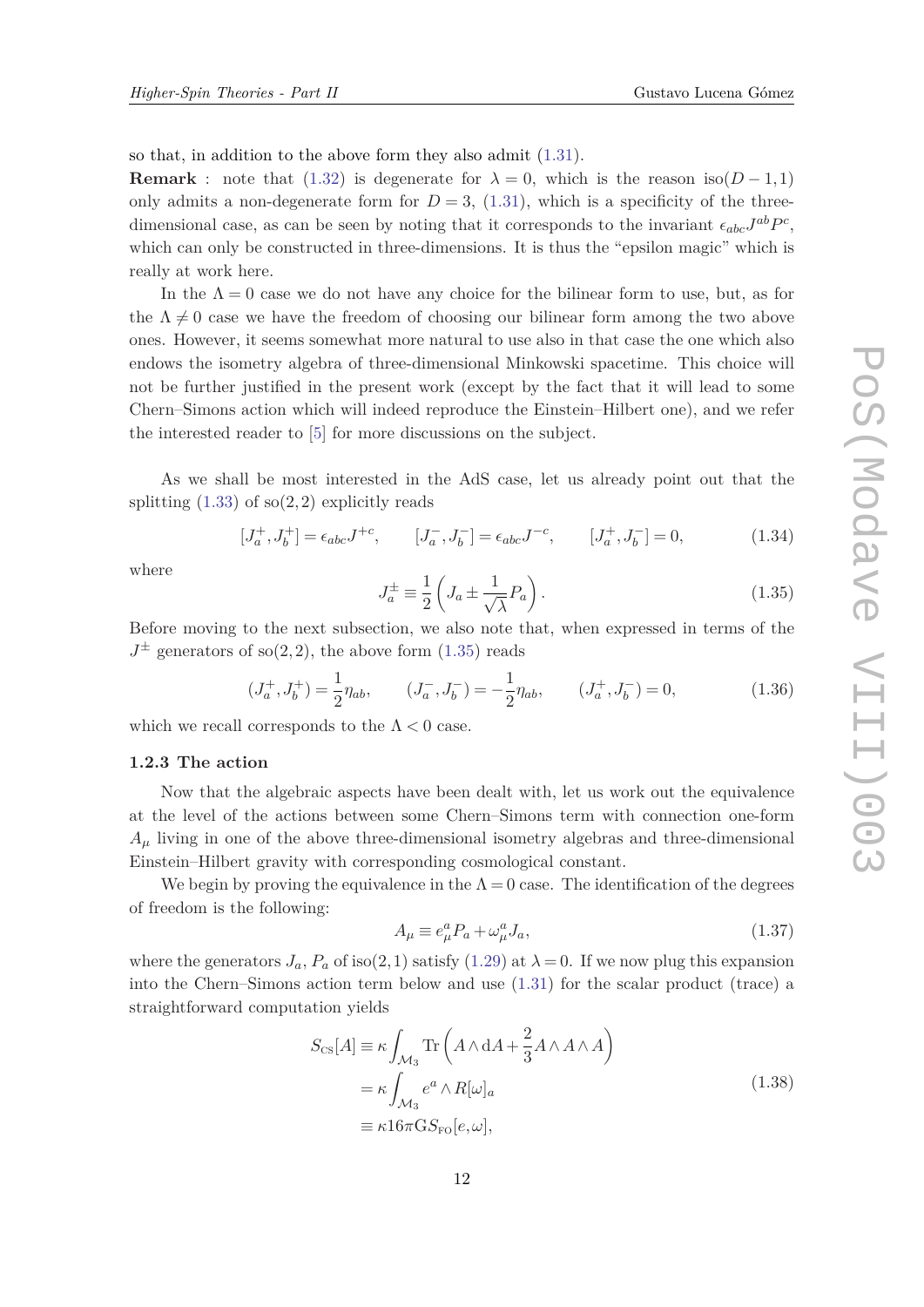<span id="page-12-0"></span>where we have used

$$
\epsilon_{abc}\epsilon^{ade} = \delta^e_b \delta^d_c - \delta^d_b \delta^e_c. \tag{1.39}
$$

We thus conclude that, upon our identification ([1.37](#page-11-0)),  $S_{\text{CS}}[A]$  equals  $S_{\text{FO}}[e,\omega]$  provided we set  $\kappa = 1/16\pi G$ .

Let us point out that there is another, perhaps more elegant way of showing the equivalence, which is based on the identity

$$
d\operatorname{Tr}\left(A\wedge dA + \frac{2}{3}A\wedge A\wedge A\right) = \operatorname{Tr}\left((dA + A\wedge A)\wedge (dA + A\wedge A)\right),\tag{1.40}
$$

for, as we know, regardless of the algebra the Trace of any even "wedge-power" of *A* vanishes identically. In other words,

$$
d\operatorname{Tr}\left(A\wedge dA + \frac{2}{3}A\wedge A\wedge A\right) = \operatorname{Tr}\left(F[A]\wedge F[A]\right),\tag{1.41}
$$

where we have used the definition  $F[A] \equiv dA + A \wedge A$ . This implies that, for a fourdimensional manifold  $\mathcal{M}_4$  such that  $d\mathcal{M}_4 = \mathcal{M}_3$ , the "four-dimensional" action

$$
S'_{\rm CS} \equiv S'_{\rm CS}[A] \equiv \kappa \int_{\mathcal{M}_4} \text{Tr}\left(F[A] \wedge F[A]\right) \tag{1.42}
$$

is equal to the above  $S_{\text{CS}}[A]$  [\(1.38](#page-11-0)). The final step is then to realize that it is possible to identify some components of *A* with the dreibein and the spin-connection in a way that makes the above action equal to  $S_{\text{FO}}[e,\omega]$  (upon reducing the four-dimensional integral to the three-dimensional one on the boundary  $\mathcal{M}_3$  of course). This is actually the way it is proved in the original paper [\[5\]](#page-33-0). However, one does not gain much time compared with the above demonstration and moreover this detour not only contains a few subtleties but also requires considering four-dimensional action terms which might render the discussion a little confusing, which is why we have chosen to follow a more straightforward procedure here.

Before moving to the next subsection, let us work out — for we shall need them — the equations of motion derived from the above Chern–Simons action. In terms of the gauge connection they read  $R[A] = 0$ , as is well known. In terms of *e* and  $\omega$  we easily find the corresponding expressions:

$$
D_{\mu}e_{\nu}^{a} - D_{\nu}e_{\mu}^{a} = 0,
$$
  
\n
$$
\partial_{\mu}\omega_{\nu}^{a} - \partial_{\nu}\omega_{\mu}^{a} + \epsilon^{abc}\omega_{b\mu}\omega_{c\nu} = 0,
$$
\n(1.43)

where we use the standard abuse of notation

$$
D_{\mu}e_{\nu}^{a} \equiv (D_{\mu}e_{\nu})|_{P_{a}},\tag{1.44}
$$

where  $|P_a|$  means taking the component along the  $P_a$  generators. Note that, as it should be, the above equations of motion do coincide, at the linearized level, with the  $\Lambda = 0$  version of ([1.24](#page-8-0)).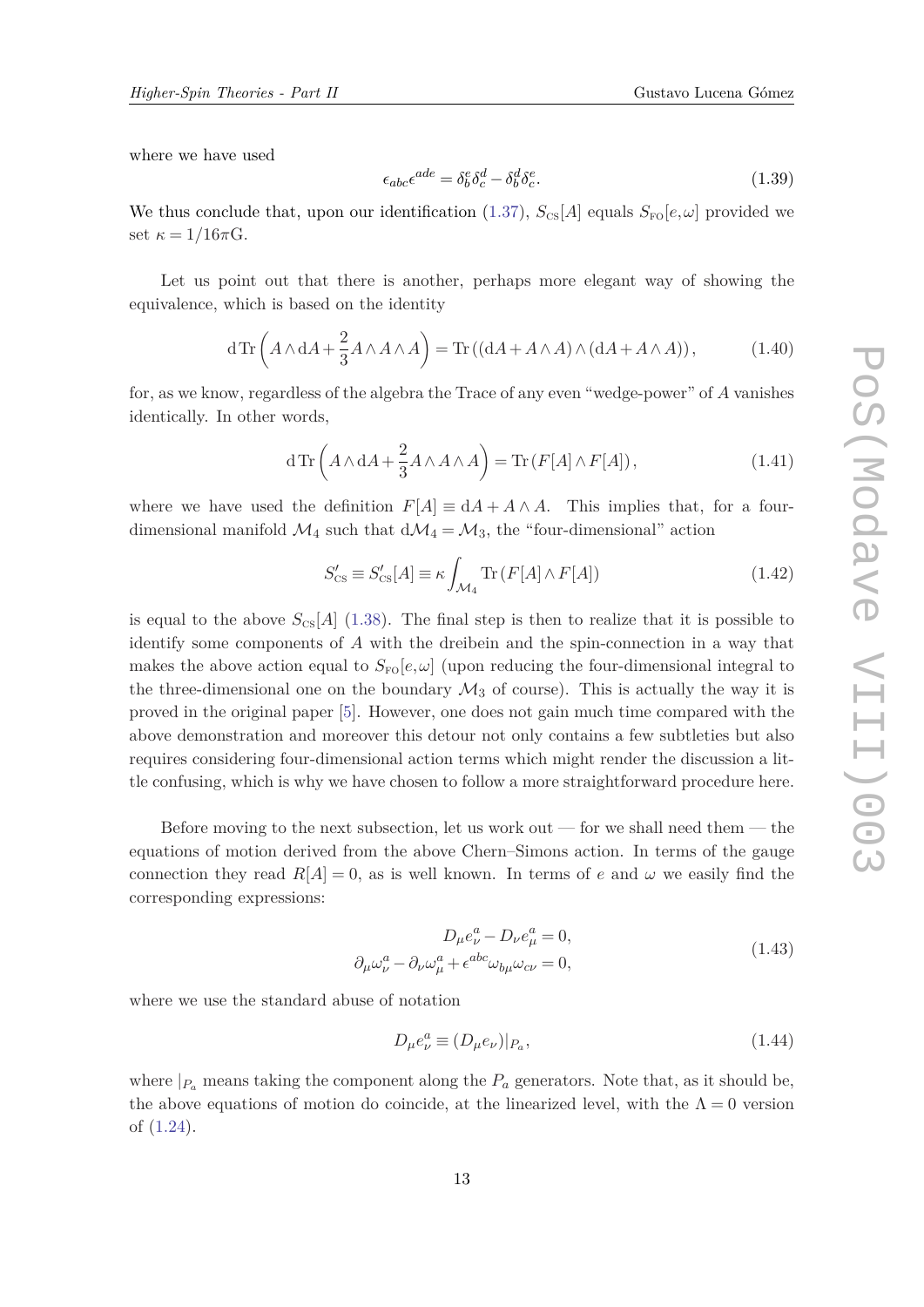#### <span id="page-13-0"></span>**1.2.4 The gauge transformations**

There is a last non-trivial check to do before one can safely claim the two theories to be equivalent; namely, we need verify the gauge transformations on both sides to be the same. Indeed, while both the first-order formulation and the Chern–Simons action are manifestly invariant under diffeomorphisms, in the first-order formulation we also have the local Lorentz transformations as gauge symmetries, whereas in the Chern–Simons picture we have the full  $iso(2,1)$  gauge symmetries. As we shall now show, the homogeneous part of the iso(2*,*1) gauge symmetries are easily seen to correspond to the LLTs in the first-order formalism but, as for the infinitesimal gauge translations of iso(2*,*1), one has to show that they are not extra gauge symmetries (which would be bad for our rewriting of the action would then eliminate degrees of freedom in some sense) but, rather, that they correspond to some combination of the symmetries of the first-order formalism action.

Now the gauge transformations in the Chern–Simons picture are parametrized by a zero-form gauge parameter taking values in the gauge algebra,

$$
u \equiv \rho^a P_a + \tau^a J_a,\tag{1.45}
$$

with  $\rho^a$  and  $\tau^a$  being infinitesimal parameters, and the transformation law for the gauge connection (sitting in the adjoint representation of the gauge algebra) is  $A \rightarrow A + \delta A$  with

$$
\delta A_{\mu} = \partial_{\mu} u + [A_{\mu}, u]. \tag{1.46}
$$

Upon now plugging the expression for *u* and the decomposition of *A* in terms of the dreibein and spin-connection in the above equation we can read off the variations of  $e$  and  $\omega$ , which read

$$
\delta e^a_\mu = \partial_\mu \rho^a + \epsilon^{abc} e_{b\mu} \tau_c + \epsilon^{abc} \omega_{b\mu} \rho_c,
$$
  
\n
$$
\delta \omega^a_\mu = \partial_\mu \tau^a + \epsilon^{abc} \omega_{b\mu} \tau_c.
$$
\n(1.47)

These are all the (infinitesimal) local symmetries of the action in the gauge (Chern–Simons) picture and they can be decomposed into those generated by  $\rho^a$ ,

$$
\delta e^a_\mu = \partial_\mu \rho^a + \epsilon^{abc} \omega_{b\mu} \rho_c,
$$
  
\n
$$
\delta \omega^a_\mu = 0,
$$
\n(1.48)

and those generated by  $\tau^a$ ,

$$
\delta e^a_\mu = \epsilon^{abc} e_{b\mu} \tau_c,
$$
  
\n
$$
\delta \omega^a_\mu = \partial_\mu \tau^a + \epsilon^{abc} \omega_{b\mu} \tau_c.
$$
\n(1.49)

Moreover, as we already explained, the Chern–Simons term is also manifestly invariant under diffeomorphisms because it is written in terms of forms. The diffeomorphisms act by the well-known formula

$$
\delta A_{\mu} = \xi^{\nu} \partial_{\nu} A_{\mu} + A_{\nu} \partial_{\mu} \xi^{\nu},\tag{1.50}
$$

where  $\xi^{\nu}$  is some infinitesimal vector. We may again use the identification [\(1.37\)](#page-11-0) to now simply find

$$
\delta e^a_\mu = \xi^\nu \partial_\nu e^a_\mu + e^a_\nu \partial_\mu \xi^\nu = \xi^\nu (\partial_\nu e^a_\mu - \partial_\mu e^a_\nu) + \partial_\mu (e^a_\nu \xi^\nu),
$$
  
\n
$$
\delta \omega^a_\mu = \xi^\nu \partial_\nu \omega^a_\mu + \omega^a_\nu \partial_\mu \xi^\nu = \xi^\nu (\partial_\nu \omega^a_\mu - \partial_\mu \omega^a_\nu) + \partial_\mu (\omega^a_\nu \xi^\nu),
$$
\n(1.51)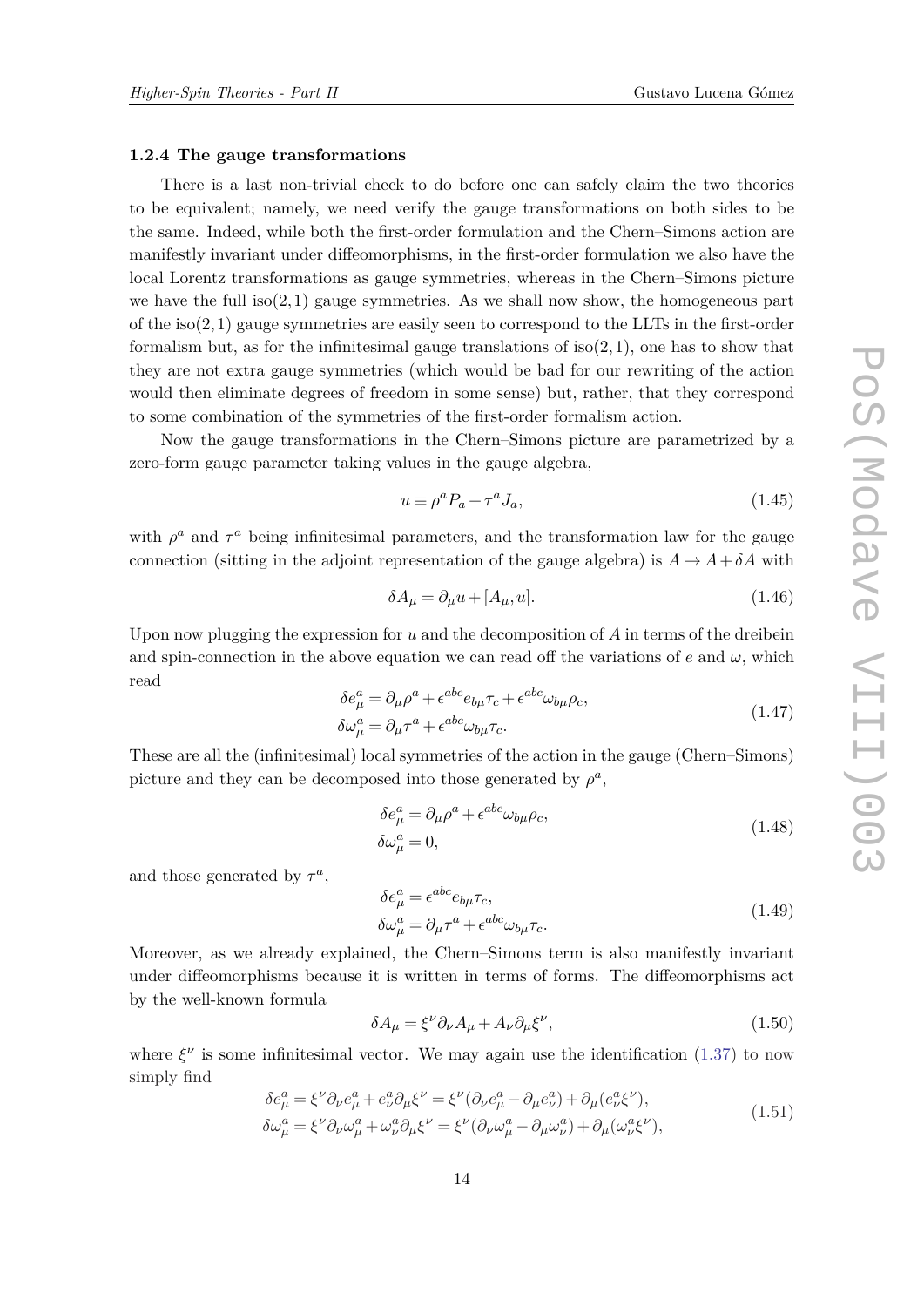which are the usual diffeomorphism transformations in the frame picture. Then, when dealing with the first-order action we also have the local Lorentz transformations, which act on *e* and  $\omega$  as in ([1.5\)](#page-3-0) and [\(1.9\)](#page-4-0) respectively, the infinitesimal version of which is

$$
\delta e^a_\mu = -\alpha^a{}_b e^b_\mu,
$$
  
\n
$$
\delta \omega^a_\mu = -\alpha^a{}_b \omega^b_\mu + \frac{1}{2} \epsilon^{abc} \partial_\mu \alpha_{bc},
$$
\n(1.52)

as is easily derived taking  $\alpha^a_{\ b}$  to be an element of the Lorentz algebra with coefficients depending on spacetime coordinates. These are the local symmetries of the frame formulation.

Now, the later LLTs are quite easily seen to be in one-to-one correspondence with the gauge transformations generated by the parameters  $\tau^a$  on the Chern–Simons side. Indeed, upon setting

$$
\alpha^{ab} = -\epsilon^{abc}\tau_c \quad \Leftrightarrow \quad \tau^a = \frac{1}{2}\epsilon^{abc}\alpha_{bc},\tag{1.53}
$$

one sees that  $(1.52)$  and  $(1.49)$  agree with one another. As for the infinitesimal gauge transformations of the gauge picture generated by the  $\rho^{a}$ 's the story is a little more subtle, and indeed at first sight one wonders what they could correspond to in the frame formulation. Actually, we shall need use both the equations of motion and the invariance under local Lorentz transformations to make them match with the infinitesimal diffeomorphisms or, differently put, we will show that the gauge transformations generated by the  $\rho^{a}$ 's are somehow not extra gauge transformations but, rather, on-shell they are simply some combination of diffeomorphisms and LLTs. Let us then try to relate the infinitesimal parameter  $\xi^{\mu}$  to  $\rho^{a}$ . We are tempted to try

$$
\rho^a = \xi^\mu e^a_\mu,\tag{1.54}
$$

which yields

$$
(\delta_{\xi} - \delta_{\rho})e_{\mu}^{a} = \xi^{\nu}(\partial_{\nu}e_{\mu}^{a} - \partial_{\mu}e_{\nu}^{a}) + \epsilon^{abc}\xi^{\nu}e_{b\nu}\omega_{c\mu},
$$
  
\n
$$
(\delta_{\xi} - \delta_{\rho})\omega_{\mu}^{a} = \xi^{\nu}(\partial_{\nu}\omega_{\mu}^{a} - \partial_{\mu}\omega_{\nu}^{a}) + \partial_{\mu}(\omega_{\nu}^{a}\xi^{\nu}).
$$
\n(1.55)

Now, the first terms in the right hand sides of the two above equations are seen to be the "abelian" part of the equations of motion ([1.43](#page-12-0)), so we try making these terms exactly the whole equations of motion, which yields

$$
(\delta_{\xi} - \delta_{\rho})e_{\mu}^{a} = \xi^{\nu}(D_{\nu}e_{\mu}^{a} - D_{\mu}e_{\nu}^{a}) + \epsilon^{abc}\xi^{\nu}e_{b\mu}\omega_{c\nu},
$$
  
\n
$$
(\delta_{\xi} - \delta_{\rho})\omega_{\mu}^{a} = \xi^{\nu}(\partial_{\nu}\omega_{\mu}^{a} - \partial_{\mu}\omega_{\nu}^{a} + \epsilon^{abc}\omega_{b\nu}\omega_{c\mu}) + \xi^{\nu}\epsilon^{abc}\omega_{b\mu}\omega_{c\nu} + \partial_{\mu}(\omega_{\nu}^{a}\xi^{\nu}).
$$
\n(1.56)

We now see that the first terms are proportional to the equations of motion whereas the last terms are local Lorentz transformations with parameter

$$
\alpha^{ab} = -\epsilon^{abc}\xi^{\nu}\omega_{c\nu} \quad \Leftrightarrow \quad \tau^a = \xi^{\nu}\omega_{\nu}^a,\tag{1.57}
$$

so that gauge transformations generated by  $\rho^a$ , which are also named infinitesimal gauge translations, indeed correspond to diffeomorphisms in the frame formulation (up to LLTs and EoMs). As already stated, this is well, since the point was to check that there are no extra gauge symmetries. Let us also stress that this fact is truly a three-dimensional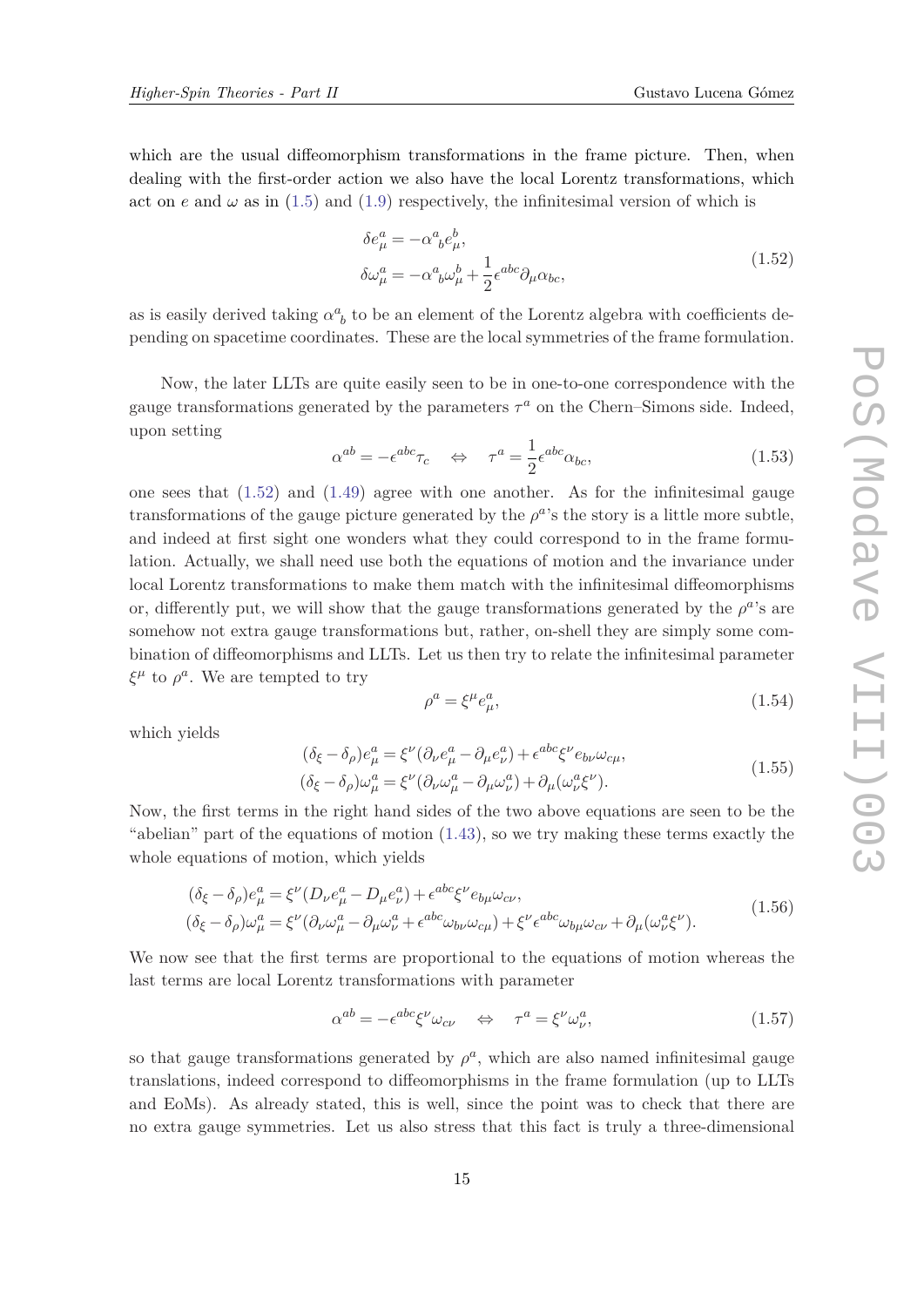feature and does not happen in dimension four and greater. Actually, this is precisely what prevents one from writing gravity in dimension four and greater as a gauge theory simply by gauging the isometry group of the vacuum and employing a gauge-connection valued therein. We might thus roughly say that "only in three dimensions is gravity a true gauge theory", and even there, we see that its action is that of Chern–Simons, which is not of the Yang–Mills type that we are more used to in standard gauge theory. Note that a Yang–Mills action term in three dimensions would propagate scalar degrees of freedom, unlike gravity which propagates none in dimension three.

This achieves the proof of the equivalence for the  $\lambda = 0 = \Lambda$  case. Three-dimensional gravity is thus a gauge theory for the gauge group iso(2*,*1), the Poincaré group (for zero cosmological constant).

**Remark** : in dimensions greater than three one may also want to interpret gravity as a gauge theory of some type for the corresponding gauge group. However, as we just said in dimension four and greater the first-order action ([1.23](#page-8-0)) is only invariant under the homogeneous Poincaré group  $\text{so}(2,1)$ , not under the whole of  $\text{iso}(2,1)$  — that is, gauge translations do not leave the action invariant. The action ([1.23\)](#page-8-0) is of course invariant under coordinate reparametrization (diffeomorphisms), but those Lie derivatives do not correspond (in the first order formalism at least) to gauge translations. Only in threedimensions does that miracle happen, thus allowing us to rewrite three-dimensional gravity as a gauge theory for the whole Poincaré group. More information can be found in [[7](#page-33-0), [9\]](#page-33-0) and we shall not further comment on that point.

#### **1.2.5 Cosmological constant and chiral copies**

As announced, what we shall be interested in is the case with negative cosmological constant. Following the same reasoning as in the  $\lambda = 0$  case (with same identifications of  $e$  and  $\omega$  via ([1.37](#page-11-0)) and same bilinear form on the algebra) the equivalence can again be proven between the frame formulation and the Chern–Simons one based on so(2*,*2). As this calculation is really close to the one we have just performed we shall not do it again and we just quote what is different in the Chern–Simons picture, that is, the gauge transformations now read

$$
\delta e^a_\mu = \partial_\mu \rho^a + \epsilon^{abc} e_{b\mu} \tau_c + \epsilon^{abc} \omega_{b\mu} \rho_c,
$$
  
\n
$$
\delta \omega^a_\mu = \partial_\mu \tau^a + \epsilon^{abc} \omega_{b\mu} \tau_c + \lambda \epsilon^{abc} e_{b\mu} \rho_c,
$$
\n(1.58)

and the way in which they correspond to diffeomorphisms and LLTs is the same as before. Further note that the identification of the actions now requires one to set

$$
\kappa = \frac{l}{16\pi \mathcal{G}},\tag{1.59}
$$

and

$$
\lambda = \Lambda,\tag{1.60}
$$

so that the parameter  $\lambda$  appearing in ([1.29](#page-10-0)) is indeed the cosmological constant  $\Lambda$  and *l* is the AdS radius defined in the usual way by  $\Lambda \equiv -1/l^2$ . Note that  $\kappa$  is often parametrized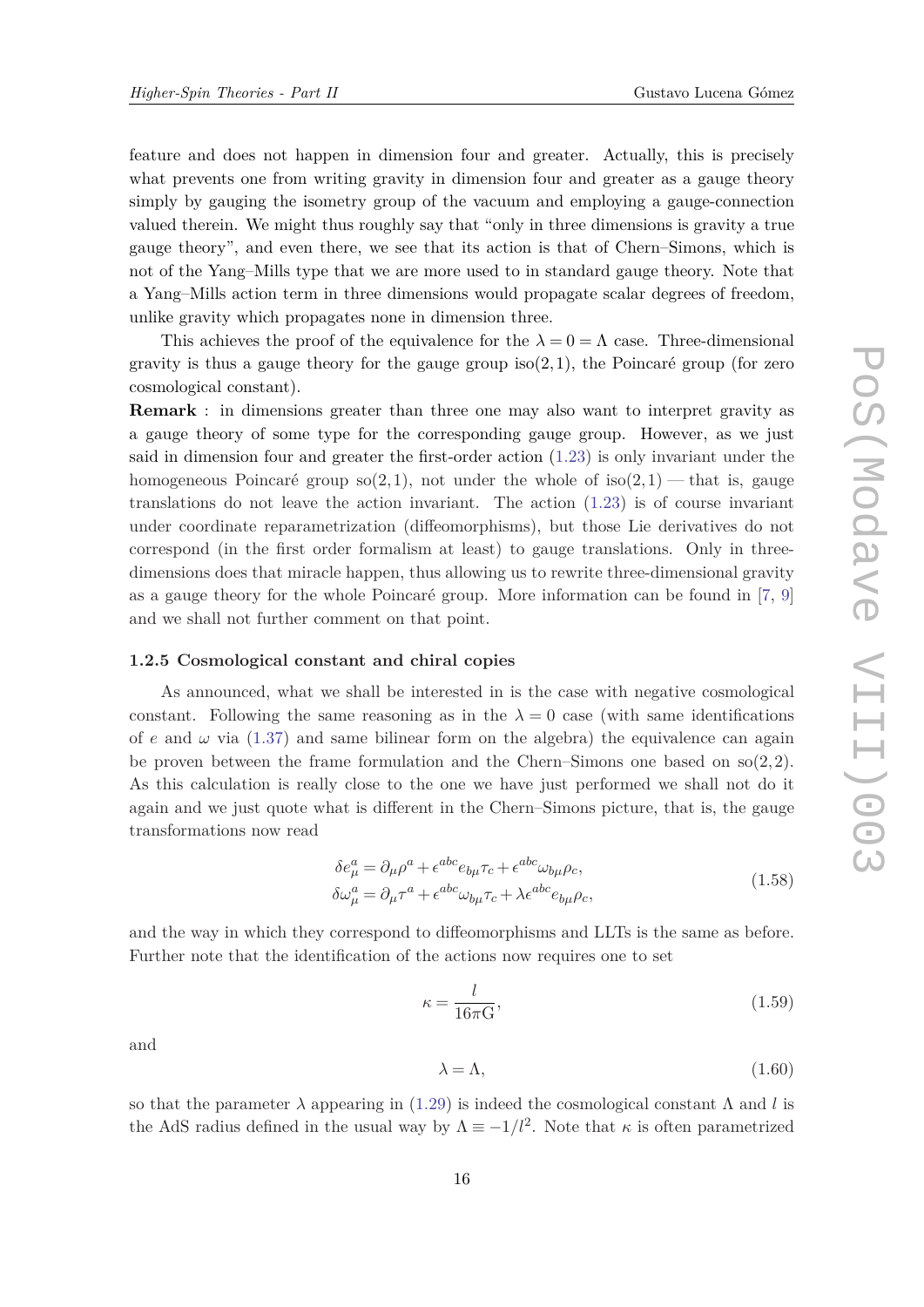<span id="page-16-0"></span>as  $k/4\pi$  in the literature, which implies  $k = l/4G$  in the AdS case.

Now, because of the splitting of so(2,2) into two chiral copies of  $sl(2|\mathbb{R})$  ([1.33\)](#page-10-0), it is possible to rewrite the Chern–Simons action term for  $\Gamma_{\mu} \in so(2,2)$  as the sum of two Chern–Simons actions, each of them having their connections *A* and *A*˜ in the first and second chiral copy of  $sl(2|\mathbb{R})$  respectively. In the sequel we shall only deal with the first chiral copy but we wanted to still call the connection thereof *A*, which is why we have changed notations at this point. Actually, the decomposition of  $\Gamma$  in terms of *e* and  $\omega$  is quite helpful in formulating this splitting precisely, for we see that

$$
\Gamma = e^{a} P_{a} + \omega^{a} J_{a} = (\omega^{a} + \frac{e^{a}}{l}) J_{a}^{+} + (\omega^{a} - \frac{e^{a}}{l}) J_{a}^{-} \equiv A^{a} J_{a}^{+} + \tilde{A}^{a} J_{a}^{-} \equiv A + \tilde{A}, \qquad (1.61)
$$

where the  $J_a^{\pm}$ 's are defined by [\(1.35\)](#page-11-0). Now, taking into acount both the commutations relations [\(1.34\)](#page-11-0) and the bilinear form ([1.36\)](#page-11-0) written in terms of  $J_a^{\pm}$ , we see that the Chern– Simons action term for  $\mathfrak{so}(2,2)$  can be split as follows

$$
S_{\text{CS}}[\Gamma = A + \tilde{A}] = S_{\text{CS}}[A] + \tilde{S}_{\text{CS}}[\tilde{A}] \equiv S_{\text{CS}}[A, \tilde{A}], \qquad (1.62)
$$

with each chiral copy having prefactor  $\kappa = l/16\pi G$ . Note that for the splitting of the kinetic piece one needs only notice that  $(J_a^{\pm}, J_b^{\mp}) = 0$  whereas also  $[J_a^{\pm}, J_b^{\mp}] = 0$  is needed to prove the splitting of the interaction piece. Both chiral copies  $S_{\text{CS}}[A]$  and  $\tilde{S}_{\text{CS}}[\tilde{A}]$  are the same actions except for one difference, which is that the  $J_a^+$ 's and  $J_a^-$ 's are equipped with bilinear forms having opposite signs ([1.36](#page-11-0)). Equivalently, if one prefers to have both chiral copies equipped with the same bilinear form, one can instead declare

$$
A \equiv (\omega^a + \frac{e^a}{l})T_a,
$$
  
\n
$$
\tilde{A} \equiv (\omega^a - \frac{e^a}{l})T_a,
$$
\n(1.63)

with the  $T_a$  generators of sl(2|R) satisfying the same commutation relations and scalar products as the  $J_a^+$  ones (we changed notations not to confuse the reader). The decomposition of the action then reads

$$
S_{\text{CS}}[\Gamma = e/l + \omega] = S_{\text{CS}}[A] - S_{\text{CS}}[\tilde{A}] = S_{\text{CS}}[A, \tilde{A}].
$$
\n(1.64)

It is of course no longer true that  $\Gamma = A + \tilde{A}$  (nor does it make sense to write so anymore), but this decomposition in which the connections  $A$  and  $\tilde{A}$  both lie in the first chiral copy of  $sl(2|\mathbb{R})$  (to put it that way) is handier as the two action functionals are the same now also when seen as functionals of the components  $A^a$  and  $\tilde{A}^a$  — they are truly the same action functionals now. This formulation, where we only need a single  $sl(2|\mathbb{R})$ , will be of much use in the sequel, where we shall only treat the first chiral copy for many of our purposes. This is also the formulation that is most often encountered in the literature.

Note that the equations of motion now read

$$
F[A] = 0, \quad F[\tilde{A}] = 0,\tag{1.65}
$$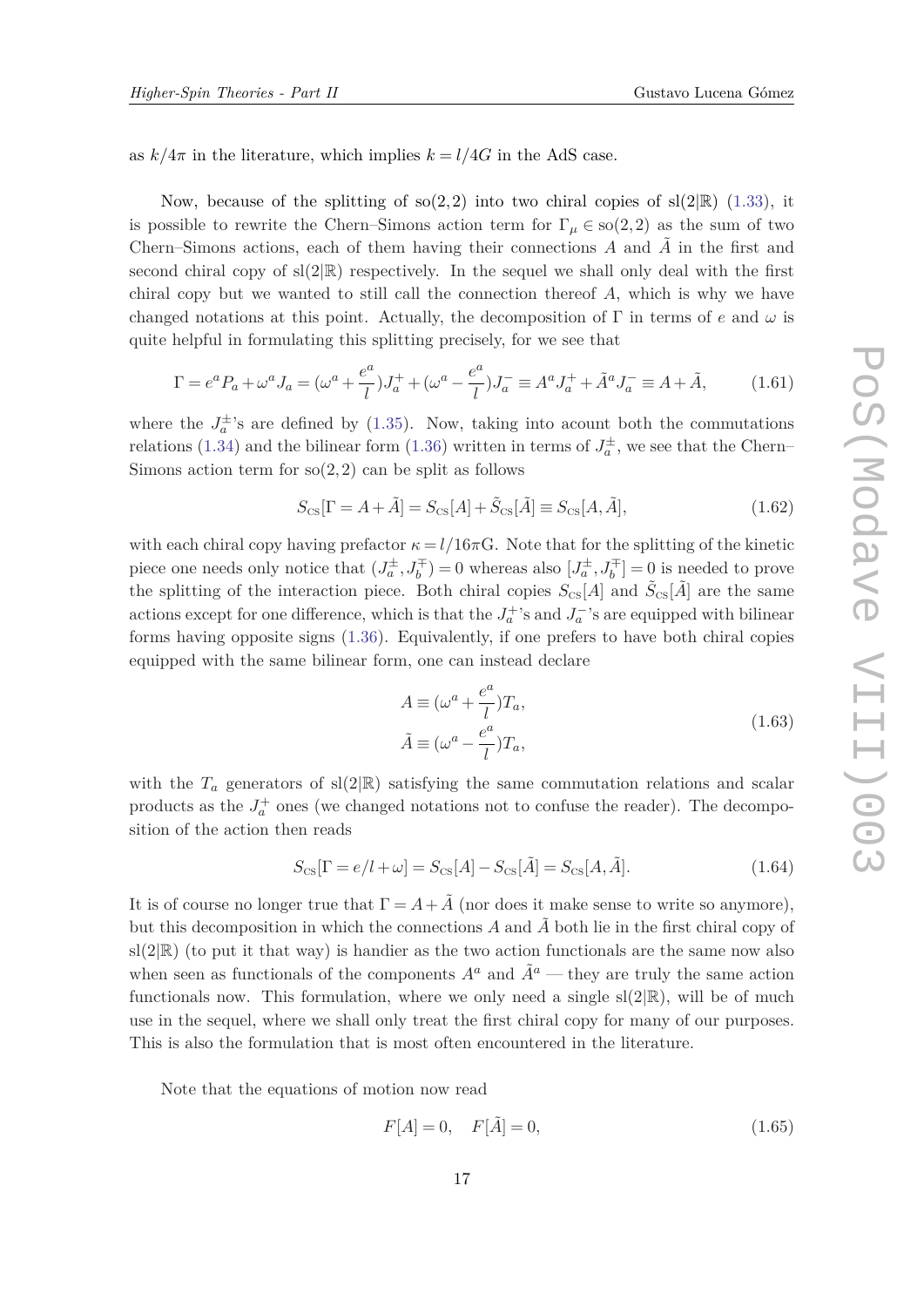<span id="page-17-0"></span>which, when combined as  $F[A] \pm F[\tilde{A}] = 0$  and subsequently linearized are seen to yield those written in  $(1.24)$  (in the linearized limit). Note that the gauge transformations are also split now, but we shall not display them here for the sake of simplicity.

# **2. Higher-spin gravity in 3D**

What has been done for pure gravity in the previous section will now be carried out for higher-spin fields ( $s > 2$ ). However, the formulation of interacting higher-spin fields (with themselves and with gravity) is notoriously tricky. A lot of progress has been made in that direction, including a long term effort by M. A. Vasiliev, but a complete description to all orders at the level of the action is not yet available . . . in *D >* 3 ! For more information on the subject we refer to R. Rahman's lectures [\[1\]](#page-33-0).

In the metric-like or frame formulation of higher-spin fields, in dimensions greater than three, building consistent interactions is rather intricate. First of all, as noted in [[14\]](#page-33-0), the non-vanishing Weyl tensor in  $D \geq 4$  precludes the existence of so-called "hypergravity" (a spin- $\frac{5}{2}$  field minimally coupled to gravity; in some sense the first non-trivial gravitational higher-spin interaction). Secondly, dealing with the frame formalism requires so-called "extra fields" and "extra gauge symmetry" — these are auxiliary fields and associated gauge symmetries one is forced to introduce in order to formulate free higher-spin fields in the frame formalism in dimension four and greater [\[15](#page-34-0)]. These facts essentially complicate the introduction of interactions, although as we know Vasiliev's equations do exist.

In  $D = 3$  these two complications do not arise. Indeed, the Weyl tensor vanishes in three dimensions, which does allow for interaction terms involving the minimal coupling to gravity [[14,](#page-33-0) [16\]](#page-34-0). Also, as noted for example in the first sections of [[17\]](#page-34-0), the frame formulation of three-dimensional (free) higher-spin fields does not require so-called "extra fields" and "extra gauge symmetry". Nevertheless, in dimension three there exists a much more practical tool to introduce consistent interactions, which is precisely the Chern– Simons formulation.

Now, as we shall describe in the next subsection, one can formulate higher-spin fields in some analogue of the frame formalism for gravity that we reviewed in Subsection [1.1](#page-2-0) (at the free level) and then from there move on, in Subsection [2.2,](#page-22-0) to the Chern–Simons picture for higher spins — much in the spirit of what was done for pure gravity. The problem of introducing interactions will then be easily dealt with, as it will be equivalent to the purely algebraic problem of finding suitable higher-spin Lie algebras (see Subsection [2.2](#page-22-0)). The formulation one then arrives to, firstly introduced by Blencowe [\[6\]](#page-33-0), namely a Chern–Simons gauge theory for some (finite or infinite-dimensional) gauge algebra containing so(2*,*2) (in the AdS case), is the basis for almost every study of three-dimensional higher-spin gravity today, and is what the present section is devoted to reach.

# **2.1 The frame formulation of free higher spins**

As aforementioned, some analogue of the frame formalism for gravity also exists for higher-spin fields [\[15](#page-34-0)]. Let us stress that all of what we shall present in this subsection takes place at the linearized level. Although we shall be mainly interested in the  $AdS_3$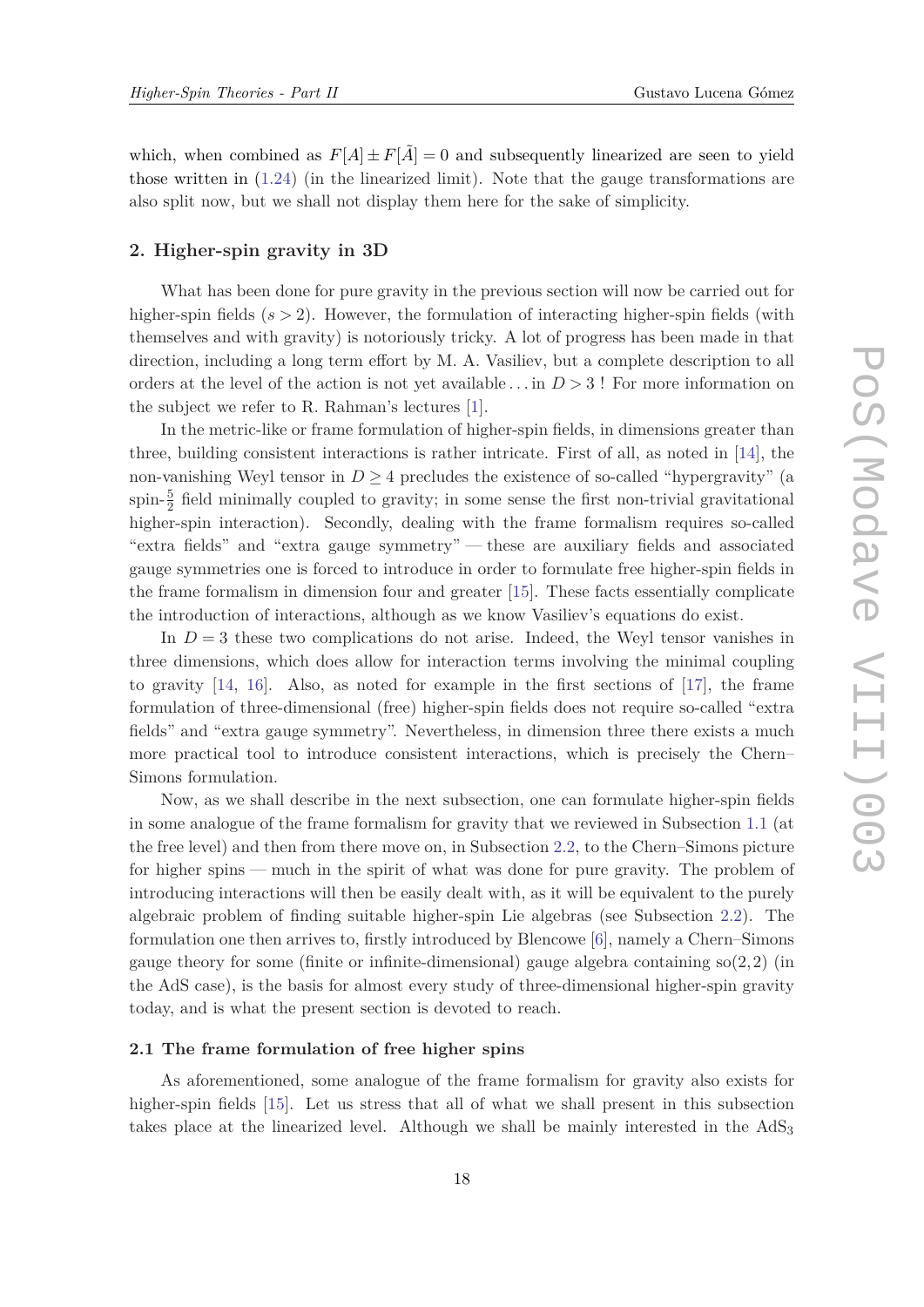<span id="page-18-0"></span>case, we shall develop as much of the material as possible in arbitrary dimension and on a generic constant-curvature background spacetime. Note that, although all of the following discussion can be generalized to fermions, our focus will be on bosons, for the sole reason that it is simpler in a first approach. Part of the material exposed in this subsection is also reviewed in [[18\]](#page-34-0).

# **2.1.1 The metric formalism**

Let us first review the Fronsdal (or metric) formulation of (free) higher-spin fields [[19\]](#page-34-0). As this was covered in R. Rahman's lecture [[1](#page-33-0)] we shall be rather sketchy, providing only what is needed in order to then move to the frame formulation.

The Fronsdal equations of motion for a spin-*s* gauge field described by a rank-*s* symmetric tensor  $\varphi_{\mu_1...\mu_s}$  and propagating on the Minkowski *D*-dimensional background are given by

$$
F_{\mu_1...\mu_s} \equiv \Box \varphi_{\mu_1...\mu_s} - s \partial_{(\mu_1} \partial^{\lambda} \varphi_{\mu_2...\mu_s)\lambda} + \frac{s(s-1)}{2} \partial_{(\mu_1} \partial_{\mu_2} \varphi_{\mu_3...\mu_s)\lambda}^{\lambda} = 0, \tag{2.1}
$$

where  $F$  is the so-called Fronsdal tensor, which should be thought of as a higher-spin equivalent of the linearized Ricci tensor (which it boils down to for spin 2). Our symmetrization parenthesis have weight one, so that e.g.  $2A_{(ij)} \equiv A_{ij} + A_{ji}$ . The above equations are invariant under the gauge transformations

$$
\delta\varphi_{\mu_1\ldots\mu_s} = s\partial_{(\mu_1}\xi_{\mu_2\ldots\mu_s)}, \quad \text{with } \xi^{\lambda}_{\lambda\mu_3\ldots\mu_{s-1}} = 0,
$$
\n(2.2)

which are seen to preserve the the double-trace constraint  $\varphi^{\lambda \rho}$  $\lambda \rho \mu_5...\mu_s = 0$ , which we actually need for the above equation of motion to describe the propagation of a spin-*s* field only.<sup>7</sup> However, this constraint does not need to be imposed separately, as on-shell it is automatically satisfied. Indeed, as one can check it is possible to obtain the triple gradient of the double-trace of the field by combinations of derivatives of the Fronsdal tensor  $\mathcal F$ (which of course vanishes on-shell) [[1](#page-33-0)]. One can verify that the above equations of motion are equivalent to the ones obtained from varying the action

$$
S = \int d^D x \varphi^{\mu_1 \dots \mu_s} (F_{\mu_1 \dots \mu_s} - \frac{(s-1)s}{4} \eta_{(\mu_1 \mu_2} F_{\mu_3 \dots \mu_s)} \lambda), \tag{2.3}
$$

where the expression in parenthesis is the higher-spin analogue of the linearized Einstein tensor. Note that the gauge invariance of the above Lagrangian uses the double-trace constraint, and hence at the level of the action we need to impose that constraint "by hand", as it does not generically hold off-shell. The above action is thus the higher-spin analogue of what we would obtain if we were to linearize the Einstein–Hilbert action  $(1.1)$  $(1.1)$  $(1.1)$  (in brackets we find the analogue of the linearized Einstein tensor), and the above equations of motion (2.1) are the higher-spin counterpart of the linearized version of ([1.3](#page-3-0)) (at  $\Lambda = 0$  of course).

 $<sup>7</sup>$ Indeed, if one forgets to take into account the double-trace constraint, the Fronsdal equations of motion</sup> for such a symmetric rank-*s* tensor would describe the non-unitary propagation of additional, lower-spin degrees of freedom (on top of the spin-*s* degrees of freedom).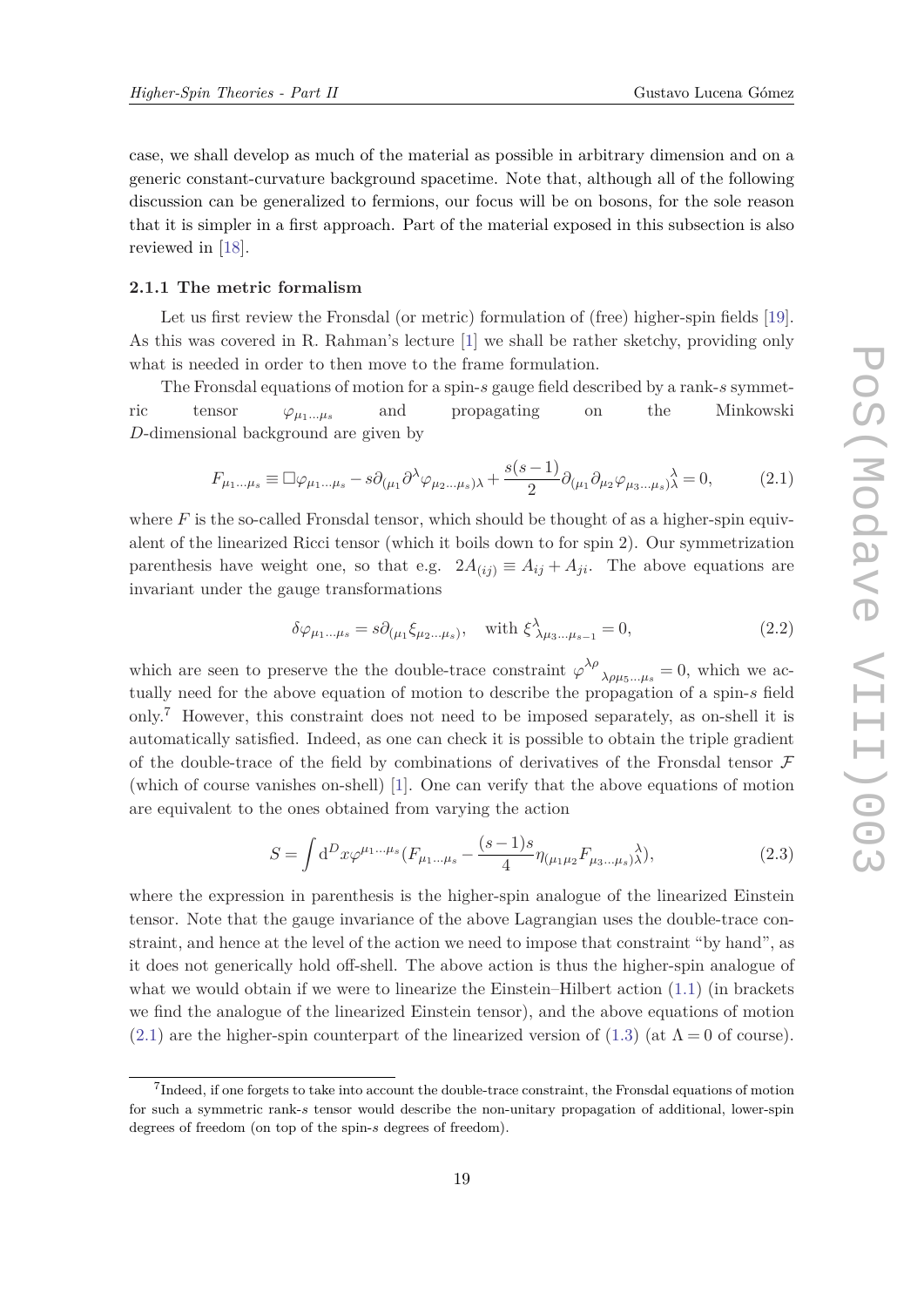<span id="page-19-0"></span>Let us now move to fields propagating on constant-curvature backgrounds. We are thus looking for equations that should now be invariant under

$$
\delta\varphi_{\mu_1\ldots\mu_s} = s\nabla_{(\mu_1}\xi_{\mu_2\ldots\mu_s)}, \quad \text{with } \xi^{\lambda}_{\lambda\mu_3\ldots\mu_{s-1}} = 0,
$$
\n(2.4)

where  $\nabla$  stands for the covariant derivative (see previous section) associated with the background metric  $\bar{g}_{\mu\nu}$  (that we will choose to be anti-de Sitter later on). The equations of motion are now

$$
\hat{F}_{\mu_1...\mu_s} \equiv F_{\mu_1...\mu_s} + \Lambda \left( ((s^2 + (D - 6)s - 2(D - 3))\varphi_{\mu_1...\mu_s} + s(s - 1)\bar{g}_{(\mu_1\mu_2}\varphi_{\mu_3...\mu_s)} \lambda \right) \n= 0,
$$
\n(2.5)

where  $\hat{F}$  is the "AdS Fronsdal tensor" and the Fronsdal tensor  $F$  itself is now understood as in ([2.1\)](#page-18-0) but with all derivatives replaced with covariant derivatives with respect to the background metric. Again imposing the double trace constraint on our field the free Lagrangian is fixed by the requirement of gauge invariance and reads exactly as ([2.3\)](#page-18-0) but with *F* replaced by  $\hat{F}$ . The analogies with  $(1.1)$  $(1.1)$  and  $(1.3)$  $(1.3)$  are again quite clear.

It is quite important to note that the above equations of motion and Lagrangians are fixed by the requirement of invariance under the corresponding gauge transformations. As explained in R. Rahman's lectures [[1](#page-33-0)], the interactions are "even more" constrained and although Vasiliev's equations are fully non-linear, they still lack a satisfactory corresponding action principle.

**Remark** : one should point out that, in three spacetime dimensions, the usual notion of spin reduces to a mere distinction between bosons and fermions, that is, the little group is trivial and its double cover is  $\mathbb{Z}_2$ . Nonetheless, one may wish to consider the same four-dimensional free equations describing some tensor field but in dimension three. It is then easy to see that, apart from the scalar and the spin- $\frac{1}{2}$  field, no degrees of freedom can propagate [\[20](#page-34-0)]. The spin-1 case is peculiar, in the sense that the usual spin-1 tensor field, in three dimensions, propagates only a scalar degree of freedom (and a spin-3*/*2 field propagates a spin-1*/*2 DoF). In particular, higher-spins do not propagate any local degree of freedom in dimension three, and neither does a graviton. However, one may still wish to call a fully symmetric rank-*s* tensor satisfying the  $D=3$ -projected Fronsdal equation a spin-*s* field. That is, of course, what we mean by a higher-spin in three dimensions, and it is the translation of that object in terms of the generalized dreibein and spin-connection that Blencowe obtained in [\[6\]](#page-33-0) by means of projecting directly the four-dimensional equations written in terms of the frame objects onto three dimensions.

#### **2.1.2 The vielbein and spin-connection**

Let us now try to formulate the above higher-spin free kinematics along the lines of the frame formulation of gravity. However, the reformulation of gravity in terms of the vielbein and spin-connection was carried out at the non-linear level, whereas here we only have a linear theory to start from (see comments at the end of the previous subsection) so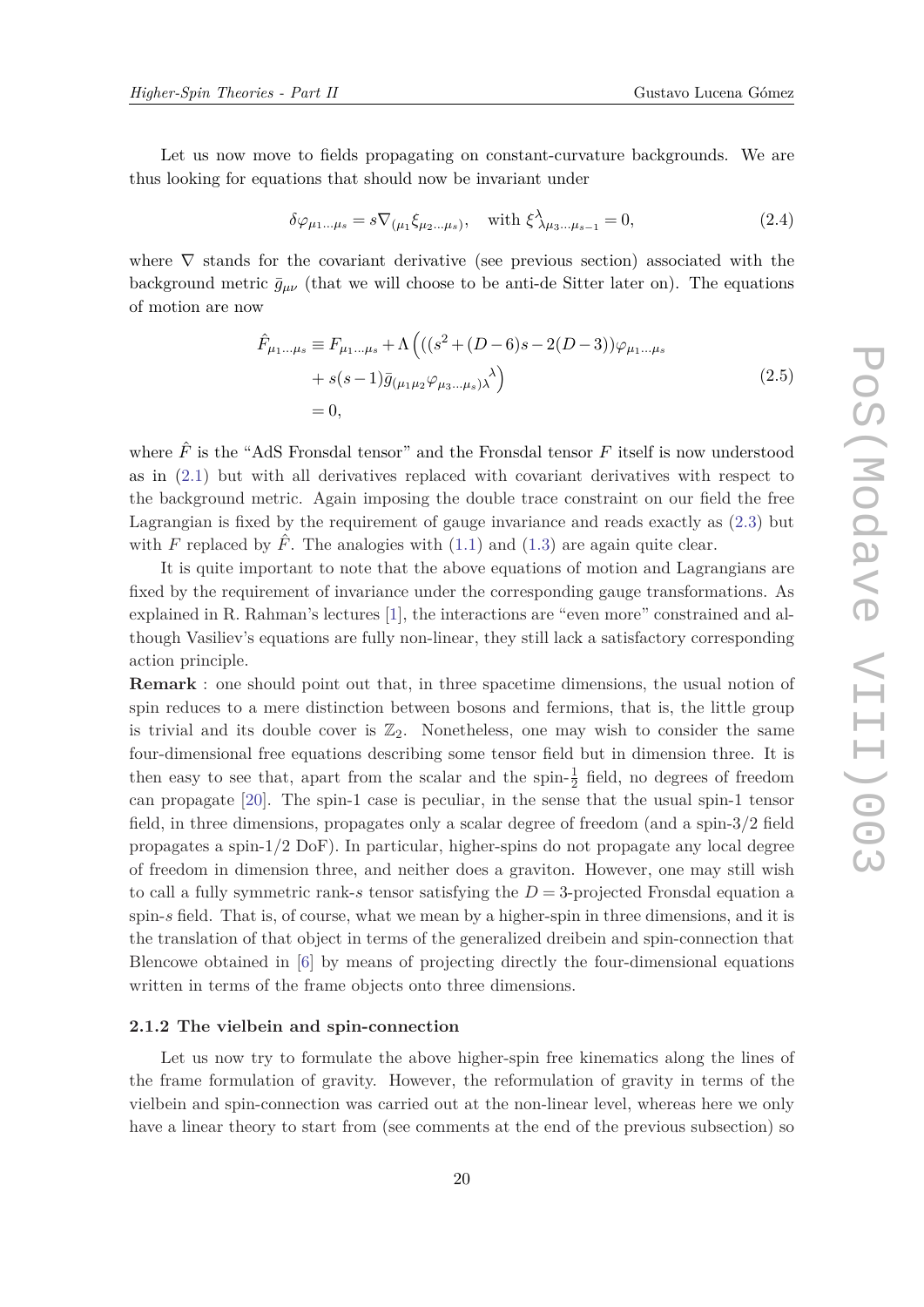<span id="page-20-0"></span>that we shall remain at the linearized level. Therefore, instead of the relation ([1.4](#page-3-0)), what we are trying to generalize to the higher-spin case, rather, is its linearized version

$$
\varphi_{\mu\nu} = 2\bar{e}^a_{(\mu}v_{\nu)a},\tag{2.6}
$$

which is simply derived by plugging  $g_{\mu\nu} \equiv \bar{g}_{\mu\nu} + \varphi_{\mu\nu}$  in ([1.4](#page-3-0)) and defining  $\bar{e}$  to be the background vielbein, associated with  $\bar{g}_{\mu\nu}$ , and defined together with  $v^a_\mu$  by  $e \equiv \bar{e} + v$ . The above relation is now invariant under

$$
\delta v^a_\mu = \alpha^a{}_b \bar{e}^b_\mu,\tag{2.7}
$$

for  $\alpha^a_{\ b} \in \text{so}(D-1,1)$  (remember that Latin indices are raised and lowered with  $\eta_{ab}$ ).

The above change of variables is then generalizable to higher-spin fields. Indeed, let us introduce some generalized vielbein  $e_{\mu}^{a_1...a_{s-1}}$ . Of course, we have no higher-spin analogue of the full metric at hand, so that the only thing we can do is declare this object to be its own excitation (that is, we assume that the background generalized vielbeins vanish<sup>8</sup>) and try to relate it to  $\varphi_{\mu_1...\mu_s}$  in a sensible way that generalizes (2.6). This was done in the founding paper [\[15](#page-34-0)], resulting in the arbitrary-spin expression

$$
\varphi_{\mu_1...\mu_s} \equiv s \bar{e}^{a_1}_{(\mu_1} \dots \bar{e}^{a_{s-1}}_{\mu_{s-1}} e_{\mu_s})_{a_1...a_{s-1}},
$$
\n(2.8)

which is invariant under

$$
\delta e_{\mu}^{a_1...a_{s-1}} = \bar{e}_{b\mu} \alpha^{b, a_1...a_{s-1}},\tag{2.9}
$$

for

$$
\alpha^{(b,a_1...a_{s-1})} = 0.\tag{2.10}
$$

Note that, because Latin indices are raised and lowered with the Minkowski metric the last condition above indeed coincides, in the  $s = 2$  case, with the matrix  $(\alpha^a)_b \in so(D-1,1)$ . Now, in the standard frame approach to higher spins the generalized vielbein is chosen to be an irreducible Lorentz tensor in its frame indices, that is, we choose it to be symmetric and traceless in those same indices, i.e. we impose the conditions

$$
e_{\mu}^{a_1...a_{s-1}} = e_{\mu}^{(a_1...a_{s-1})}, \quad e_{\mu b}^{b a_1...a_{s-3}} = 0,
$$
\n(2.11)

the latter of which ensures the double-trace constraint on the field  $\varphi_{\mu_1...\mu_s}$ , which is a way of checking that we are propagating the correct number of DoFs. Now, with such a choice of generalized vielbeins, our generalized LLT parameter  $\alpha$  will have to satisfy

$$
\alpha^{b,a_1...a_{s-1}} = \alpha^{b,(a_1...a_{s-1})}, \quad \alpha^{b,a_1...a_{s-3}c} = 0,
$$
\n(2.12)

which, together with (2.10) implies

$$
\alpha^{b,(a_1...a_{s-1})} = 0.\tag{2.13}
$$

<sup>&</sup>lt;sup>8</sup>Because the generalized (or higher-spin) vielbeins have no background values, we shall stick to the notation  $e_{\mu}^{a_1...a_{s-1}}$ .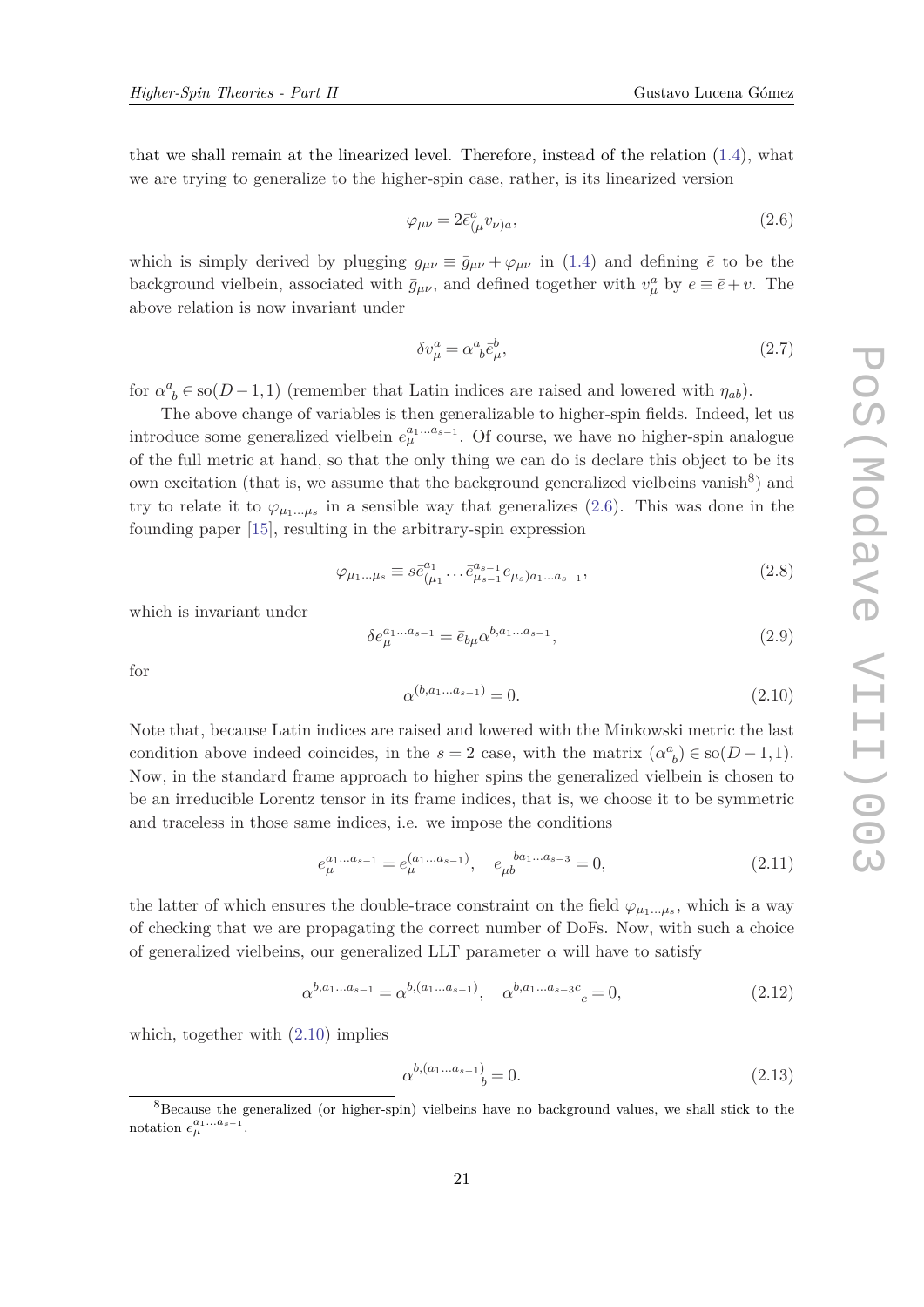<span id="page-21-0"></span>Then, much like in gravity the vielbein is just a covector with respect to its spacetime index, and in the present formulation our generalized vielbein will have covariant transformation rules under the "generalized diffeomorphisms" ([2.4\)](#page-19-0) such that its application to ([2.8\)](#page-20-0) reproduces ([2.4\)](#page-19-0). What we obtain is simply

$$
\delta e_{\mu}^{a_1...a_{s-1}} = (s-1)\bar{e}_{\nu_1}^{(a_1} \dots \bar{e}_{\nu_{s-1}}^{a_{s-1}}) \nabla_{\mu} \xi^{\nu_1... \nu_{s-1}}.
$$
\n(2.14)

Again proceeding along the lines of what is known for gravity one introduces some generalized spin-connection  $\omega_{\mu}^{a,b_1...b_{s-1}}$ , satisfying the same conditions ([2.10](#page-20-0)), ([2.12](#page-20-0)) and  $(2.13)$  $(2.13)$  as the parameter  $\alpha$ :

$$
\omega_{\mu}^{b,a_1...a_{s-1}} = \omega_{\mu}^{b,(a_1...a_{s-1})}, \quad \omega_{\mu}^{b,a_1...a_{s-3}c} = 0, \quad \omega_{\mu}^{(b,a_1...a_{s-1})} = 0,\tag{2.15}
$$

which together imply

$$
\omega_{\mu}{}^{b,(a_1...a_{s-2})}{}_{b} = 0.\tag{2.16}
$$

Note that for  $s = 2$  the condition  $\omega_{\mu}^{(b,a_1...a_{s-1})} = \alpha_{\mu}^{(b,a_1...a_{s-1})} = 0$  is implied by the antisymmetry in the two only Latin indices then carried by  $\omega$  and  $\alpha$ .

The last comment we shall make in the present subsection is that a "dual" rewriting analogous to ([1.21](#page-8-0)) can also be performed in the arbitrary-spin case so that, ultimately, our first order formalism will deal with the generalized dreilbein  $e_{\mu}^{a_1...a_{s-1}}$  and a generalized spin-connection  $\omega_{\mu}^{a_1...a_{s-1}}$  (in dimension three) — a rewriting one can always perform in three-dimensions.

# **2.1.3 The action and the equations of motion**

In his pioneering work [[15\]](#page-34-0), Vasiliev identified a first-order action for the generalized vielbeins and spin-connections such that, when solving for the auxiliary field  $\omega$  in terms of  $e$ and further recalling the definition [\(2.8](#page-20-0)), one recovers an action functional coinciding with that of Fronsdal [\(2.3](#page-18-0)). For the sake of conciseness we only give here its four-dimensional spin-*s* expression at  $\Lambda = 0$ , which reads

$$
S = \int d^4x \epsilon^{\mu\nu\rho\sigma} \epsilon^{abc}{}_{\sigma} \omega_{\rho,b,a}{}^{i_1...i_{s-2}} \left( \partial_{\mu} e_{\nu,i_1...i_{s-2}c} - \frac{1}{2} \omega_{\mu,\nu,i_1...i_{s-2}c} \right). \tag{2.17}
$$

Of course such an action, if we believe it to be equivalent to the Fronsdal one (which it is), will be invariant under generalized LLT as well as generalized diffeomorphisms. However, as one can check, it is also invariant under an extra gauge transformation, acting only on the spin-connection [[15](#page-34-0)]. That extra gauge parameter can of course be checked to vanish in the  $s = 2$  case but, most importantly, in the arbitrary-spin case it also vanishes at  $D = 3!$ The reason why this is a key point is that one of the difficulties in formulating higherspin theories stems from the fact that this extra gauge symmetry calls for so-called "extra (gauge) fields" associated with it (much like we can think of the spin-connection as the gauge field associated with the LLT gauge symmetry), and one is actually led through an iterative procedure which introduces several of them. Dealing with such extra gauge fields is a notorious source of inconveniences in the higher-spin context and the fact that they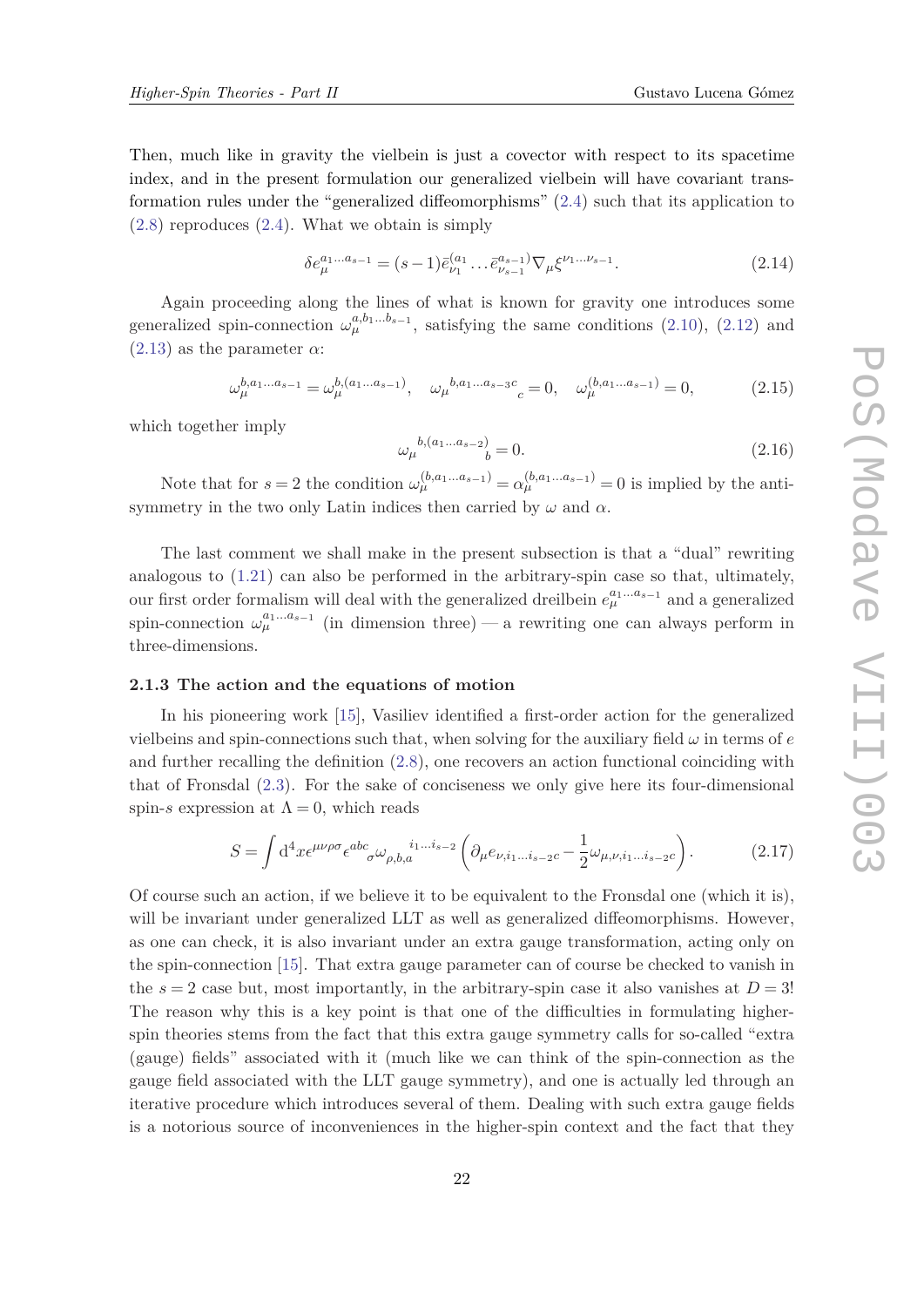<span id="page-22-0"></span>are not needed in three dimensions can be thought of as being one of the reasons why the three-dimensional case is simpler to deal with.

Actually, reference [[15](#page-34-0)] only deals with the four-dimensional Minkowski case, and one has to refer to  $[21]$  in order to get the corresponding  $(A)dS$  expression. As for the threedimensional scenario, it was first treated in [\[6\]](#page-33-0), where the usual frame expressions for free higher-spin fields were projected onto three-dimensional spacetimes and then completed to yield a fully interacting theory. Before giving its expression, note that we shall not display frame-index contraction explicitly when it is thought to be obvious (see below). On the AdS<sup>3</sup> spacetime background, that we are most interested in, the obtained spin-*s* expression is thus (now in terms of the "dualized" spin-connection):

$$
S = \int e \wedge D\omega + \frac{1}{2} \epsilon^{abc} \bar{e}_a \wedge (\Lambda e_b \wedge e_c - \omega_b \wedge \omega_c), \qquad (2.18)
$$

and the corresponding spin-*s* equations of motion thus read<sup>9</sup>

$$
D\omega^{a_1...a_{s-1}} - \Lambda \epsilon^{aba_1} \bar{e}_a \wedge e_b^{a_2...a_{s-1}} = 0,
$$
  
\n
$$
D e^{a_1...a_{s-1}} + \epsilon^{aba_1} \bar{e}_a \wedge \omega_b^{a_2...a_{s-1}} = 0,
$$
\n(2.19)

and indeed one can verify that they enjoy no extra gauge invariance of any sort — only diffeomorphisms and local Lorentz transformations. For example, the first term in the above action evidently implies a contraction of all the indices of *e* with all the indices of (the dualized)  $\omega$ , their index structure being the same. The same goes, for example, for both terms within the brackets in the action; we assume contraction of all indices except the ones that are displayed (and which are contracted with the epsilon tensor). Let us further stress that, since the spin-2 dreibeins are denoted respectively by  $\bar{e}_a$  (background) and  $v_a$ (excitation), there can be no confusion with some higher-spin dreibein of which we display only one frame index, as in the above action — recall that the higher-spin dreibeins and spin-connections are always assumed to have zero background values. Finally, let us point out that the background spin-connection for the spin-2 enters the action via the covariant derivative *D*.

Although we don't give the proof [\[17](#page-34-0)] that the above action is indeed equivalent to the Fronsdal one we point out the enlightening similarity of the above equations with the linearized equations [\(1.24\)](#page-8-0); the structure is really the same, and all we have done is deal with the extra indices in the only possible way. Let us also make it clear that the apparent discrepancy one might seem to notice between the above action and ([2.17\)](#page-21-0) simply lies in the fact that [\(2.17\)](#page-21-0) is given on a flat background, where  $\bar{e}$  is the trivial matrix and  $\bar{\omega}$  is zero. With those precisions in mind it becomes obvious that the above action is simply a projected version of ([2.17](#page-21-0)), given here at  $\Lambda \neq 0$ .

#### **2.2 Chern–Simons action for non-linear 3D higher-spin gravity**

The idea is now that, much in the spirit of what we did for pure gravity, we shall rewrite the above action (2.18) for higher spins as a Chern–Simons term whose gauge connection

<sup>&</sup>lt;sup>9</sup>For  $s = 2$  these equations of course boil down to those given in ([1.24](#page-8-0)), only recalling that, in that case the excitation is given the letter  $v_a$ .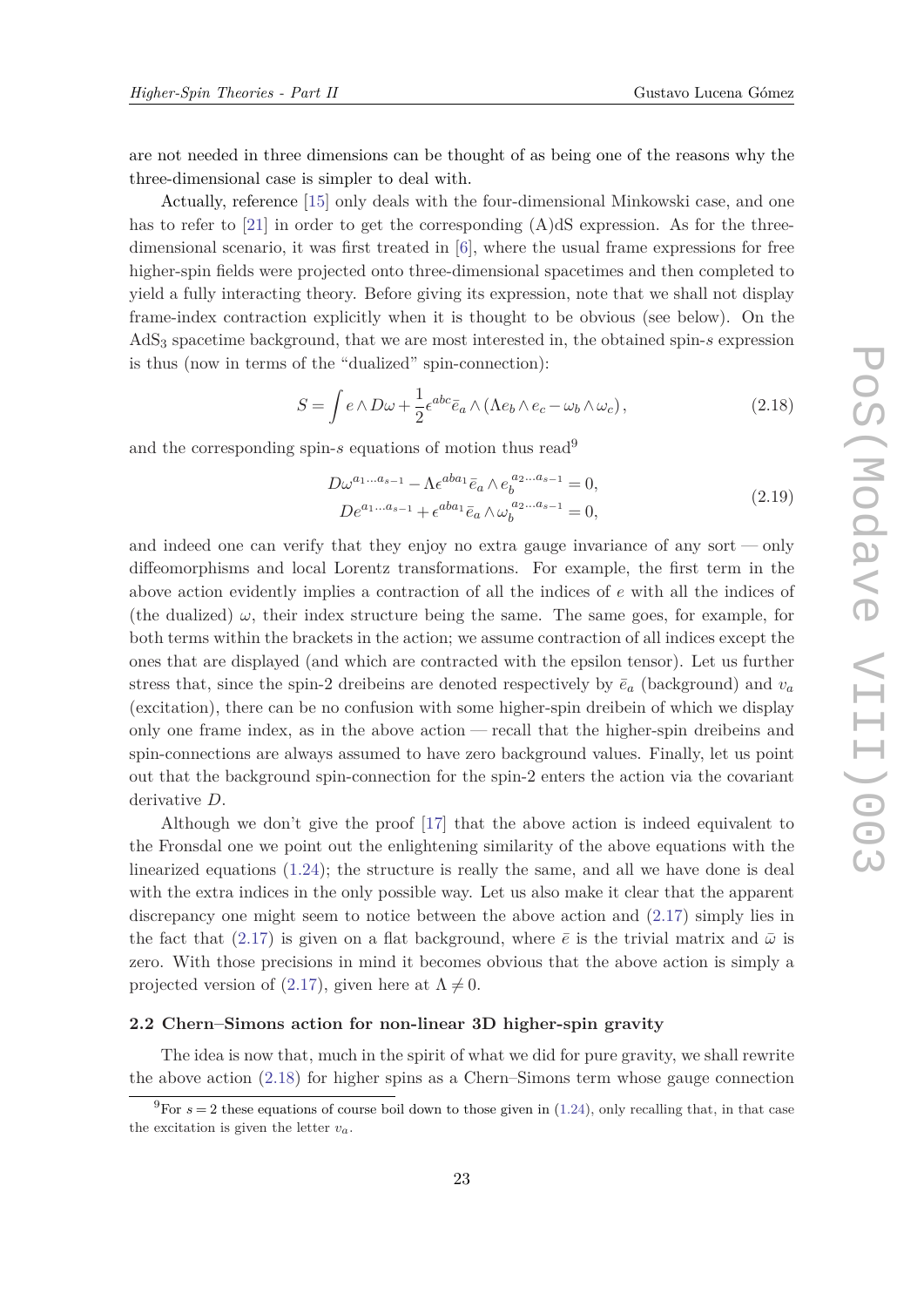<span id="page-23-0"></span>one-form takes values in some Lie algebra, the coefficients of which shall be identified with the generalized dreibein and spin-connection. Once again we shall proceed backwards, that is, we shall give some Chern–Simons action together with some identification of the components of its connection and then show how our action [\(2.18\)](#page-22-0) is reproduced (at the free level).

#### **2.2.1 Requirements at the linearized level**

From the previous section it should be obvious that the action we are now looking for is some Chern–Simons term for a gauge connection taking values in an algebra containing  $sl(2|\mathbb{R})$ . What is now to be investigated is what requirements are imposed on such an algebra by the matching with [\(2.18\)](#page-22-0) at the linearized level. Note that, of course, the action we look for is the difference of two copies of the Chern–Simons action for independent combinations of the dreibein and spin-connection, like in ([1.64](#page-16-0)). However, as we shall see, much of the discussion can be carried over considering only the first copy (at least the purely algebraic considerations).

Let the  $T_a$ 's be our spin-2 generators, the coefficients of which are associated with  $e^a + \omega^a$  (and the corresponding minus sign for the other chiral copy). Now, as we have seen in the previous subsection, the higher-spin off-shell degrees of freedom<sup>10</sup> we need to accommodate for come in the form of the generalized dreibeins  $e^{a_1...a_{s-1}}$  and spinconnections  $\omega^{a_1...a_{s-1}}$ , which are symmetric in their (frame) indices as well as traceless. The combination  $e^{a_1...a_{s-1}} + \omega^{a_1...a_{s-1}}$  is therefore to be identified with the coefficient of some higher-spin generator  $T_{a_1...a_{s-1}}$ , that we may assume to be symmetric and traceless in its indices — and correspondingly for the other copy. As is easy to check, the number of independent spin-*s* generators  $T_{a_1...a_{s-1}}$  is precisely  $2(s-1)+1$ , that is, the dimension of a spin-*s* (or, rather, *s*−1) representation of sl(2|R). The nice thing about it is that, because of the isomorphism  $\text{sl}(2|\mathbb{R}) \simeq \text{so}(2,1)$ , the components of our Chern–Simons connection corresponding to the spin-*s* field come in the right number to form an irreducible spin-  $(s-1)$  representation of the three-dimensional Lorentz group, so $(2,1)$ . Actually, this is exactly what we shall assume (and justify later on), namely that the spin-*s* generators behave as irreducible Lorentz tensors, which can be seen to translate to

$$
[T_a, T_{a_1...a_{s-1}}] = \epsilon^c_{a(a_1} T_{a_2...a_{s-1})c}.
$$
\n(2.20)

The higher-spin algebra we are looking for is therefore some algebra containing  $sl(2|\mathbb{R})$ and, besides, the higher-spin generators  $T_{a_1...a_{s-1}}$  up to some spin, sitting in irreducible representations of the Lorentz algebra according to the above formula. Note that the mismatch between the spin of some generators and the representation of  $\mathfrak{so}(2,1)$  they sit in comes from the fact that, on top of the frame indices, the connection further carries a spacetime index. The generators  $T_{a_1...a_{s_1}}$ , that we have said to have spin-*s*, are also sometimes said to have conformal spin *s*−1.

 $10$ Obviously the off-shell degrees of freedom are what we shall map to those described by the Chern– Simons connections, for we know that on-shell three-dimensional higher-spins propagate no degrees of freedom at all.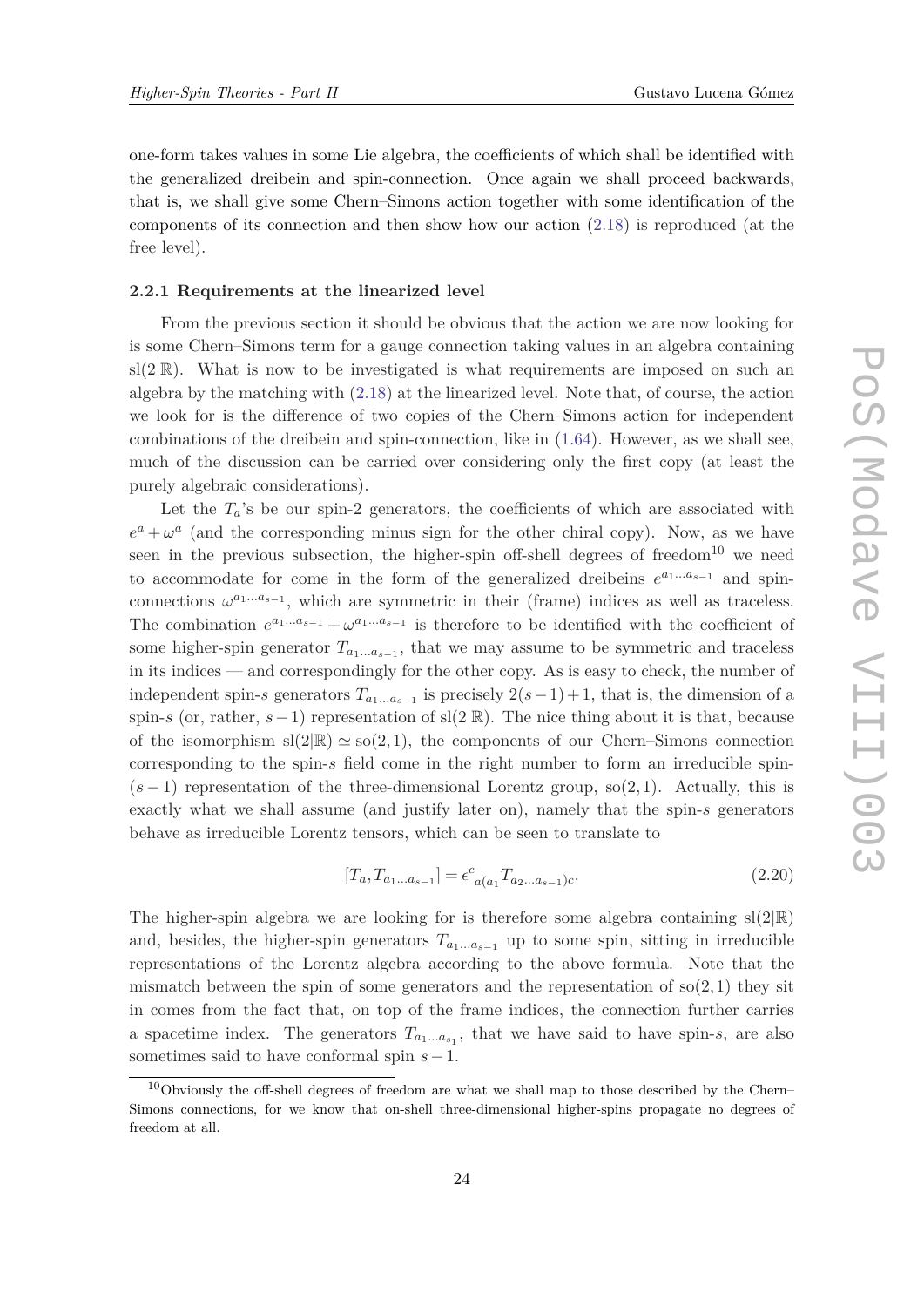<span id="page-24-0"></span>Two important comments are now in order. Firstly, it should be noted that, whatever the algebra is in the end, in order to make sense of the Chern–Simons term it should be equipped with some appropriate bilinear form. However, as this bilinear form needs be invariant, one can easily check that the only possibility for it is  $11$ 

$$
(A, A) = \sum_{s=1}^{N} c_s A^{a_1 \dots a_{s-1}} A_{a_1 \dots a_{s-1}},
$$
\n(2.21)

where the coefficients  $c_s$  are left undetermined by the requirement of invariance under the commutation relations we already have at hand, namely those of  $sl(2|\mathbb{R})$  as well as those in ([2.20](#page-23-0)). Presumably, the commutation relations among the higher-spin generators would fix (some of) those coefficients. Of course, it may be so that, for a particular Lie algebra satisfying the above requirements, the invariance of the above bilinear form will force some of the *c<sup>s</sup>* coefficients to be zero, which would then make the bilinear form a degenerate one — and hence useless for our purposes. The second comment to be made is that, assuming all *cs*'s to be non-zero, whatever algebra we find will do the job. Namely, if we write a Chern–Simons theory for a gauge connection living in some higher-spin algebra containing  $sl(2|\mathbb{R})$  and whose higher-spin generators satisfy  $(2.20)$  $(2.20)$  $(2.20)$ , the linearization thereof shall yield precisely the action  $(2.18)$  $(2.18)$  $(2.18)$  — upon identification of the components along the lines of  $A = e + \omega$  (and correspondingly for the second copy). This last point is really the key-one, so let us phrase it differently: when one linearizes the Chern–Simons action with proper identification of the degrees of freedom as above, the commutator of higher-spin generators with themselves is not used (only those of higher-spin generators with spin-2 ones, and of course the pure spin-2 ones). The reason for this is simple and lies in the fact that the higher-spin dreibeins and spin-connections have been assumed to have zero background values, as is easy to note trying to do the exercise (which we highly recommend). Another nice feature is that the coefficients  $c_s$  are not used either when linearizing the action; indeed, at the free level the Chern–Simons term for our higher-spin algebra splits into a sum of free actions for the different spins which are involved, with the corresponding *c<sup>s</sup>* coefficients in front, which therefore play no role in recovering the Fronsdal system.

**Remark** : to be precise, it is the absolute value of the *c<sup>s</sup>* coefficients which plays no role in recovering the Fronsdal system. However, the relative signs of the coefficients are of some importance. Indeed, if the relative sign for the spin-2 and spin-3 sector is minus then the kinetic terms of both those sectors will have opposite signs, which is non-standard. The example of the two non-compact real forms of sl(3), treated below, illustrates this point very well (see comments hereafter).

The conclusion is thus that any Lie algebra containing  $sl(2|\mathbb{R})$  whose higher-spin generators are irreducible Lorentz tensors and whose invariant bilinear form is non-degenerate shall yield a Chern–Simons action (with proper identification of the degrees of freedom)

<sup>&</sup>lt;sup>11</sup>Note that, even before imposing invariance, the expression  $(2.21)$  is the only thing one can write without using epsilon tensors, the use of which in the real form being really what is forbidden by requiring the invariance.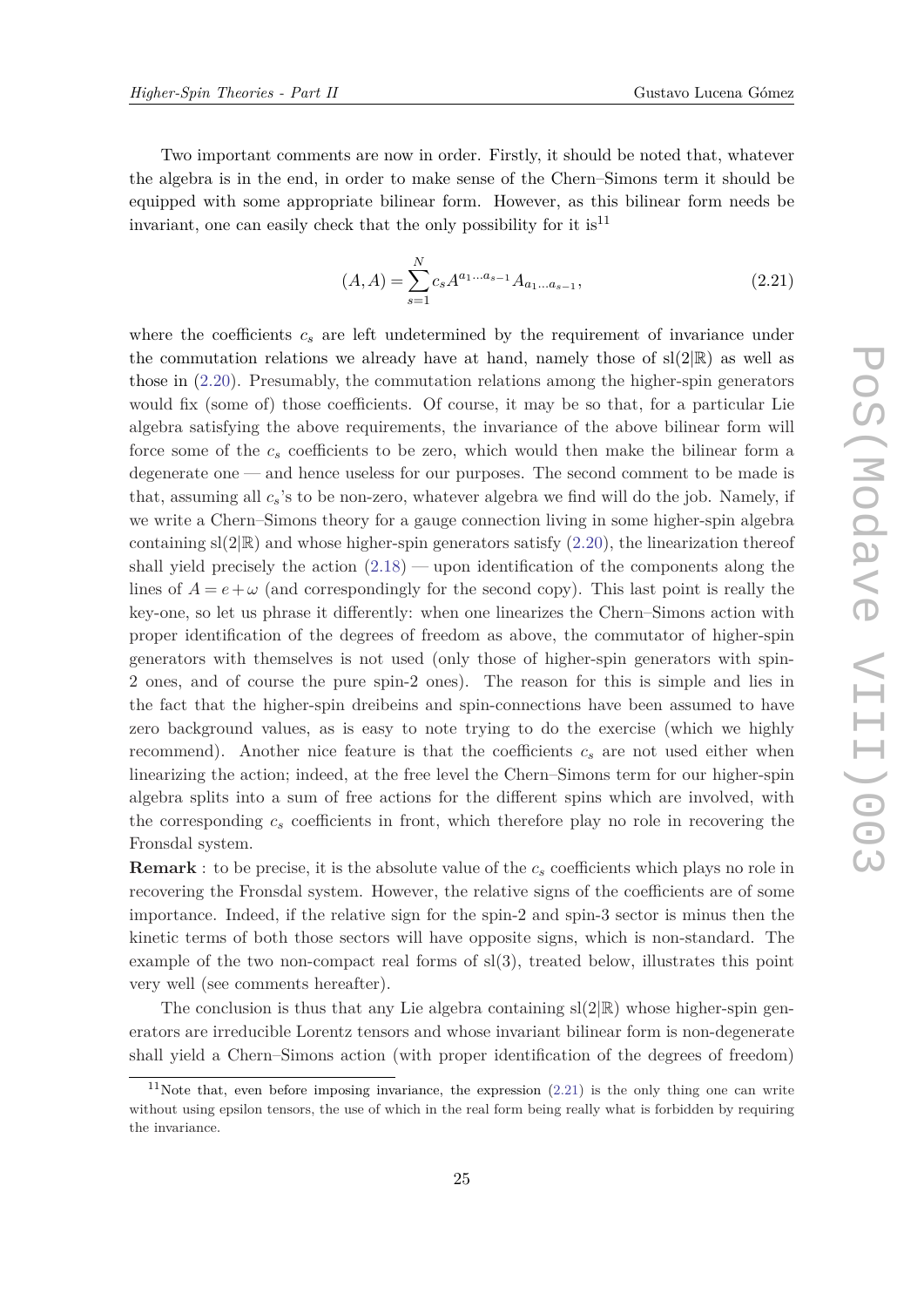<span id="page-25-0"></span>which, at the linearized level, agrees with the aforegiven free higher-spin system. The beauty of it is that we have reduced the quest for an interacting higher-spin theory in three dimensions to an algebraic problem: that of finding some Lie algebra satisfying the above requirements. Two points now deserve a clear stating. The first is about simplicity and the second is about diversity, and we shall expand on them in the following. The "simplicity" aspect is that something as common and easy to deal with as  $\text{sl}(n|\mathbb{R})$  fits into the above scheme. The "diversity" aspect is that many other Lie algebras satisfy the requirements. We shall now proceed to expanding on those two points.

#### **2.2.2 Finite dimensional algebras**

To the reader unfamiliar with the subject it might now come as a (good) surprise that, as we just said, something as "simple" as  $s(n)$  fits in this scheme [\[17](#page-34-0)]. Its usual presentation is the set of  $n \times n$  traceless matrices (which is really the *n*-dimensional representation of it), but there exists another presentation. Indeed, consider the *n*-dimensional representation of  $sl(2|\mathbb{R})$  and define the higher-spin generators to be the symmetrized products of the corresponding number of spin-2 generators (in their *n*-dimensional representation) minus the corresponding trace projections. One can then prove that the resulting algebra is in fact  $\text{sl}(n)$ , where  $n-1$  is the maximum number of spin-2 generators we allow ourselves to take products of. As an example we give the commutation relations of  $sl(3)$  in this way:

$$
[T_a, T_b] = \epsilon_{abc} T^c,
$$
  
\n
$$
[T_a, T_{bc}] = \epsilon^m_{a(b} T_{c)m},
$$
  
\n
$$
[T_{ab}, T_{cd}] = \sigma (\eta_{a(c} \epsilon_{d)bm} + \eta_{b(c} \epsilon_{d)am}) T^m,
$$
\n(2.22)

where the  $T_a$ 's are defined to be the sl(2) generators in their three-dimensional representation and the *Tab*'s are defined as

$$
T_{ab} \equiv T_{(a}T_{b)} - \frac{1}{3}\eta_{ab}T_{c}T_{d}\eta^{cd} = T_{ba},
$$
\n(2.23)

a definition implying not only that  $\eta^{ab}T_{ab} = 0$  identically but also that the  $T_{ab}$ 's themselves are traceless matrices (as can be checked), so that we are indeed reproducing some Lie algebra of traceless matrices, as is sl(3). Note that the absolute value of the  $\sigma$  parameter in the commutator of two spin-3 generators can be changed by rescaling the generators, but its sign cannot;  $\sigma < 0$  corresponds to sl(3|R) while  $\sigma > 0$  corresponds to su(1,2), the other non-compact real form of  $sl(3)$ . As we have already pointed out, the last commutator hereabove does not affect the linearized limit, except for the relative sign of the spin-2 and spin-3 kinetic terms, with  $\sigma < 0$  yielding a non-standard minus sign. Apart from those considerations (see below), any real form is thus a priori acceptable. Also, as can be checked, the bilinear form ([2.21](#page-24-0)) is in this case non-degenerate.

The above scheme of things actually extends to the arbitrary-*n* case of  $\text{sl}(n)$ , of which any non-compact real form is suited (a priori) to describe an interacting theory of higher spins up to spin *n*. The most used form, however, is  $sl(n|\mathbb{R})$ , which is indeed very much studied in the literature. The reason for this is partly that it is simple to handle, and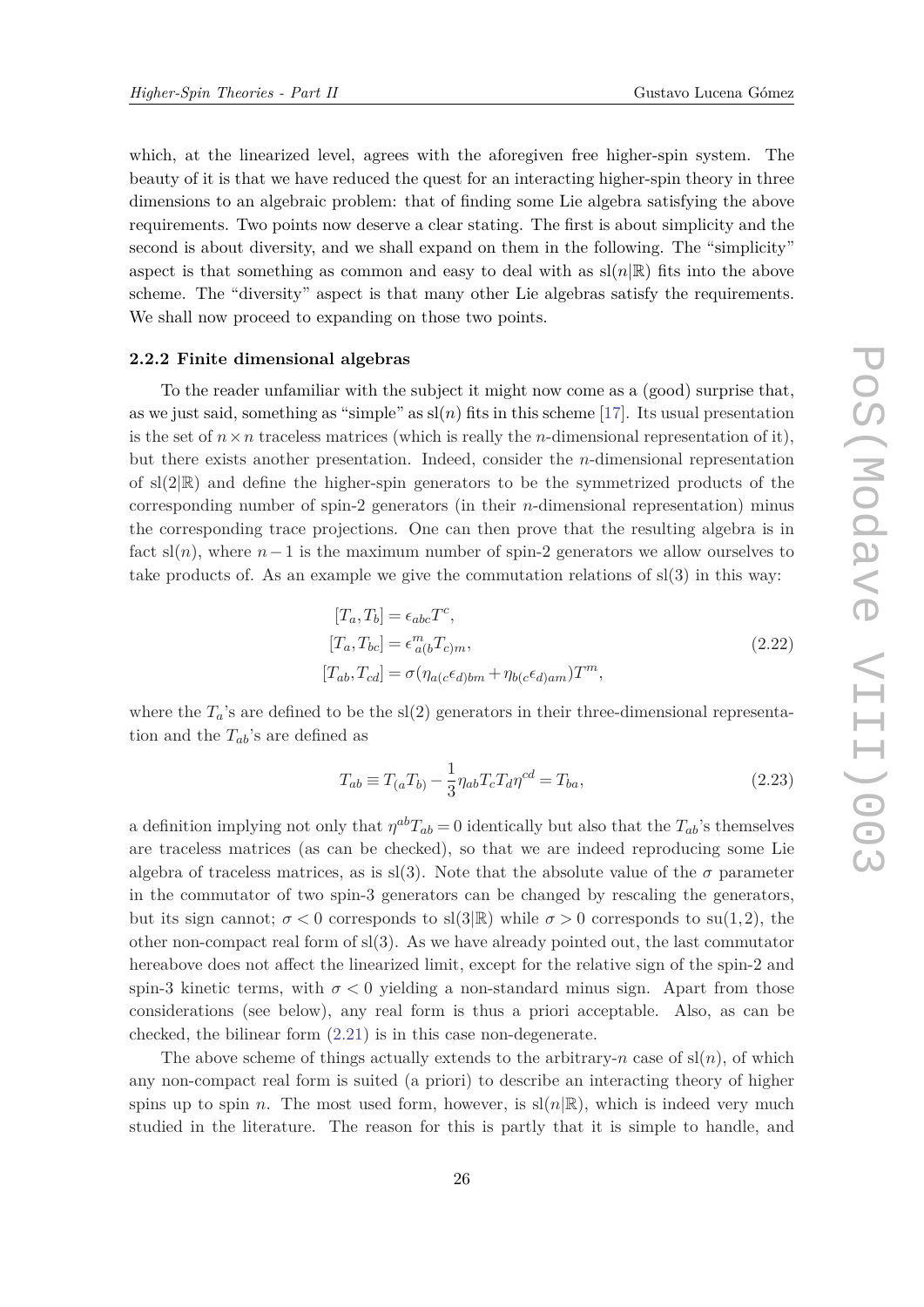partly that for other real forms some of the kinetic terms for different higher-spins would have opposite relative signs.

**Remark** : of course since no on-shell degrees of freedom are propagated by our threedimensional action one might wonder how relevant is the requirement that different higherspin kinetic terms have the same relative sign (which is usually required to preserve unitarity). However, other pathological features may be seen to show up when using those different real forms, such as non-unitarity of the associated boundary theory [[22\]](#page-34-0).

Several comments are now in order. First, a natural question is whether other algebras are admissible. First of all, let us note that any semi-simple algebra satisfying the condition ([2.20\)](#page-23-0) and having the correct number of commutators automatically does the job because, being semi-simple, its Killing form will be non-degenerate. Let us further note that this criterion is actually necessary and sufficient; indeed, by Cartan's criterion we know that an algebra is semi-simple if and only if its Killing form is non-degenerate. So much for the bilinear form. Another consideration, this time related to the requirement of containing  $sl(2|\mathbb{R})$  as a subalgebra, is that any non-compact algebra contains  $sl(2|\mathbb{R})$  as a subalgebra and, moreover, all semi-simple Lie algebras admit non-compact real forms.

Last but not least one should consider the requirement of containing, besides  $sl(2|\mathbb{R}),$ higher-spin generators forming irreducible representations of the three-dimensional Lorentz group. Actually, this is *also* guaranteed! The argument is the following: consider any Lie algebra containing  $sl(2|\mathbb{R})$  as well as other generators, that we collectively denote  $T_A$ . Assuming that our algebra is of finite dimension, the generators  $T_A$  form a direct sum of finite-dimensional representations of  $sl(2|\mathbb{R})$ . The reason for it is the following: all of the  $T_A$ 's, taken together, certainly form some (finite-dimensional) representation of sl(2|R) (which can be seen by considering the matrices corresponding to the  $sl(2|\mathbb{R})$ -generators in the adjoint representation). Then, either this representation is irreducible, in which case we are done, or it is not, in which case it will split in some direct sum of irreducible representations (because of Weyl's theorem saying that any finite-dimensional representation of a semi-simple Lie algebra is completely reducible).

The outcome of this analysis is thus that *any* non-compact form of *any* simple Lie algebra beyond  $sl(2|\mathbb{R})$  is suited to describe some higher-spin theory via the Chern–Simons picture. Of course, and this is an important precision, some of them might actually contain higher-spin generators for only *some* spins beyond spin-2, that is, the spectrum might not be that of one irreducible representation of every spin up to some value. Furthermore, the spectrum might even contain spins below spin-2, and of course the kinetic terms may in general enter the action with some relative signs.

As a final comment before moving on to the infinite-dimensional higher-spin algebras we shall point out that, given some non-compact algebra, in general one may declare different sets of (three) generators to be the  $sl(2|\mathbb{R})$  subalgebra describing pure gravity. Making such a choice is called choosing some "embedding" of  $sl(2|\mathbb{R})$  into the higherspin algebra. Among all possible embeddings, there is a special one, called "principal embedding", that exists for all simple Lie algebras (at least for some real forms thereof), and has the property that all the other generators split into irreducible representations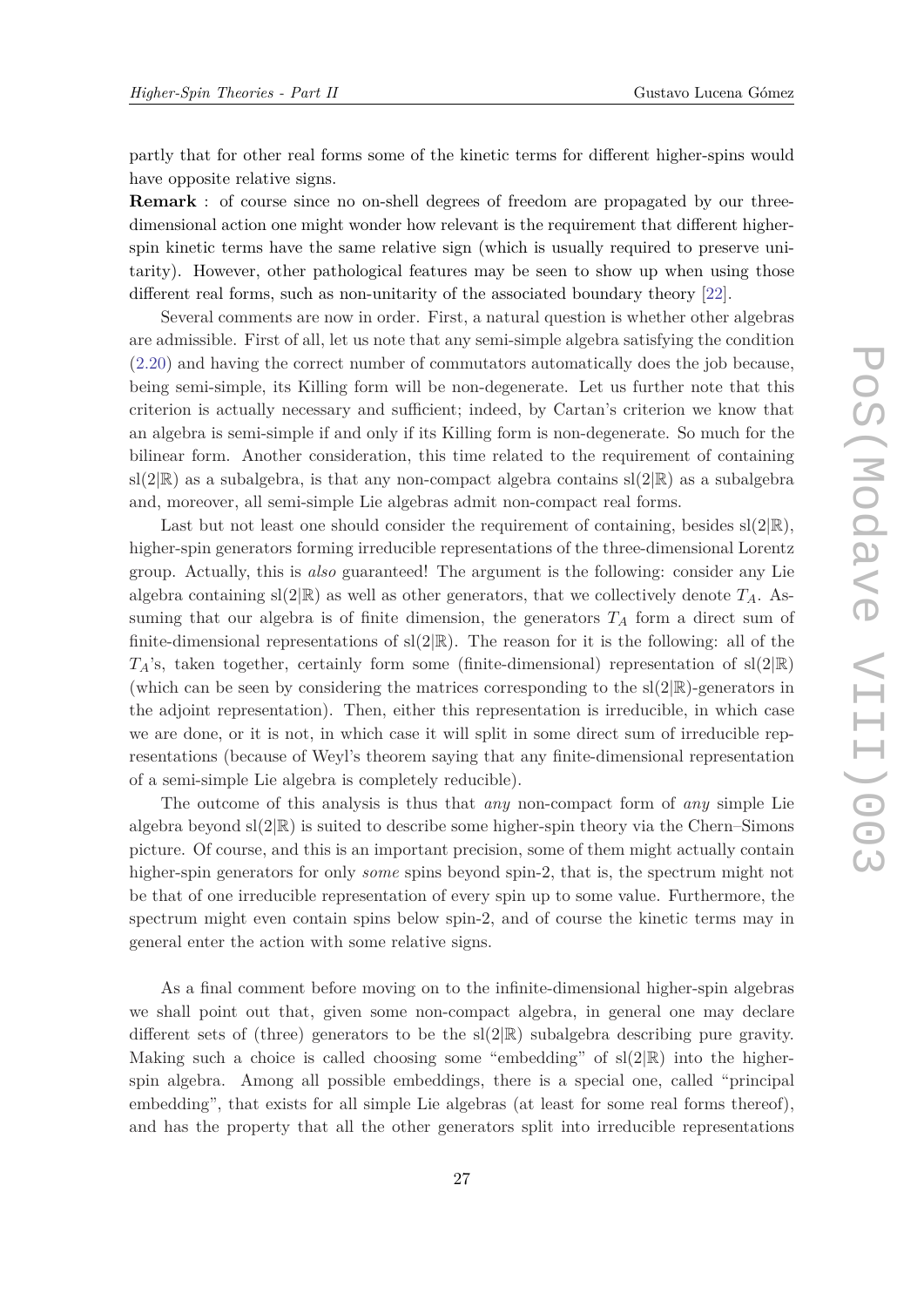with multiplicity one.<sup>12</sup> Differently put, it means that the rest of the generators should organize as  $(2.20)$  $(2.20)$  $(2.20)$ , once for each spin present in the spectrum. In the  $n=3$  case, for example, there is only one non-principal embedding, corresponding to the splitting of sl(3) as  $8 = 3 \oplus 2 \times 2 \oplus 1$ , whereas the principal embedding that we have presented in [\(2.22\)](#page-25-0) corresponds to the splitting  $8 = 3 \oplus 5$  (the representations are denoted in boldface by their dimensions). Now, non-principally embedded  $sl(2|\mathbb{R})$ 's have also been studied and seem somewhat more difficult to analyze. In particular, the properties of the corresponding boundary theory seem to present some subtleties — see e.g.  $[22, 24]$  $[22, 24]$  $[22, 24]$  $[22, 24]$  $[22, 24]$ .

Note that all simple Lie algebras admit a non-compact form such that  $sl(2|\mathbb{R})$  can be principally embedded thereof. Actually, some embeddings of  $sl(2|\mathbb{R})$  may not be compatible with some non-compact real forms of whatever higher-spin algebra we use. For example, we point out that for the case of  $\operatorname{sl}(n)$  the principal embedding thereof is only compatible with the maximally non-compact real form,  $\text{sl}(n|\mathbb{R})$ , as well as with  $\text{su}(\frac{n}{2})$  $\frac{n}{2}, \frac{n}{2}$  $\frac{n}{2}$ ) (or su( $\frac{n-1}{2}$ )  $\frac{-1}{2}, \frac{n+1}{2}$  $\frac{+1}{2}$ ) if *n* is odd). Let us also mention that the maximally non-compact real form is compatible with any embedding and, conversely, the so-called "normal" embedding is compatible with any real form (see the Appendix). Last of all we also point out that one switches non-compact real forms for the principal embedding by multiplying all odd-spin generators by a factor of *i*.

### **2.2.3 Infinite-dimensional algebras**

In the previous subsection we have been concerned with finding some completion to the commutation relations of  $sl(2|\mathbb{R})$  together with ([2.20](#page-23-0)). However, explicitly or implicitly, so far we have confined ourselves to exploring finite-dimensional Lie algebras. In the present subsection we address the question of infinite-dimensional higher-spin algebras. However, as their study is beyond the scope of the present notes we shall limit ourselves to making some comments on the subject.

The idea is that, along the lines of the construction of the  $sl(3)$  higher-spin generators in terms of products of spin-2 ones (see previous subsection), we may very well consider the same construction without limiting the degree of the products thereof. In such a way one generates an infinite tower of higher-spin generators in representations of  $sl(2|\mathbb{R})$ . Such a construction of an infinite-dimensional (associative) algebra is actually rather standard and bears the fancy name of "universal enveloping algebra", and it is denoted by  $\mathcal{U}(sl(2|\mathbb{R}))$ . More precisely, the universal enveloping algebra is some abstract construction [[25](#page-34-0)] in which we build the higher-spin generators as products of the original ones (for some associative product) without considering the latter to be in some representation. This is why, before obtaining our infinite-dimensional higher-spin algebra out of such a construction, there is one last step we need to perform; namely, quotienting by some value of the  $sl(2|\mathbb{R})$ -Casimir,  $C_2 \equiv T_a T_b \eta^{ab}$ . The Lie algebra we are looking at is thus

$$
B[\mu] \equiv h s[\mu] \oplus \mathbb{I} \equiv \frac{\mathcal{U}(s(2|\mathbb{R}))}{\langle C_2 - \mu \mathbb{I} \rangle},\tag{2.24}
$$

<sup>&</sup>lt;sup>12</sup>An equivalent definition [[23](#page-34-0)] is that the number of irreducible representations appearing in the spectrum is smaller than the rank of the algebra (which is  $n \text{ for } sl(n)$ ).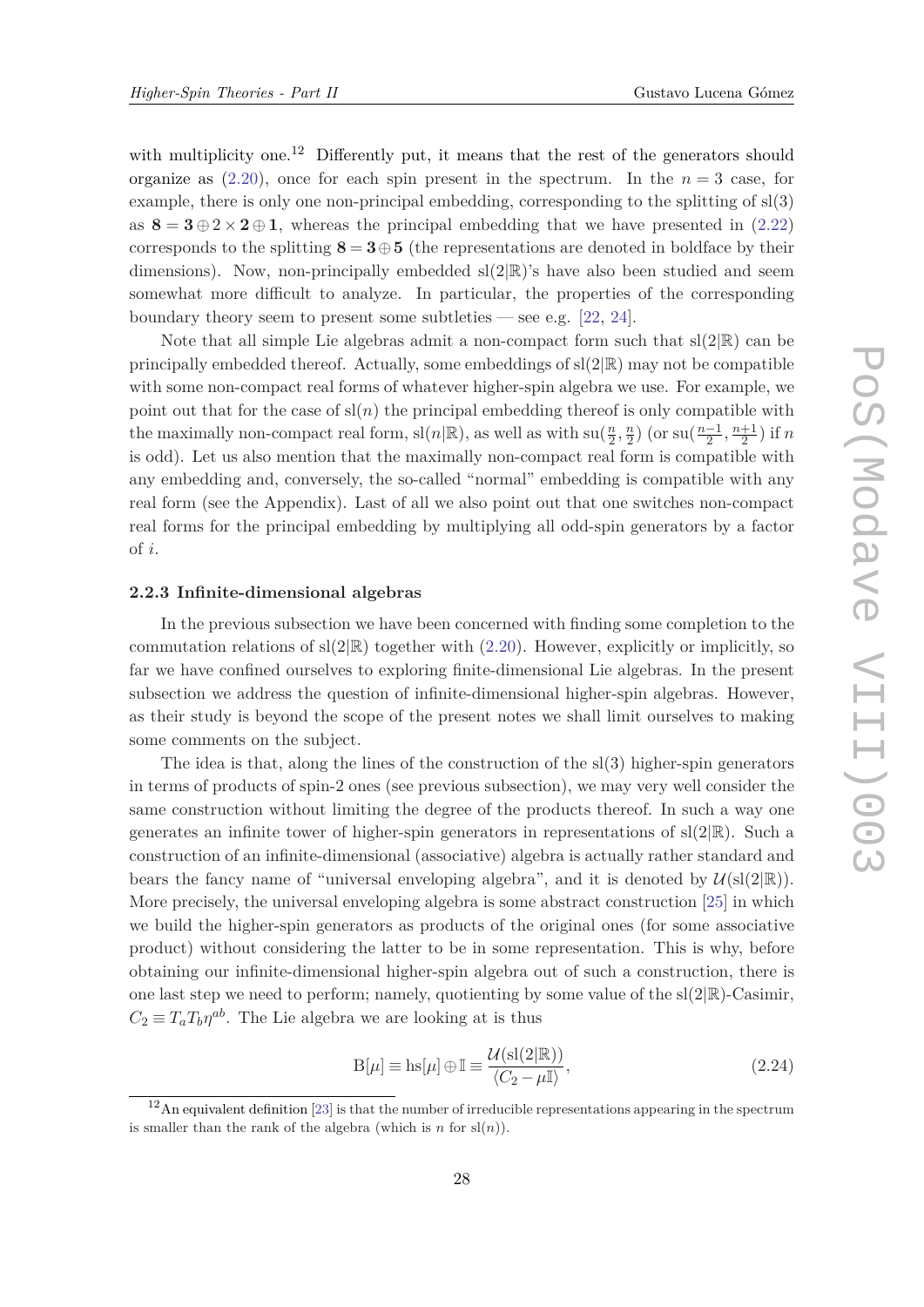where  $\text{hs}[\mu]$  is the infinite-dimensional higher-spin algebra in three dimensions [[26](#page-34-0)]. Note that in the above expression we have also removed the identity (which is indeed included in the universal enveloping construction, for we have to allow *all* powers of the spin-2 generators in order for it to be an algebra, including the identity), which forms an ideal we are not interested in. Quotienting in this way is precisely the equivalent of considering the original  $sl(2|\mathbb{R})$  generators to be in some representation, in which  $C_2$  thus has *some* value  $\mu$ , and then taking products thereof (and furthermore subtracting the trace projections). Differently put, we also need to match the desired spectrum, namely that of the correct number of generators  $(2s+1)$  at each spin-level *s*, hence the need for quotienting. Indeed, if one does not quotient the algebra actually contains an infinite number of spin-*s* generators for a given *s*. That is because, if one does not identify *C*<sup>2</sup> with some value, then the trace of a spin-*s* generator will be something transforming as a spin-(*s*−2) generator but independent of those built by taking products of *s* − 3 spin-2 ones (and one might take further traces). By quotienting one precisely relates those two kinds of objects, and a non-degenerate spectrum is thus obtained.

Describing the higher-spin algebra  $hs[\mu]$  in a detailed manner is somewhat involved but, however, as it plays a central role in the current understanding of three-dimensional higher-spin theories we shall now make a few comments about it. One of the first natural questions that come to mind is certainly that of the structure constants and description of the commutator. Indeed, even though the formal construction leading to  $\text{hs}[\mu]$  is quite simple in spirit, it may be actually difficult to find a closed form for the commutators, but such a result was nonetheless obtained in [[27](#page-34-0), [28,](#page-34-0) [29\]](#page-34-0) and, in [[30\]](#page-34-0), some infinite-dimensional matrix realization was found. Also, as shown by Vasiliev [[31,](#page-34-0) [32](#page-34-0), [33\]](#page-34-0), these algebras admit realizations in terms of so-called deformed oscillators, in terms of which the associative product underlying  $hs[\mu]$  is described by some "star-product", and hence the commutator is as well. Finally, note that in the way we present  $\text{hs}[\mu]$  here the Jacobi identity is guaranteed to hold, as it always does for any bracket defined to be the commutator of some associative product (the abstract product used to build the universal enveloping algebra is indeed associative).

Another natural question is that of unicity. Indeed, one may wonder whether there are other infinite-dimensional algebras besides  $\frac{h}{\mu}$ . For example, one might think about considering  $U(\text{sl}(n))$  for  $n \geq 3$ , and indeed those constructions are more general. Actually, one might consider  $\mathcal{U}(\mathcal{G})$  for any simple non-compact Lie algebra  $\mathcal{G}$ , which would generically lead to some generalization of  $\text{hs}[\mu]$  with more than one continuous parameter (as, in general,  $G$  would have more than one Casimir). These more general constructions have been much less explored, however. Further note that it is of course wrong that any Lie structure comes from some associative one, and therefore on top of the aforementioned generalizations one could formally wonder about higher-spin Lie algebras whose Lie bracket is not the commutator of some associative product. Although in dimension four and greater it has been shown that such situations cannot arise [[34](#page-34-0)], in dimension three, where at any rate one seems to have much more freedom, no such result has been obtained.

Besides infinite-dimensional subalgebras, one may of course wonder about the relation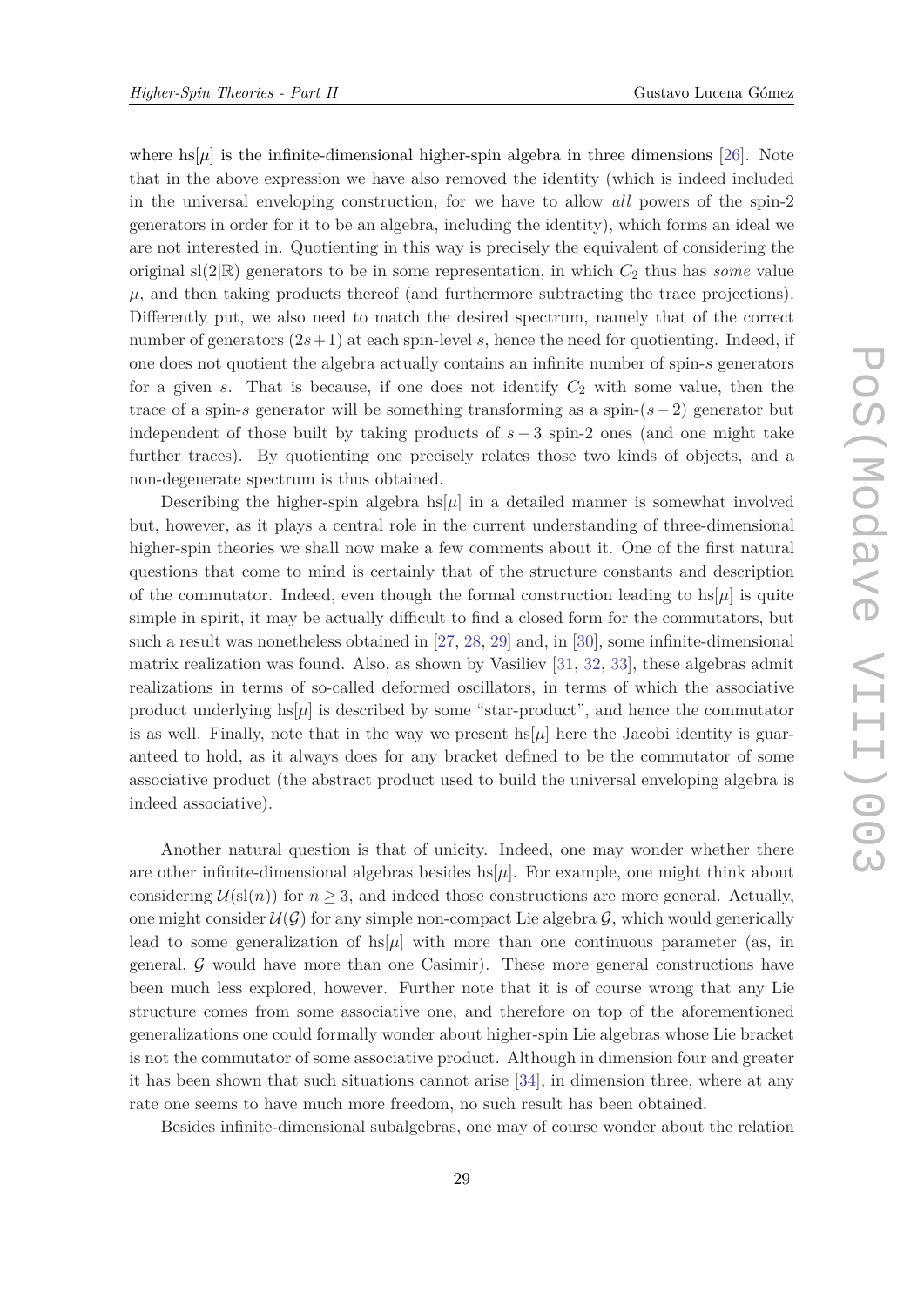<span id="page-29-0"></span>between  $\text{hs}[\mu]$  and its finite-dimensional cousins. However, it is an important point that  $sl(n)$  is *not* a subalgebra thereof for  $n \geq 3$ . Thus, for general  $\mu$ , there is no finite-dimensional subalgebra of  $\text{hs}(\mu)$  apart from sl(2|R). Note that there are infinite-dimensional subalgebras, such as the well-known one consisting of only the even-spin generators (odd powers of the spin-2 ones), that one can restrict oneself to in a consistent fashion.

Another issue is that of real forms. Actually, since one starts with  $sl(2|\mathbb{R})$  and then constructs its universal enveloping algebra, our  $hs[\mu]$  "already comes in some real form". This real form is actually the maximally non-compact one, the analogue of  $\text{sl}(n|\mathbb{R})$ . As it turns out, starting from there one may multiply all odd-spin generators (even powers of the spin-2 ones) by a factor of *i* and obtain another real form, this time the analogue of  $sl(\frac{n}{2})$  $\frac{n}{2}, \frac{n}{2}$  $\frac{n}{2}$ ). Note that it is the maximally non-compact real form which is usually referred to when speaking of  $hs[\mu]$ , as it is the (only) one compatible with the universal enveloping technique if one assumes real coefficients.<sup>13</sup> Furthermore, one can actually prove that there are no other real forms thereof. Let us also make clear that  $sl(2|\mathbb{R})$  is, by construction, "principally embedded" in  $\frac{\ln |\mu|}{14}$  The analogy with the finite-dimensional case is therefore complete (see previous subsection).

Last but not least, let us comment on particular values of the parameter  $\mu$ . There are several of them. The first particular value is  $\mu = 3/16$ , for which the algebra admits a particularly simple, non-deformed oscillator realization [[33\]](#page-34-0) and a simpler form of the commutator (see also [\[35](#page-35-0)]). This particular point is also sometimes given the name hs(1*,*1) [\[36](#page-35-0)], thus referring to su(1,1). Other special values are all the integer ones, that is  $\mu = n \in$  $\mathbb{N}_0$ . For those values one actually sees that  $\text{hs}[\mu]$  splits as the direct sum of  $\text{sl}(n|\mathbb{R})$  plus some infinite-dimensional ideal, that one may thus quotient by. This is the reason why  $\ln |\mu|$ is sometimes referred to as the "analytic continuation" of  $\text{sl}(n|\mathbb{R})$ . For more information on particular values of the parameter  $\mu$  we refer, on top the aforegiven references, to [[37\]](#page-35-0). Finally, one might wonder about taking the limit  $n \to \infty$  of  $\text{sl}(n|\mathbb{R})$  or  $\text{su}(n,n)$ , which is treated in [[36\]](#page-35-0).

As a closing remark we simply mention that supersymmetric extensions exist, and we refer for example to [\[38](#page-35-0), [39\]](#page-35-0) in addition to [[6](#page-33-0)] and [[33\]](#page-34-0).

# **3. Comments on recent developments**

The goal of these lectures has now been reached; namely, to formulate and explore the space of non-linear higher-spin theories in three dimensions. However, it would be frustrating to stop here without at least briefly commenting on what one can actually do with the theories we have built. We thus propose hereafter a very short and *non-exhaustive* review of recent developments referring to a *non-exhaustive* bibliography.

<sup>&</sup>lt;sup>13</sup>Indeed, taking products of  $sl(2,\mathbb{R})$  generators and considering linear combinations with real coefficients thereof does not leave any freedom and in such a way one always produces the maximally non-compact one

 $14$ Although, as should be noted, there is no clear notion of principal embedding for infinite-dimensional algebras.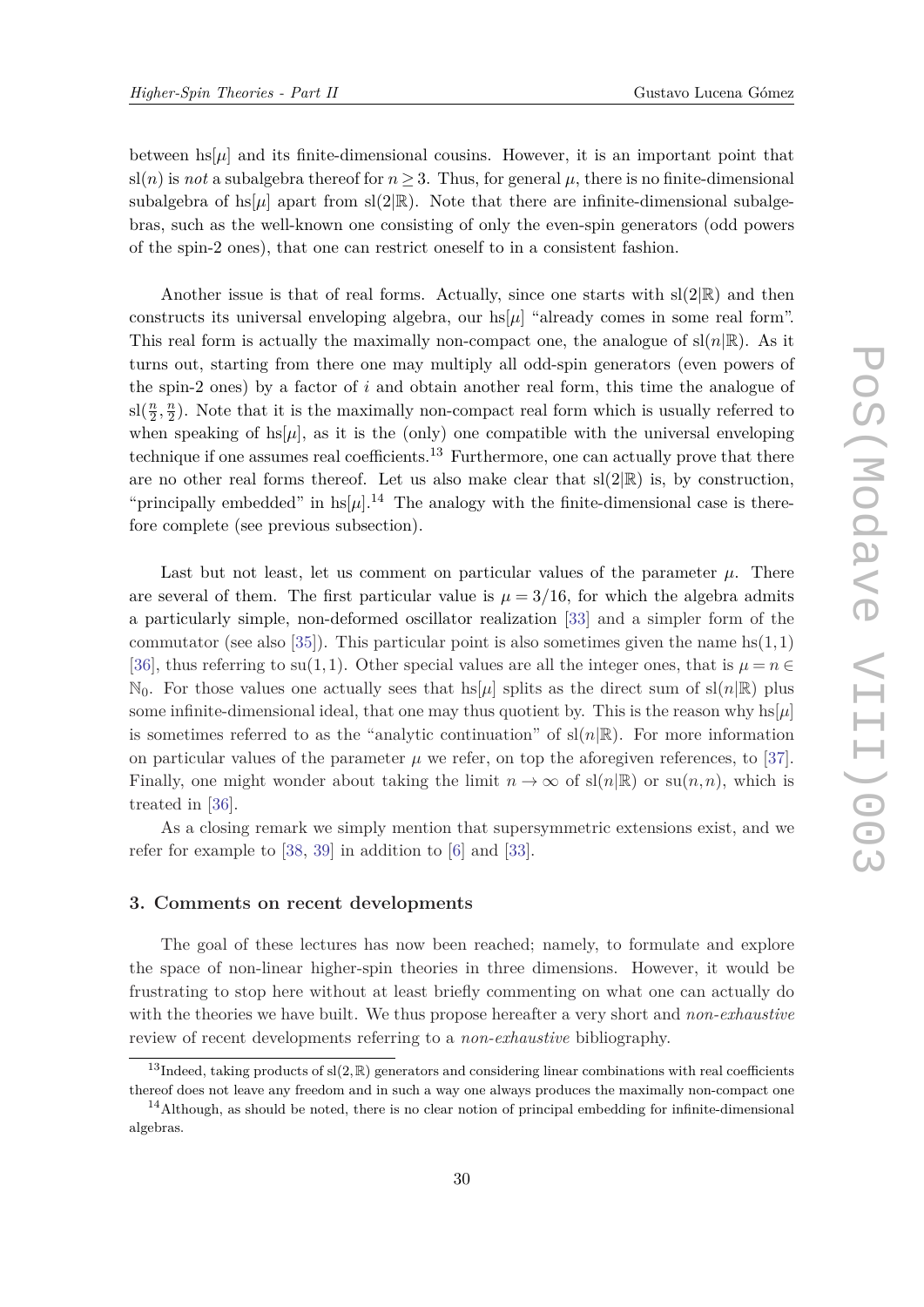- **Coupling to matter** It should be noted that in the present text the construction of interacting higher-spin theories has been confined to the gauge sector, and couplings to matter have not been discussed. However, scalar couplings therewith can and were achieved by Prokushkin and Vasiliev in [[40\]](#page-35-0), where gauge invariance was shown to force the mass to take some value depending on the deformation parameter  $\mu$  of the gauge algebra. However, that work was carried out at the level of the equations of motion, and what the corresponding action term should be is not clear at all. At the cubic level it is of course rather straightforward to build spin 0−0−*s* couplings by the usual method of simply contracting higher-spin currents (scalar bilinears involving derivatives with free indices) with higher-spin gauge fields. However, it is still an open issue how to go beyond that order.
- **Metric formulation** As explained in detail in the present notes, the interactions have been introduced making use of the Chern–Simons picture. One might thus wonder whether it is possible to translate the full action (or EoMs) back to the metric-like formalism. However, as it turns out, such a task is highly non-trivial and there are ambiguities in how one writes the higher-spin fields (in metric-like formalism) in terms of the corresponding frame fields. In [[16\]](#page-34-0) the spin-3 was analyzed but it is not yet known how one can do it unambiguously for any spin, although a proposal does exist up to spin 5 [[41\]](#page-35-0). One might of course choose not to "care" about the metric-like formalism and declare the frame (or gauge) picture to be more fundamental, but one is then faced with interpretation problems, for example when considering black-hole solutions with higher-spin charges turned on (see next point).
- **Black-Hole solutions** Just as for general relativity in three dimensions, which admits the famous BTZ black-hole solution [\[42](#page-35-0), [43](#page-35-0)] when a negative cosmological constant is turned on, we expect the study of black holes in higher-spin gravity to be just as enlightening, if not more. And indeed the results obtained so far indicate a wild enrichment of the space of black-hole solutions as well as conceptually challenging thermodynamical issues, both of which deserve more studying. Among many references we point out the review [[44\]](#page-35-0).
- **Quantization** The question of quantizing the theory, although very natural and interesting, seems to be difficult and has not been pursued much. However, one can always understand the holographic correspondence with some two-dimensional conformal field theory as a way of quantizing the theory (see next point). On the subtle and quite unexplored issue of quantizing in the standard way we shall not comment more.
- **AdS**3*/***CFT**<sup>2</sup> This question is one of the most important ones within the three-dimensional higher-spin context. Its study was essentially triggered in 2010 by [[17](#page-34-0), [35](#page-35-0)], where the asymptotic symmetry algebra of some three-dimensional higher-spin theories were computed and showed to correspond to some *W*-algebras. Now, the so-called *W*algebras were known since the eighties, when their study started with the pioneering work of Zamolodchikov [\[45](#page-35-0)] and continued quite intensively in the following decade see [[46\]](#page-35-0) for a review — , and they were known to be the global symmetries of some of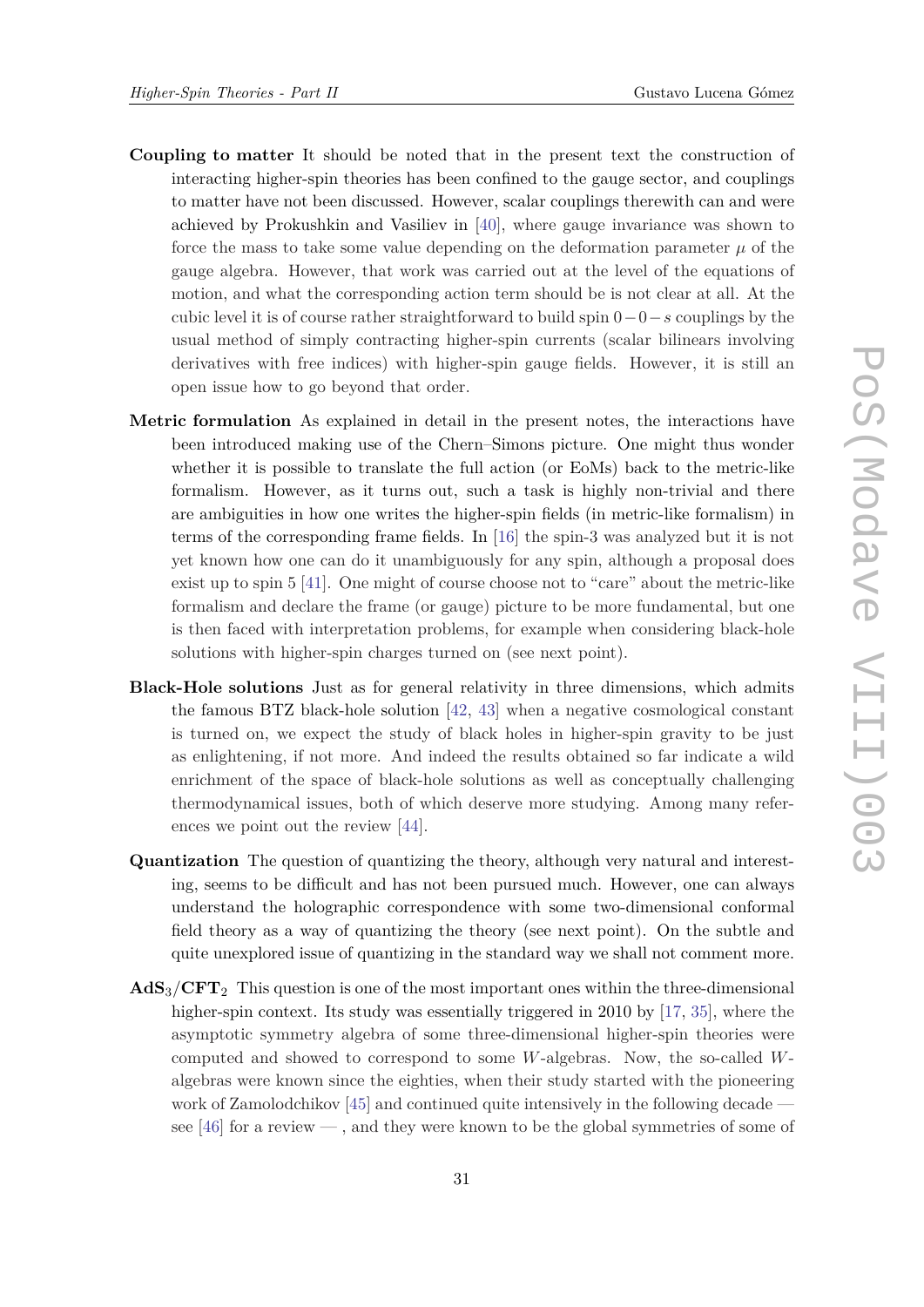the simplest conformal field theories in two dimensions, namely the minimal models [\[46](#page-35-0)], which later on would be seen to be the ones entering the correspondence. Moreover in this "low-dimensional" realization of the holographic principle one hopes to have the correspondence under more control than in the more standard framework (dimensions four and higher in the bulk) and yet, because of the higher spins present in the bulk, the problem should be non-trivial and possibly retain some of the interesting features of holography. The interest in this "non-trivial yet more tractable" realization of AdS/CFT thus grew and the past few years have witnessed considerable progress therein, with the notable contribution of Gaberdiel and Gopakumar, who first attempted at a comprehensive description of the correspondence [[47](#page-35-0)]. Many successful checks thereof have since then been done but still some subtle issues remain, such as the presence of so-called light states in the bulk. We recommend [[48](#page-35-0)] for a recent review of this most promising field.

# **Acknowledgments**

It is a pleasure to thank A. Campoleoni and E. Skvortsov for their help in the understanding of some of the matters developed in the present work as well as for proofreading these notes, although the author should be held responsible for any mistakes to be found therein. We are also grateful to M. Moskovic for help in the preparation of the preprint. The author is also grateful for many interesting questions and comments by various people during the eighth edition of the Modave Summer School in Mathematical Physics. We thank the Galileo Galilei Institute for Theoretical Physics for hospitality during the completion of this work. The work of G. L.G. is partially supported by IISN - Belgium (conventions 4.4511.06 and 4.4514.08), by the "Communauté Française de Belgique" through the ARC program and by the ERC through the "SyDuGraM" Advanced Grant. G. L.G. is a Research Fellow of the Fonds pour la Formation à la Recherche dans l'Industrie et dans l'Agriculture (F.R.I.A.).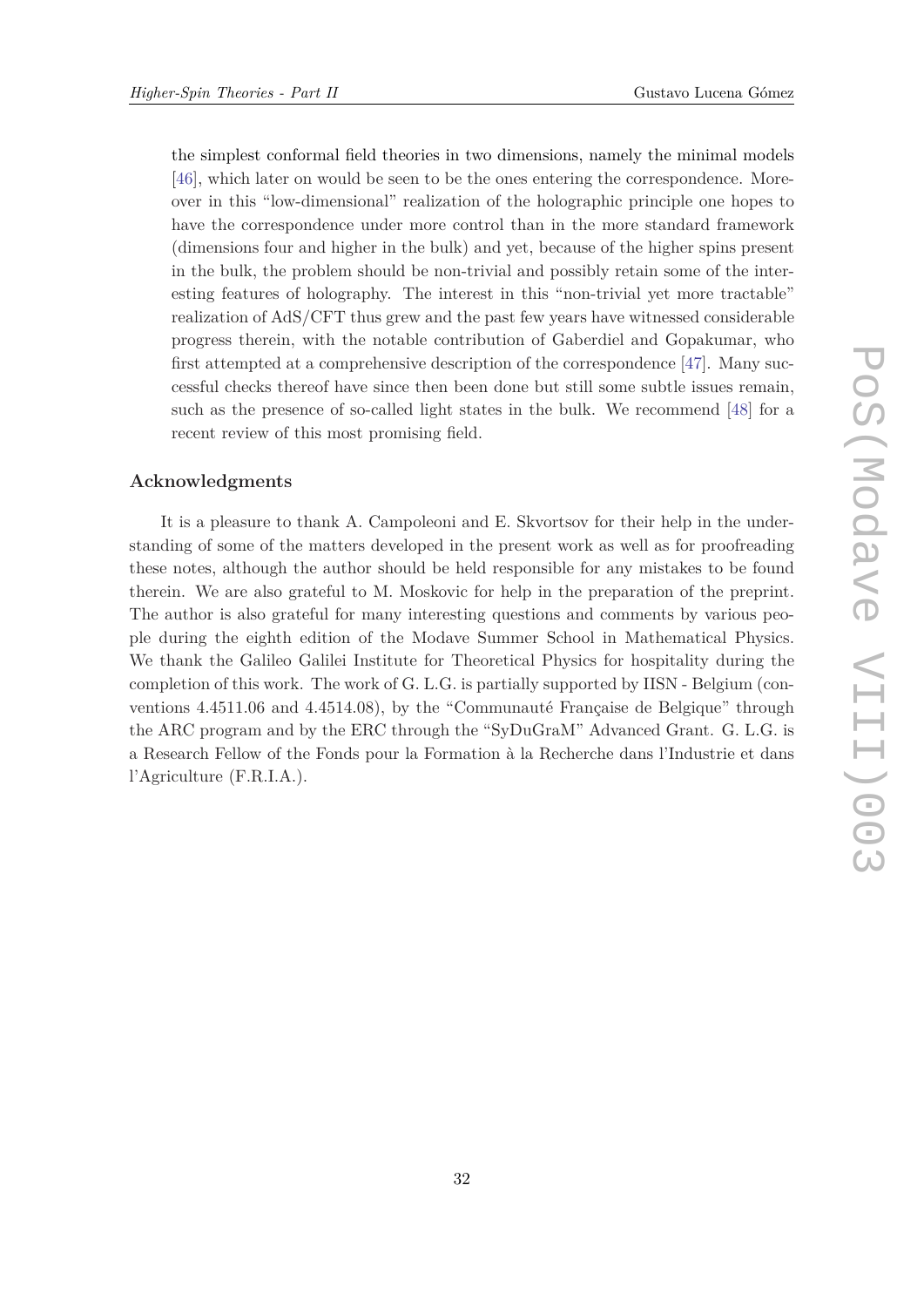# **Appendix: the sl**(2|R) **algebra**

The sl(2|R) Lie algebra can be realized as the real vector space of  $2 \times 2$  traceless real matrices equipped with the usual Lie bracket

$$
[M,M'] \equiv MM' - M'M,\tag{1}
$$

where the multiplication is the matrix multiplication. Such matrices have the form

$$
\begin{pmatrix} a & b \\ c & -a \end{pmatrix} \tag{2}
$$

with *a, b, c* real. For the standard (Chevalley–Serre) generators

$$
H \equiv \begin{pmatrix} 1 & 0 \\ 0 & -1 \end{pmatrix}, \qquad E \equiv \begin{pmatrix} 0 & 1 \\ 0 & 0 \end{pmatrix}, \qquad F \equiv \begin{pmatrix} 0 & 0 \\ 1 & 0 \end{pmatrix}
$$
 (3)

we find the commutators

$$
[H, E] = 2E, \t [H, F] = -2F, \t [E, F] = H,
$$
\n(4)

with the usual matrix trace defining a scalar product

$$
(M, M') \equiv \text{tr}(MM'),\tag{5}
$$

which yields the non-zero projections

$$
(H, H) = 2, \qquad (E, F) = (F, E) = 1.
$$
 (6)

The contact with the "covariant" formulation is made by the redefinitions

$$
E \equiv T_1 + T_2, \qquad F \equiv T_2 - T_1, \qquad H \equiv 2T_3 \tag{7}
$$

for which the commutations relations can be packaged into

$$
[T_a, T_b] = \epsilon_{abc} T^c,\tag{8}
$$

where indices are raised and lowered with the metric  $\eta^{ab} \equiv (-++)$  and we use the convention  $\epsilon_{123} = 1$ . The bilinear form (6) here reads

$$
(T_a, T_b) = \frac{1}{2} \eta_{ab}.\tag{9}
$$

We also point out that, if the generators are no longer restricted to be real, a two dimensional representation of  $sl(2|\mathbb{R})$  is given by

$$
T_1 \equiv \frac{1}{2} \begin{pmatrix} -i & 0 \\ 0 & i \end{pmatrix}, \qquad T_2 \equiv \frac{1}{2} \begin{pmatrix} 0 & -i \\ i & 0 \end{pmatrix}, \qquad T_3 \equiv \frac{1}{2} \begin{pmatrix} 0 & -1 \\ -1 & 0 \end{pmatrix}, \tag{10}
$$

which is a more natural basis if one thinks of  $sl(2|\mathbb{R})$  as  $su(1,1)$  (they are isomorphic).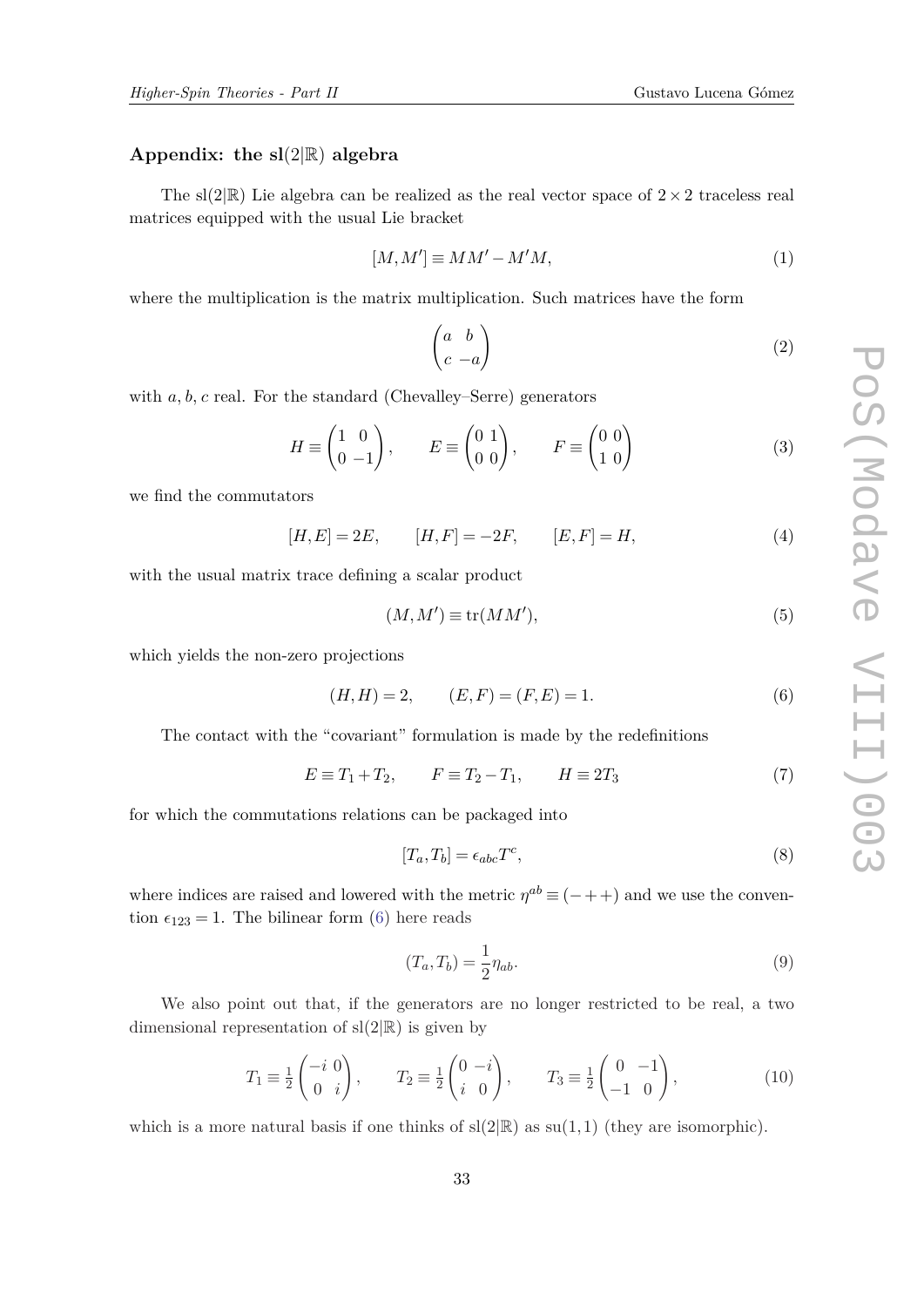<span id="page-33-0"></span>This representation can be generalized to a (reducible) *D*-dimensional representation by moving the non-zero entries to the "corners" of the  $D \times D$  matrices and leaving a  $(D-2) \times (D-2)$  block in the middle. As can be checked, this defines the so-called "normal" embedding of  $sl(2|\mathbb{R})$  into  $sl(D)$ , and it is indeed easy to check that it is compatible with any non-compact form  $su(p,q)$   $sl(D)$  (on top of the maximally non-compact one  $sl(D|\mathbb{R})$ ).

Another *D*-dimensional representation, this time defining the so-called "principal embedding" of sl(2|R), is obtained by setting (defining  $d \equiv \frac{D}{2}$  $\frac{D}{2}$ ):

$$
T_1 \equiv \frac{1}{2} \begin{pmatrix} -i\mathbb{I}_{d \times d} & \mathbb{O}_{d \times d} \\ \mathbb{O}_{d \times d} & i\mathbb{I}_{d \times d} \end{pmatrix}, T_2 \equiv \frac{1}{2} \begin{pmatrix} \mathbb{O}_{d \times d} & -i\mathbb{I}_{d \times d} \\ i\mathbb{I}_{d \times d} & \mathbb{O}_{d \times d} \end{pmatrix}, T_3 \equiv \frac{1}{2} \begin{pmatrix} \mathbb{O}_{d \times d} & -\mathbb{I}_{d \times d} \\ -\mathbb{I}_{d \times d} & \mathbb{O}_{d \times d} \end{pmatrix}, \tag{11}
$$

and correspondingly for the odd-*D* case. As can be checked, this embedding is only compatible with the non-compact form  $su(d, d)$  of  $sl(D)$  (in addition to the maximally non-compact one), as it should be.

# **References**

- [1] R. Rahman, *Introduction to higher-spin theories*, Proceedings of Science (to appear), 2012.
- [2] S. Carlip, *Quantum Gravity in 2+1 Dimensions*. Cambridge University Press, 2003.
- [3] J. D. Brown and M. Henneaux, *Central charges in the canonical realization of asymptotic symmetries: An example from three dimensional gravity*, *Communications in Mathematical Physics* **104-2** (1986) 207–226.
- [4] A. Achúcarro and P. K. Townsend, *A chern-simons action for three-dimensional anti-de sitter supergravity theories*, *Physics Letters B* **180** (1986), no. 1-2 89 – 92.
- [5] E. Witten, *(2+1)-Dimensional Gravity as an Exactly Soluble System*, *Nucl.Phys.* **B311** (1988) 46.
- [6] M. P. Blencowe, *A consistent interacting massless higher-spin field theory in d=2+1*, *Class. Quantum Grav.* **6** (1989) 443–452.
- [7] D. Z. Freedman and A. Van Proyen, *Supergravity*. Cambridge University Press, 2012.
- [8] M. Nakahara, *Geometry, Topology, and Physics*. Institute of Physics Publishing, 2003.
- [9] L. Castellani, R. D'Auria, and P. Fré, *Supergravity and Superstrings, Vol. 1*. World Scientific, 1991.
- [10] P. Townsend and P. van Nieuwenhuizen, *Geometrical Interpretation of Extended Supergravity*, *Phys.Lett.* **B67** (1977) 439.
- [11] A. H. Chamseddine and P. C. West, *Supergravity as a Gauge Theory of Supersymmetry*, *Nucl.Phys.* **B129** (1977) 39.
- [12] E. Fradkin and M. A. Vasiliev, *Model of Supergravity with Minimal Electromagnetic Interaction*, .
- [13] J. Fuchs and C. Schweigert, *Symmetries, Lie Algebras and Representations*. Cambridge University Press, 1997.
- [14] C. Aragone and S. Deser, *Consistency Problems of Hypergravity*, *Phys.Lett.* **B86** (1979) 161.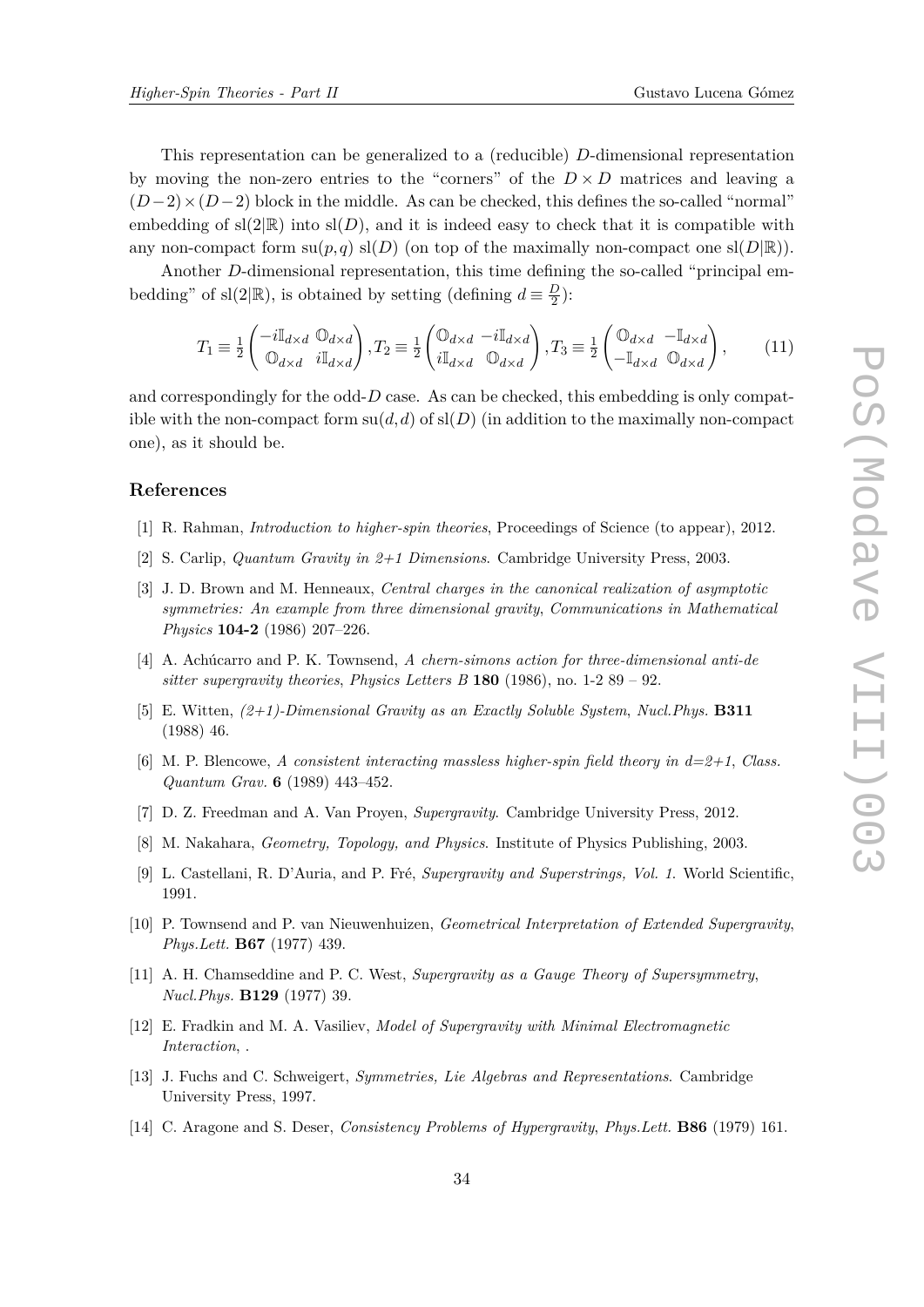- <span id="page-34-0"></span>[15] M. A. Vasiliev, *'GAUGE' FORM OF DESCRIPTION OF MASSLESS FIELDS WITH ARBITRARY SPIN*, *Sov. J. Nucl. Phys.* **32** (1980) 439.
- [16] A. Campoleoni, S. Fredenhagen, S. Pfenninger, and S. Theisen, *Towards metric-like higher-spin gauge theories in three dimensions*, [arXiv:1208.1851](http://xxx.lanl.gov/abs/1208.1851).
- [17] A. Campoleoni, S. Fredenhagen, S. Pfenninger, and S. Theisen, *Asymptotic symmetries of three-dimensional gravity coupled to higher-spin fields*, *JHEP* **1011** (2010) 007, [[arXiv:1008.4744](http://xxx.lanl.gov/abs/1008.4744)].
- [18] V. Didenko and E. Skvortsov, *GGI lectures on Vasiliev higher-spin theory (to appear)*, .
- [19] C. Fronsdal, *Massless Fields with Integer Spin*, *Phys.Rev.* **D18** (1978) 3624.
- [20] B. Binegar, *RELATIVISTIC FIELD THEORIES IN THREE-DIMENSIONS*, *J.Math.Phys.* **23** (1982) 1511.
- [21] M. A. Vasiliev, *FREE MASSLESS FIELDS OF ARBITRARY SPIN IN THE DE SITTER SPACE AND INITIAL DATA FOR A HIGHER SPIN SUPERALGEBRA*, *Fortsch.Phys.* **35** (1987) 741–770.
- [22] A. Castro, E. Hijano, and A. Lepage-Jutier, *Unitarity Bounds in AdS*<sup>3</sup> *Higher Spin Gravity*, *JHEP* **1206** (2012) 001, [[arXiv:1202.4467](http://xxx.lanl.gov/abs/1202.4467)].
- [23] P. Grozman and D. Leites, *Defining relations associated with the principal sl(2)-subalgebras of simple Lie algebras*, *ArXiv Mathematical Physics e-prints* (Oct., 2005) [[math-ph/0510013](http://xxx.lanl.gov/abs/math-ph/0510013)].
- [24] M. Gary, D. Grumiller, and R. Rashkov, *Towards non-AdS holography in 3-dimensional higher spin gravity*, *JHEP* **1203** (2012) 022, [[arXiv:1201.0013](http://xxx.lanl.gov/abs/1201.0013)].
- [25] X. Bekaert, *Universal enveloping algebras and some applications in physics*, 2005.
- [26] B. L. Feigin, *The Lie algebras*  $q_l(\lambda)$  *and cohomologies of Lie algebras of differential operators*, *Russ. Math. Surv.* **43** (1988) 169.
- [27] C. Pope, L. Romans, and X. Shen, *W(infinity) AND THE RACAH-WIGNER ALGEBRA*, *Nucl.Phys.* **B339** (1990) 191–221.
- [28] E. Fradkin and V. Y. Linetsky, *Infinite dimensional generalizations of simple Lie algebras*, *Mod.Phys.Lett.* **A5** (1990) 1967–1977.
- [29] M. Bordemann, J. Hoppe, and P. Schaller, *INFINITE DIMENSIONAL MATRIX ALGEBRAS*, *Phys.Lett.* **B232** (1989) 199.
- [30] A. Campoleoni, T. Prochazka, and J. Raeymaekers, *A note on conical solutions in 3D Vasiliev theory*, *JHEP* **1305** (2013) 052, [[arXiv:1303.0880](http://xxx.lanl.gov/abs/1303.0880)].
- [31] M. A. Vasiliev, *HIGHER SPIN ALGEBRAS AND QUANTIZATION ON THE SPHERE AND HYPERBOLOID*, *Int.J.Mod.Phys.* **A6** (1991) 1115–1135.
- [32] M. A. Vasiliev, *Quantization on sphere and high spin superalgebras*, *JETP Lett.* **50** (1989) 374–377.
- [33] M. A. Vasiliev, *Extended Higher-Spin Superalgebras and Their Realizations in Terms of Quantum Operators*, *Fortschritte der Physik* **36(1)** (1988) 33.
- [34] N. Boulanger, D. Ponomarev, E. Skvortsov, and M. Taronna, *On the uniqueness of higher-spin symmetries in AdS and CFT*, [arXiv:1305.5180](http://xxx.lanl.gov/abs/1305.5180).